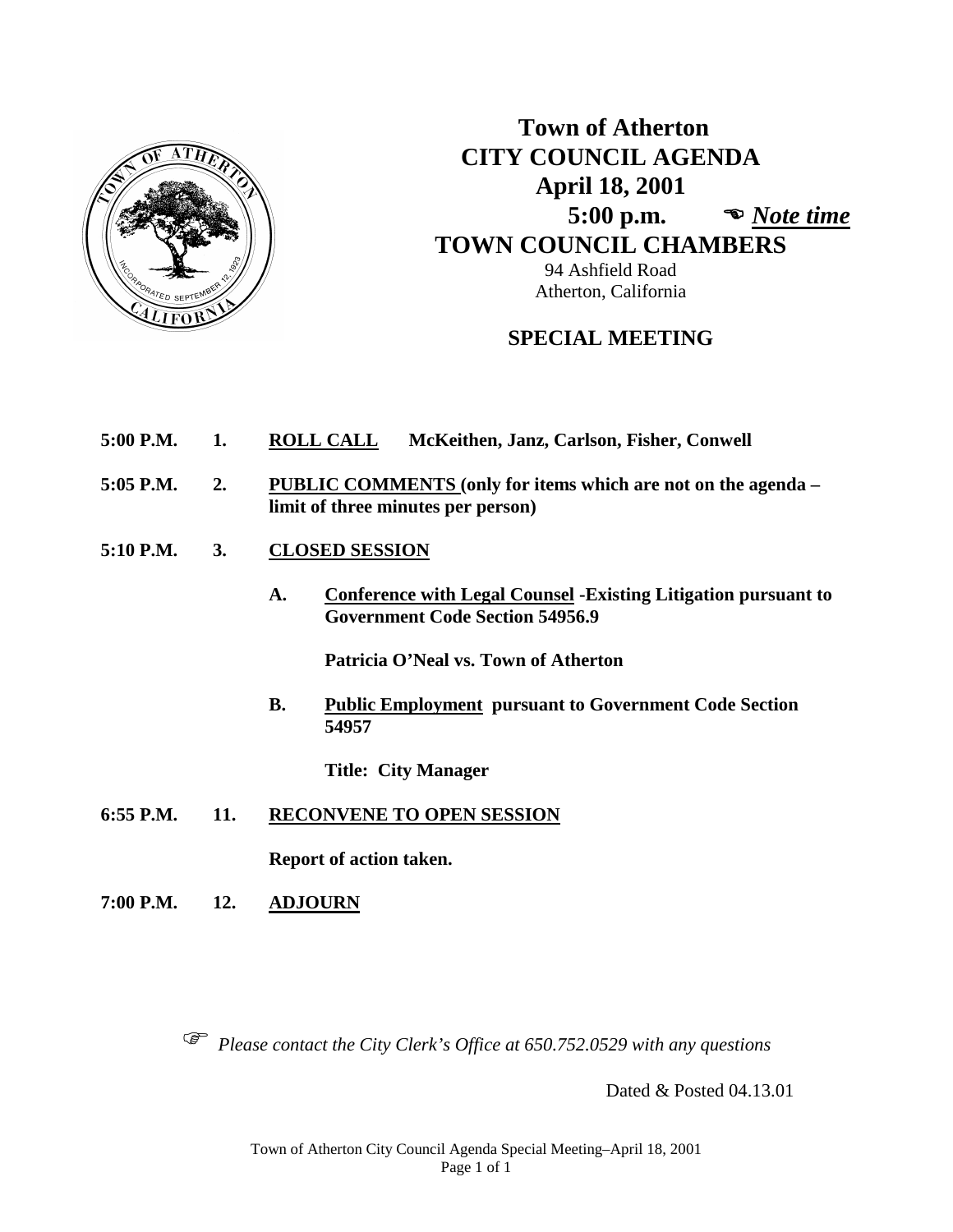

# **Town of Atherton CITY COUNCIL/ATHERTON CHANNEL DRAINAGE DISTRICT Agenda April 18, 2001 7:00 p.m. TOWN COUNCIL CHAMBERS**

94 Ashfield Road Atherton, California

# **REGULAR MEETING**

- **7:00 P.M. 1. ROLL CALL McKeithen, Janz, Carlson, Fisher, Conwell**
- **7:05 P.M 2. PRESENTATIONS** 
	- **A. Proclamations Arbor Day – April 28, 2001 Eagle Scout Justin Baron**
	- **B. Oaths of Office Police Officers – Donald Dunphy Tim Marks Kristen Lee Communications Supervisor – Priscella O'Shea Police Dispatcher – Joanne Thomas-Smith**
	- **C. Presentation Sheryl Snider, Koff and Associates, Classification and Compensation Study**
- **7:50 P.M. 3. COUNCIL REPORTS**

 **City Manager Recruitment** 

- **8:00 P.M. 4. PUBLIC COMMENTS (only for items which are not on the agenda limit of three minutes per person)**
- **8:10 P.M. 5. CITY MANAGER REPORT**
- **8:20 P.M. 6. DEPARTMENT HEADS' REPORTS**
- **8:35 P.M. 7. CITY ATTORNEY REPORT**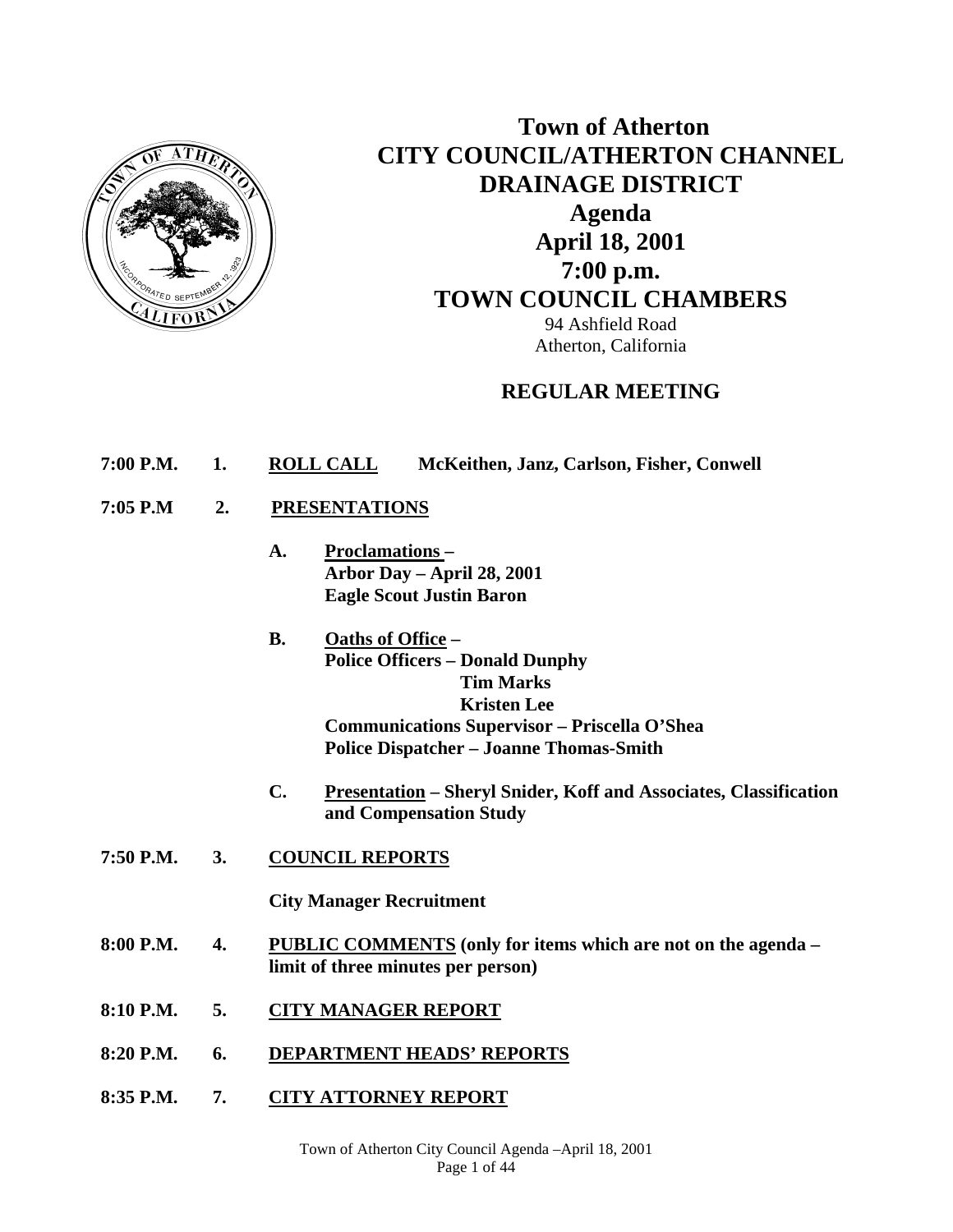- **8:45 P.M. 8. COMMUNITY ORGANIZATION ROUNDTABLE REPORT (Directed by Resolution No. 99-6)**
- **8:50 P.M. CONSENT CALENDAR (Items 9 13)** 
	- **9. MINUTES OF SPECIAL MEETINGS OF MARCH 15, 2001, MARCH 21, 2001, MARCH 29, 2001, REGULAR MEETING OF MARCH 21, 2001, AND CORRECTED MINUTES OF SPECIAL MEETINGS OF FEBRUARY 8, 2001 AND MARCH 6, 2001**
	- **10. BILLS AND CLAIMS FOR MARCH 10, 2001 THROUGH APRIL 10, 2001, IN THE AMOUNT OF \$601,556.26**
	- **11. QUARTERLY INVESTMENT REPORT**
	- **12. ADOPTION OF ORDINANCE NO. 521, AMENDING THE ATHERTON MUNICIPAL CODE REGULATING HEIGHT OF FENCES ALONG RINGWOOD AVENUE WITHIN THE TOWN OF ATHERTON**
	- **13. ADOPTION OF ORDINANCE NO. 522, AMENDING ATHERTON MUNICIPAL CODE RELATING TO THE REMOVAL OF HERITAGE TREES WITHIN THE TOWN OF ATHERTON**

## **REGULAR AGENDA (Items 14 and 15)**

**9:00 P.M. 14. INTRODUCTION OF ORDINANCE NO. \_\_\_\_, AMENDING ATHERTON MUNICIPAL CODE REGULATING THE PLACEMENT OF CARGO CONTAINERS ON PRIVATE PROPERTY WITHIN THE TOWN OF ATHERTON** 

> **Recommendation: Introduce Ordinance No.\_\_\_\_, and waive further reading.**

- **9:15 P.M. 15. DISCUSSION AND POSSIBLE ACTION -PARCEL TAX, AUDIT COMMITTEE REPORT ON PRO FORMA BUDGETS**
- **10:15 P.M. 16. PUBLIC COMMENTS**
- **10:30 P.M. 17. ADJOURN**



*Please contact the City Clerk's Office at 650.752.0529 with any questions* 

**Dated & Posted 04.13.01**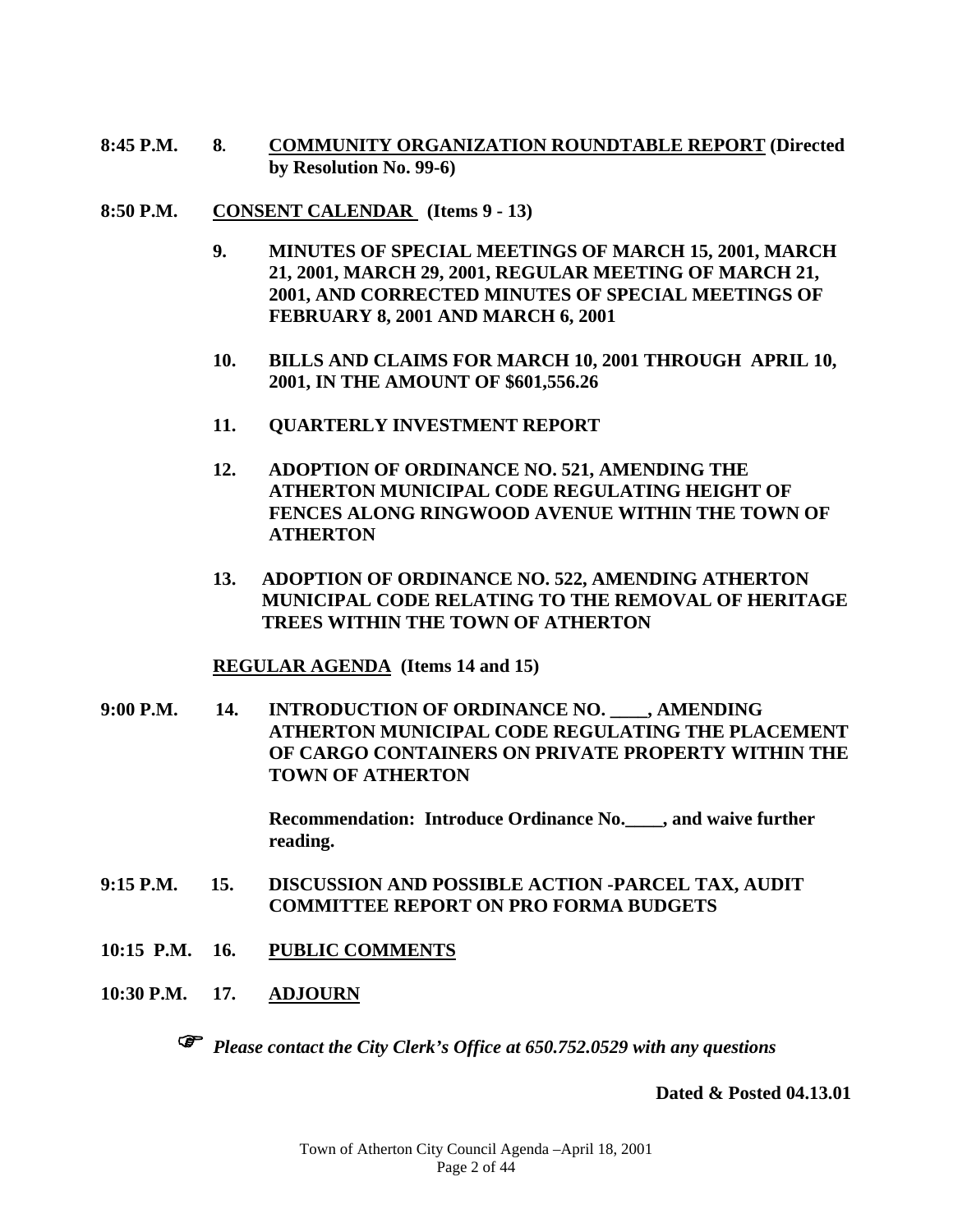

**Minutes CITY COUNCIL MEETING Thursday, March 15, 2001 8:30 A.M. TOWN COUNCIL CHAMBERS 94 Ashfield Road Atherton, California**

# **SPECIAL MEETING**

**Mayor Fisher called the meeting to order at 8:34 a.m.** 

- **1. ROLL CALL** 
	- **PRESENT: Kathy McKeithen James R. Janz Alan B. Carlson (by speaker telephone) Dianne M. Fisher William R. Conwell**

### **2. PUBLIC COMMENTS**

**There were no public comments.** 

**3. DISCUSSION AND POSSIBLE ACTION – Approve the argument in favor of the Special Parcel Tax Measure for the June 5, 2001 Special Municipal Election.** 

 **The City Council reviewed the proposed argument in favor of the Parcel Tax Ballot Measure which was written by a committee including Council Member McKeithen and Town resident Sandy Crittenden. Various changes were discussed.** 

 **The following members of the audience commented on the proposed argument: Charles Marsala, 33 Emilie Avenue John Sisson, 26 Belleau Avenue Sandy Crittenden, 117 Heather** 

 **MOTION – to submit the argument in favor of the Parcel Tax Measure with changes to certain wording as discussed.** 

 **M/S** Janz/Fisher **Ayes: 5 Noes: 0 Abstain: 0 Absent: 0**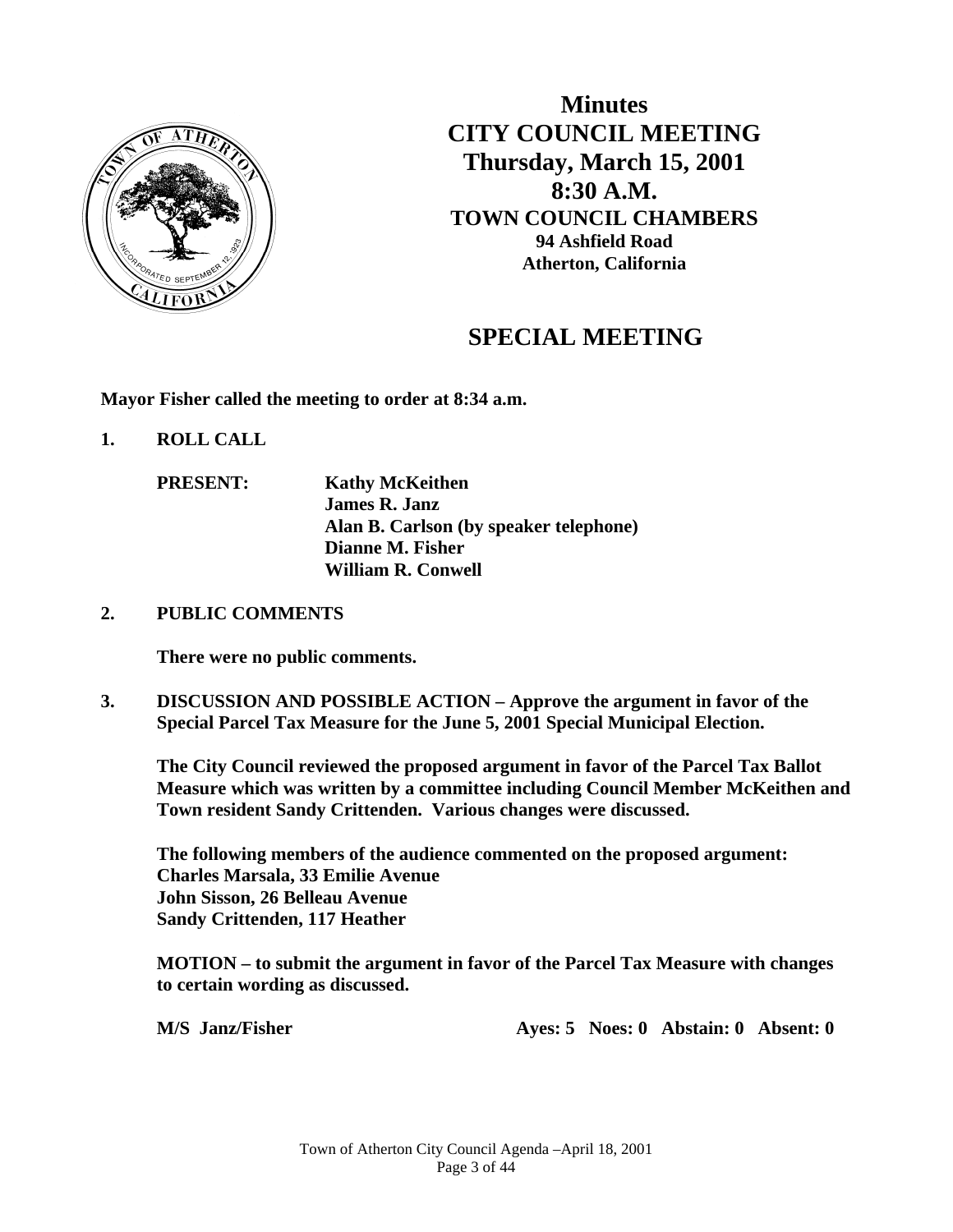**4. DISCUSSION AND POSSIBLE ACTION – Approve the impartial analysis written by the City Attorney for the Special Parcel Tax Measure for the June 5, 2001 Special Municipal Election.** 

 **MOTION – to approve the City Attorney's impartial analysis of the Special Parcel Tax Measure for the June 5, 2001 ballot with some minor changes as discussed.** 

**M/S** Carlson/McKeithen **Ayes: 5 Noes: 0 Abstain: 0 Absent: 0** 

### **5. ADJOURN**

**The meeting adjourned at 9:27 a.m.** 

**Respectfully submitted,** 

**\_\_\_\_\_\_\_\_\_\_\_\_\_\_\_\_\_\_\_\_\_\_\_\_\_ Sharon Barker, City Clerk**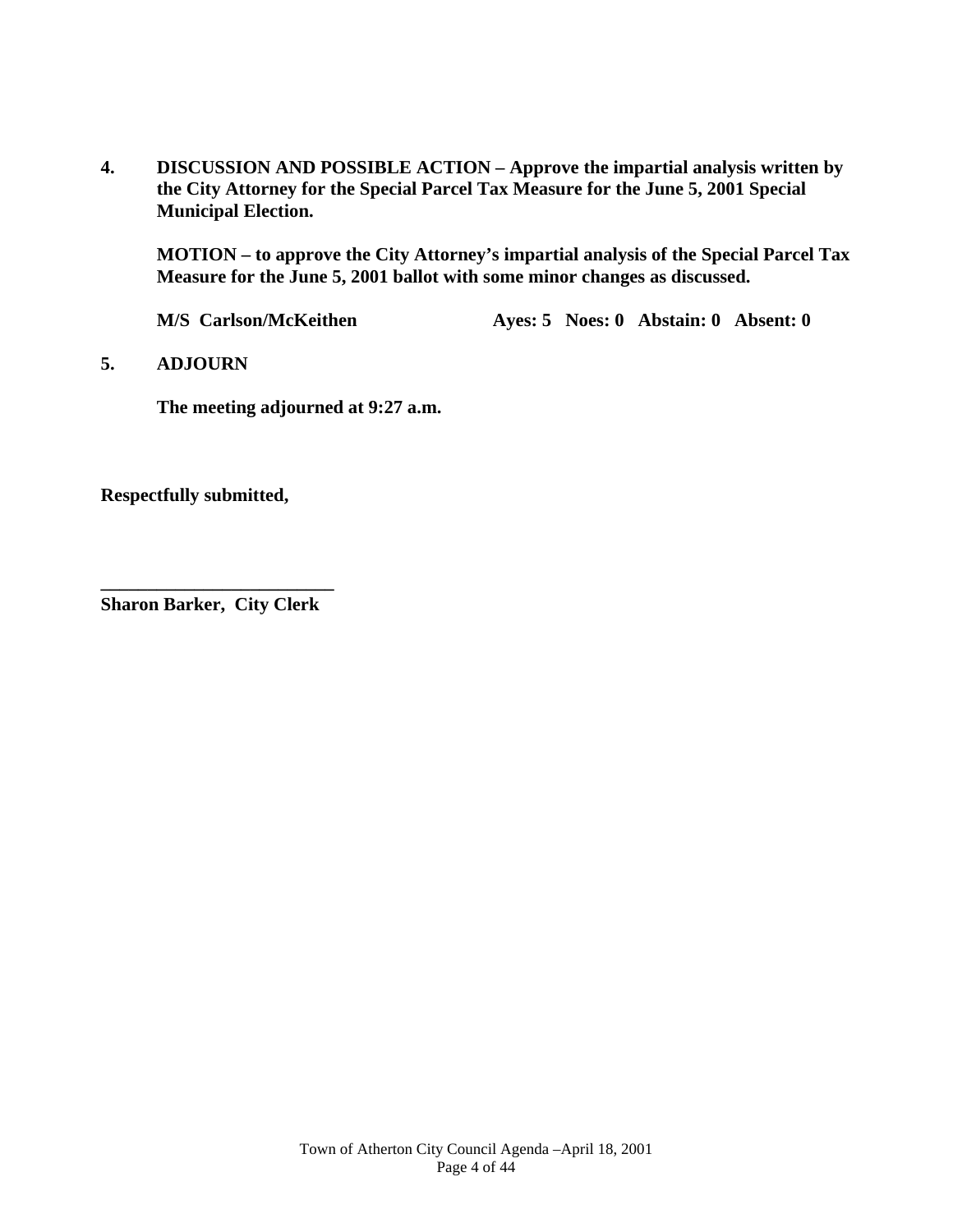

**Minutes CITY COUNCIL MEETING Wednesday, March 21, 2001 6:30 p.m. Meeting Room Town Administrative Offices 91 Ashfield Road Atherton, California**

# **SPECIAL MEETING**

**Mayor Fisher called the meeting to order at 6:30 p.m.** 

**1. ROLL CALL** 

 **PRESENT: Kathy McKeithen James R. Janz Alan B. Carlson Dianne M. Fisher William R. Conwell** 

- **2. PUBLIC COMMENTS There were no public comments.**
- **3. CLOSED SESSION**

 **The Council convened to closed session at 6:35 p.m.** 

**4. RECONVENE TO OPEN SESSION** 

 **The Council reconvened to open session at 6:55 p.m. The following action was taken:** 

 **A. Conference with Legal Counsel – Anticipated Litigation pursuant to Government Code Section 54956.9. One potential case.** 

 **Direction was given to the City Attorney by the City Council.** 

**B. Liability Claim - pursuant to Section 54956.95 Claimant: Curt Schulze Agency claimed against: Town of Atherton** 

**Direction was given to the City Attorney by the City Council.**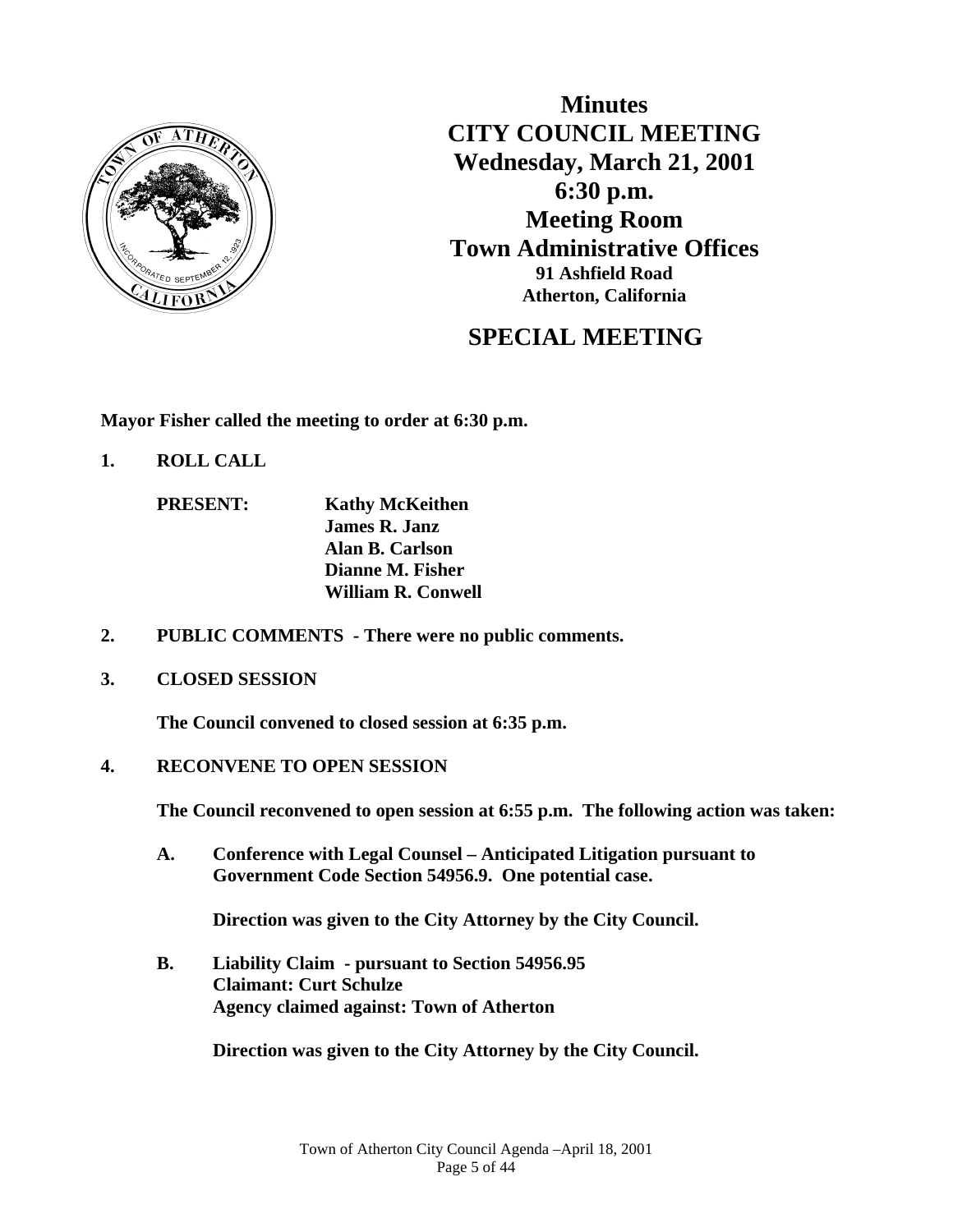## **5. ADJOURN**

**The meeting adjourned at 7:00 p.m.** 

**Respectfully submitted,** 

**Sharon Barker, City Clerk** 

**\_\_\_\_\_\_\_\_\_\_\_\_\_\_\_\_\_\_\_\_\_\_\_\_\_\_\_\_\_**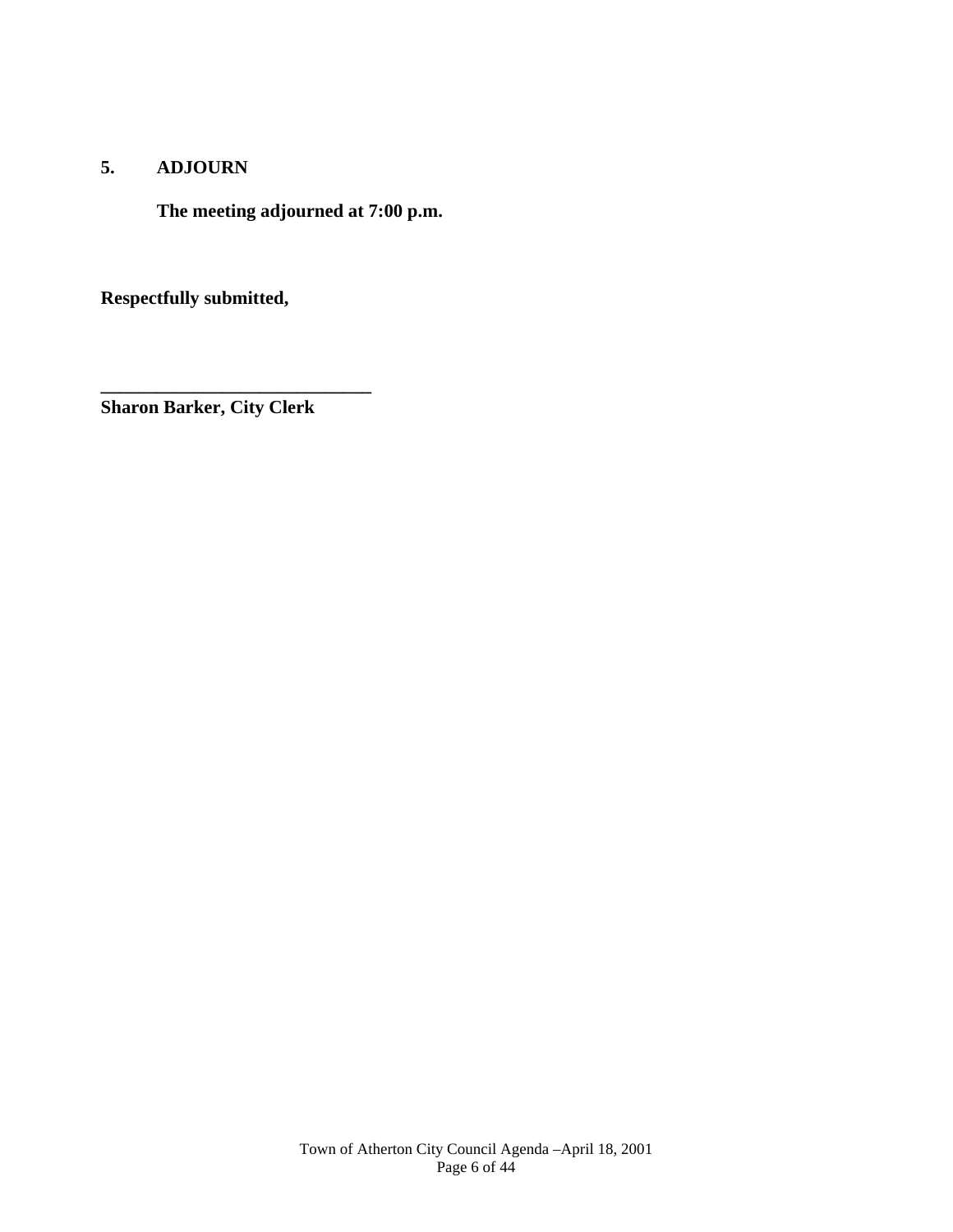

# **Minutes CITY COUNCIL/ATHERTON CHANNEL DRAINAGE DISTRICT MEETING March 21, 2001 7:00 p.m. TOWN COUNCIL CHAMBERS** 94 Ashfield Road Atherton, California

# **REGULAR MEETING**

**Mayor Fisher called the meeting to order at 7:00 p.m.** 

**1. ROLL CALL** 

 **PRESENT: Kathy McKeithen James R. Janz Alan B. Carlson Dianne M. Fisher William R. Conwell** 

**Also present were Interim City Manager Ralph Freedman and City Attorney Marc Hynes.** 

## **2. PRESENTATIONS**

- **A. Mayor Fisher proclaimed the week of April 1, 2001, as the "Week of the Young Child".**
- **B. Presentation Menlo Park Fire Protection District Chief Miles Julian gave a presentation on fire protection and emergency medical services provided to the Town. He presented a plaque in recognition of the Town's participation as a partner agency in the San Mateo County Hospital Emergency Medical Services Group.**

# **3. CITY COUNCIL REPORTS**

 **Council Member Conwell reported on the recent CCAG meeting. Area shuttle systems were discussed. He also reported on the Criminal Justice Commission meeting. The Commission is looking into the accuracy of reported crime statistics. The San Francisco Airport Roundtable is working on a program called "Quiet Flight". A new procedure is in place where SFO can be contacted in order to find which individual planes are not complying with flight regulations.**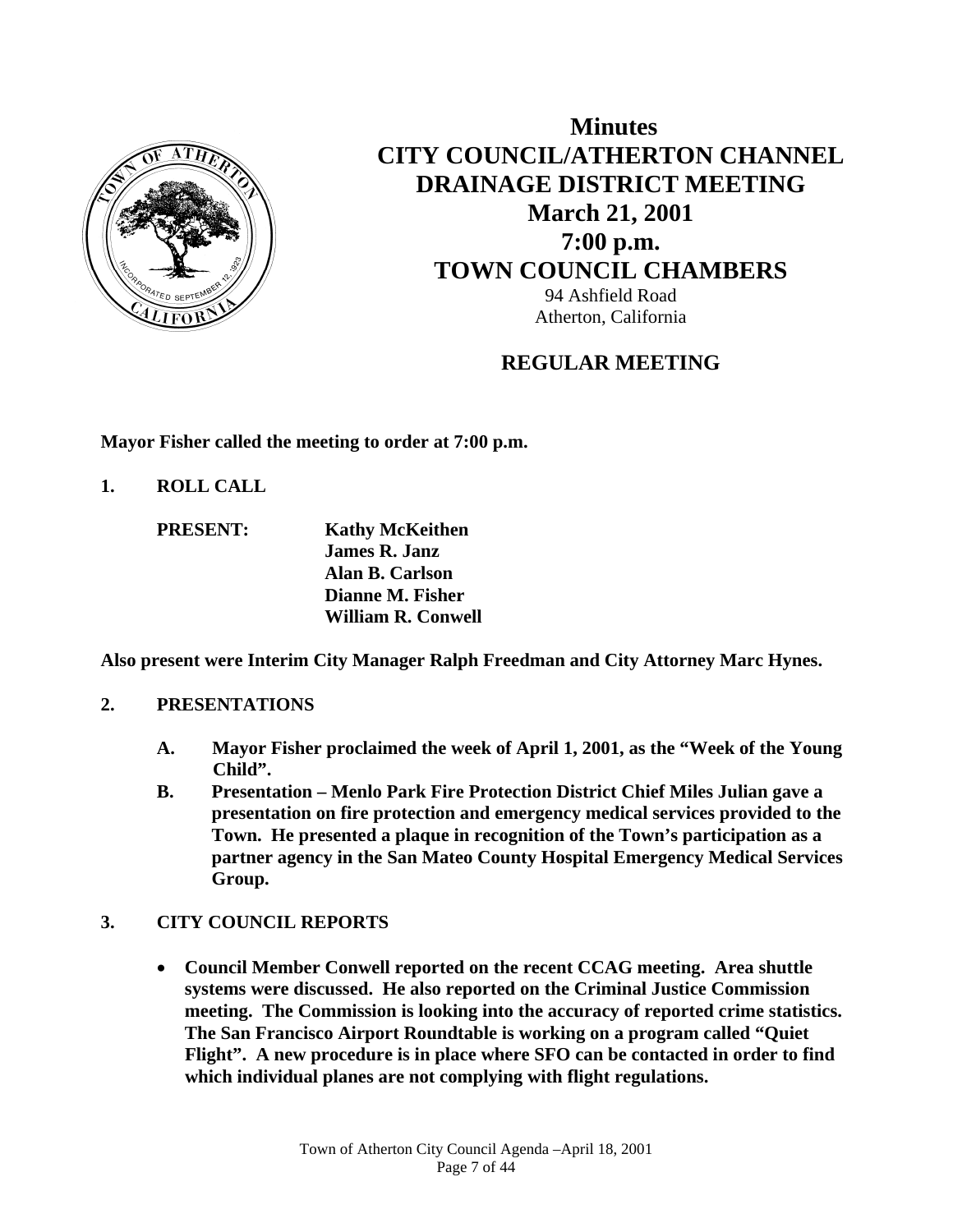- **Vice Mayor Carlson reported that he has reviewed the bills and claims on the Consent Calendar. The Interim City Manager will address items in question.**
- **Council Member Janz reported on the ABAG Executive Committee Meeting held last week. The Housing Unit allocation process was discussed at the meeting. The ABAG General Assembly will meet April 12, 2001 in San Francisco.**
- **Council Member McKeithen reported that the Emergency Services Council will meet on Thursday, March 22. She reported that she has received calls from people who expressed concerns with the Interim City Manager's announcement that he will apply for the position of City Manager.**
- **Mayor Fisher read a letter from a contractor praising Building Department employees including Lois English and Kevin Cittadini, and Town Arborist Kathy Hughes-Anderson.**

## **4. PUBLIC COMMENTS**

**The following members of the audience spoke:** 

- **Sandy Kaye, 88 Shearer, on a complaint of excessive noise by neighboring children riding skateboards on private property.**
- **Gloria Berry, 230 Oak Grove**
- **Estelle Hoffman, Selby Lane**
- **John Sisson, 26 Belleau Avenue**
- **John Ruggeiro, 10 Stockbridge Avenue**
- **Charles Marsala, 33 Emilie Avenue**

# **5. CITY MANAGER REPORT**

- **Koff and Associates Study Sheryl Snyder has had health problems and has been unable to come before the Council. The Interim City Manager will contact Ms. Snyder to see if she is available for the next meeting.**
- **Introduced Bill Yeomans, Interim Finance Director.**
- **Postal Contract A new contract has been proposed for the Post Office in the amount of \$51,762 per year. With the new contract, the Town will operate a full service Post Office, accepting all international packages, providing international express mail service, and money orders to Mexico and Japan.**
- **A Goal Setting Session will be held on April 11 for the City Council, Staff, and the community. The results from this session will assist in putting together the FY 2001/2002 Budget. Both long and short-term goals that staff feels are important will be provided to the Council for consideration.** 
	- **Council Meetings encouraged all Council members to contact the Interim City Manager with any questions regarding items on the agenda in order to streamline Council meetings. Council Members are encouraged to meet regularly with the Interim City Manager.**
	- **Management Team Reports Staff members will be reporting to the Council at regular meetings on important projects in their respective departments.**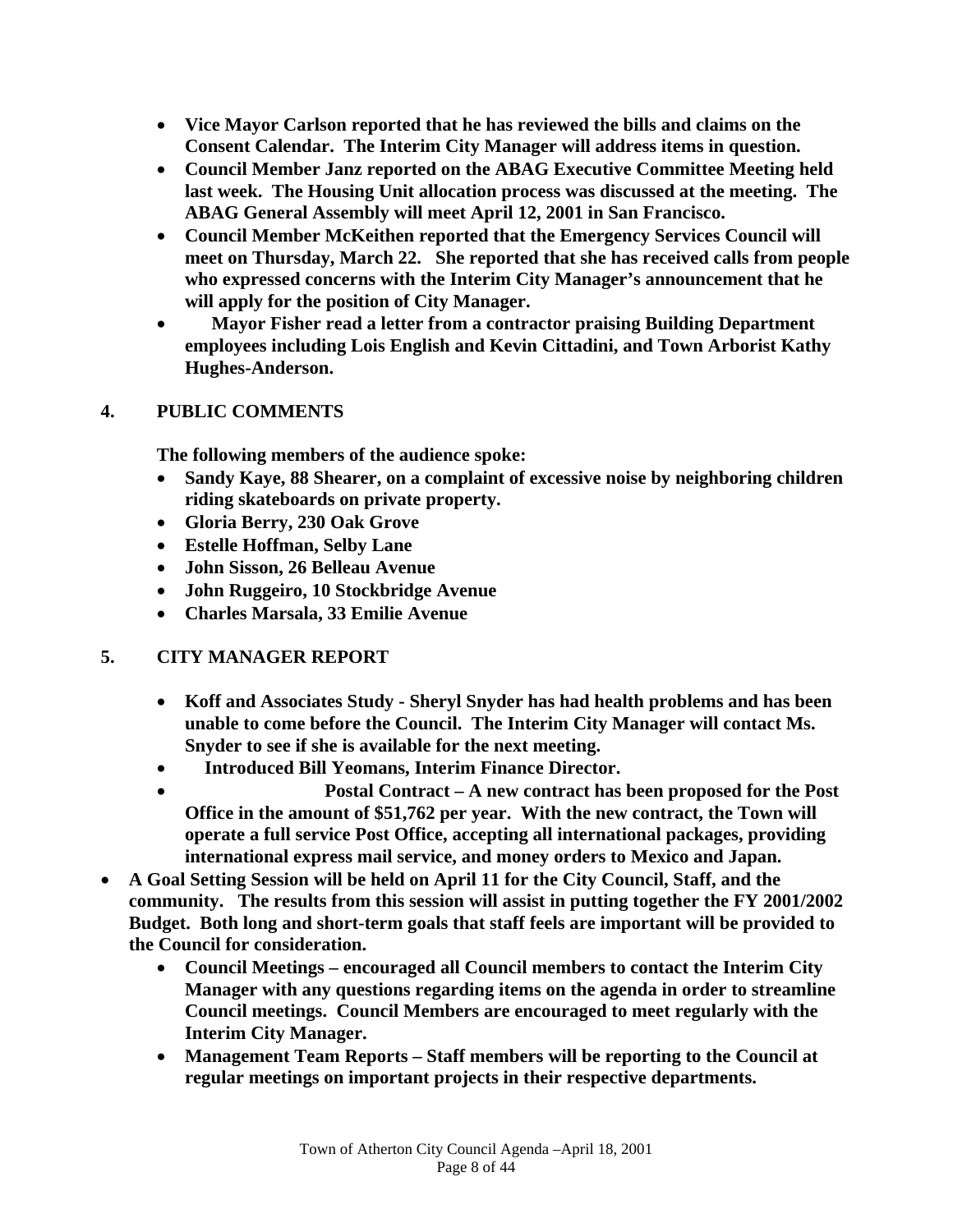- **ABAG Claim The Town is attempting to seek financial restitution for the removal of a tree damaged in a vehicle accident.**
- **Little League Field Work has been completed except for some minor modifications to the fencing. Opening day ceremonies will be held in Menlo Park on March 24. One game is scheduled at Holbrook-Palmer Park on March 24.**
- **Playground Project The Playground Committee expects to raise all of the needed funds in the next thirty days. The Park and Recreation Commission will meet with Susan McKay of MIG, Inc. on April 4 to review the plans.**
- **Search Engine for Town website The Search Engine is now installed on the Town website. Key words may be entered to search for any item that is on the website.**
- **Bills and claims Various items on the bills and claims report were explained.**

## **6. DEPARTMENT HEADS' REPORTS**

- **City Clerk Sharon Barker reported on the openings on Town Commissions and Committees. She gave critical dates for the June 5, 2001 Special Municipal Election, and reported on the status of current employee recruitments.**
- **Police Chief Robert Brennan stated that the Police Department will be fully staffed by April 7. He asked the Council to write a letter to State Senator Jackie Speier to support San Mateo County Crime lab funding in the Governor's budget. The Council asked the Interim City Manager to put this item on the April 11 Special meeting consent agenda. Chief Brennan asked the City Council to contact him with any questions on the six month report on the Police Department.**
- **Interim Finance Director Bill Yeomans reported that his Department is working to prepare for the annual audit and the FY 2001/2002 Budget. The current accounting system is being converted to a Windows NT platform.**
- **Building Official Mike Hood presented a report on building permit revenues collected over the last five years. He announced that the new Building Inspector will start on April 2.**
- **Linda Kelly, Assistant to the City Manager, announced that the fall 2000 issue of the Athertonian has been placed on the Town website. The spring issue is currently being assembled, and will be published in early April. She has started a review of the Town's personnel policies and procedures, and the policies and procedures for purchasing goods and services.**
- **Public Works Director Cliff Temps gave a report on the Middlefield Road Rehabilitation Project which was funded primarily through a federal grant. It is scheduled to be completed in Fiscal Year 2002/2003.**

# **7. CITY ATTORNEY REPORT**

**City Attorney Marc Hynes reported on the results of the closed session held prior to the regular meeting. Instructions were given to the City Attorney on the matter involving anticipated litigation. Instructions were also given to the City Attorney regarding the liability claim of Mr. Curt Schulze.**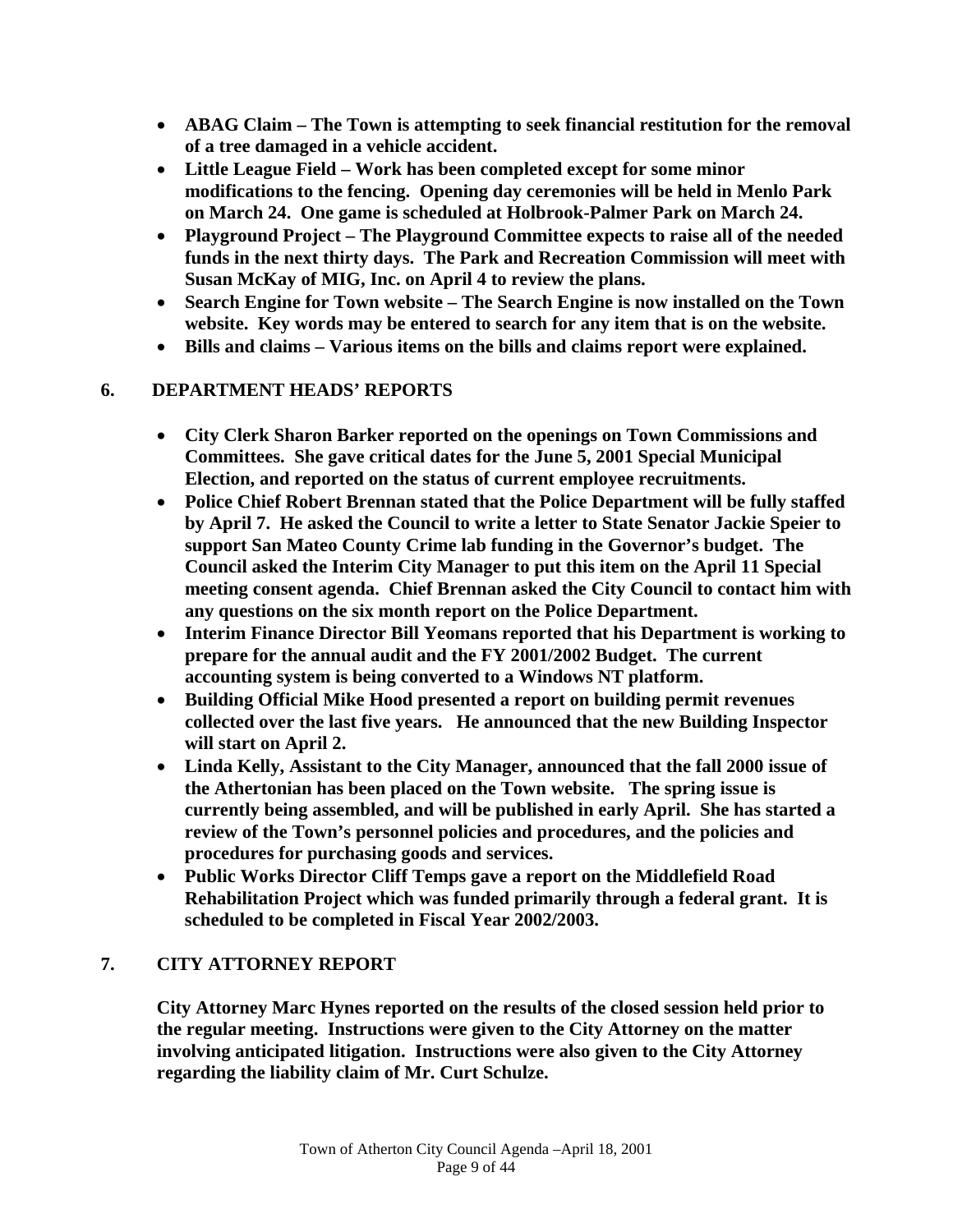### **8. COMMUNITY ORGANIZATION ROUNDTABLE REPORT – No report**

### **CONSENT CALENDAR (Items 9, 10, 12, and 14)**

**MOTION - to approve the consent agenda with the exception of the minutes of the open session of February 8, 2001, and the minutes of March 6, 2001, and to place Item 11, Item 13, and Item 15 at the end of the regular agenda.** 

 **M/S Conwell/Janz Ayes: 5 Noes: 0 Absent: 0 Abstain: 0** 

- **9. Approved minutes of the closed session of the Special Meeting of February 8, 2001, and the corrected minutes of the Regular Meeting of January 17, 2001.**
- **10. Approved bills and claims for February 3, 2001 through March 9, 2001, in the amount of \$769,517.53.**
- **12. Adopted Resolution No. 01-03, approving the filing of a funding request in the amount of \$5,000 to the State Department of Conservation, Division of Recycling, for beverage containers.**
- **14. Approved Resolution No. 01-04, approving a new rate schedule for Browning-Ferris Industries refuse, recyclable material, and plant material collection effective March 1, 2001.**

### **PUBLIC HEARINGS**

**16. PUBLIC HEARING – This item was withdrawn by the applicant.** 

## **17. PUBLIC HEARING – INTRODUCTION OF ORDINANCE NO. 521, AMENDING THE ATHERTON MUNICIPAL CODE REGULATING HEIGHT OF FENCES ALONG RINGWOOD AVENUE WITHIN THE TOWN OF ATHERTON**

 **Town Planner Neal Martin stated that this ordinance was recommended by the General Plan Committee and has received approval by the Planning Commission. It would add Ringwood Avenue, between Menlo-Atherton High School and Bay Road, to the list of major streets where fence heights of up to eight feet would be allowed.** 

 **Mayor Fisher opened the public hearing. Stanley Bernhard, from the audience, spoke in favor of the ordinance amendment.** 

 **MOTION – to find that the adoption of the proposed Ordinance would not be contrary to the purpose and intent of the General Plan and the Zoning Ordinance. Further move that the Council waive further reading and introduce the Ordinance entitled, "An Ordinance of the City Council of the Town of Atherton Amending the Atherton Municipal Code Regulating Height of Fences Along Ringwood Avenue Within the Town of Atherton."**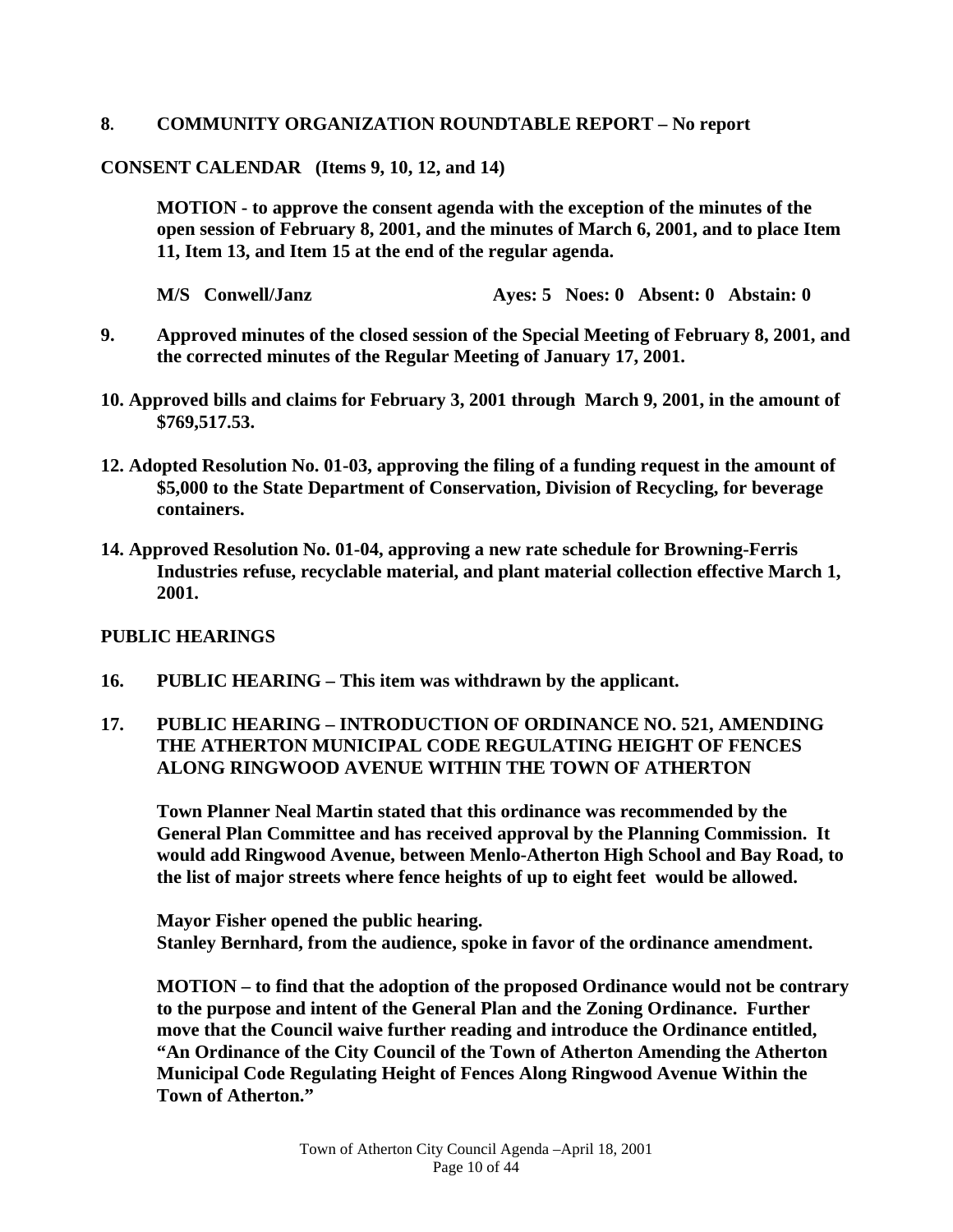## **18. PUBLIC HEARING – RESOLUTION NO. 01-05 APPROVING THE ISSUANCE OF TAX-EXEMPT OBLIGATIONS BY THE CALIFORNIA STATEWIDE COMMUNITIES DEVELOPMENT AUTHORITY FOR MENLO COLLEGE**

 **Jerry Burke, of California Statewide Communities Development Authority (CSCDA), explained that Menlo College has requested them to issue tax exempt bonds in order to provide financing for the acquisition of educational equipment. CSCDA is a governmental agency and is one of the largest issuers of tax-exempt debt in the United States. Pursuant to the Joint Powers Agreement under which CSCDA was established, financing cannot be approved unless the governing body of the program participant in whose jurisdiction the project is located, approves the project and the financing of the project. The Town will incur no financial liability as a result of the financing.** 

 **Mayor Fisher opened the public hearing at 9:30 p.m. There were no public comments on this issue. Mayor Fisher closed the public hearing.** 

 **MOTION –to approve Resolution No. 01-05, approving the issuance of tax-exempt obligations by the California Statewide Communities Development Authority, as drafted, with the addition of the reference to Section 91530(f) of the Government Code of the State of California to the Resolution if it is found to be necessary by a counsel of Menlo College.** 

**M/S McKeithen/Janz Ayes: 5 Noes: 0 Abstain: 0 Absent: 0** 

**REGULAR AGENDA (Items 19 - 21)** 

## **19. DISCUSSION OF FUTURE PROJECTS AND EXPENDITURES OF PARCEL TAX FUNDS**

**Interim City Manager Ralph Freedman presented revenue projections over a five year period without factoring in a potential parcel tax (Attachment A). Interim Finance Director Bill Yeomans answered questions regarding specific revenue items. A five year projection of expenditures by program with anticipated fund balances (Attachment A1) was also presented.** 

**Discussion ensued. The Finance Department and the Interim City Manager will continue to work on the pro forma reports. Council asked that the Audit Committee review the pro forma reports at their next meeting. This item will be continued to the April 11, 2001 Special City Council meeting.** 

**The following members of the audience spoke:**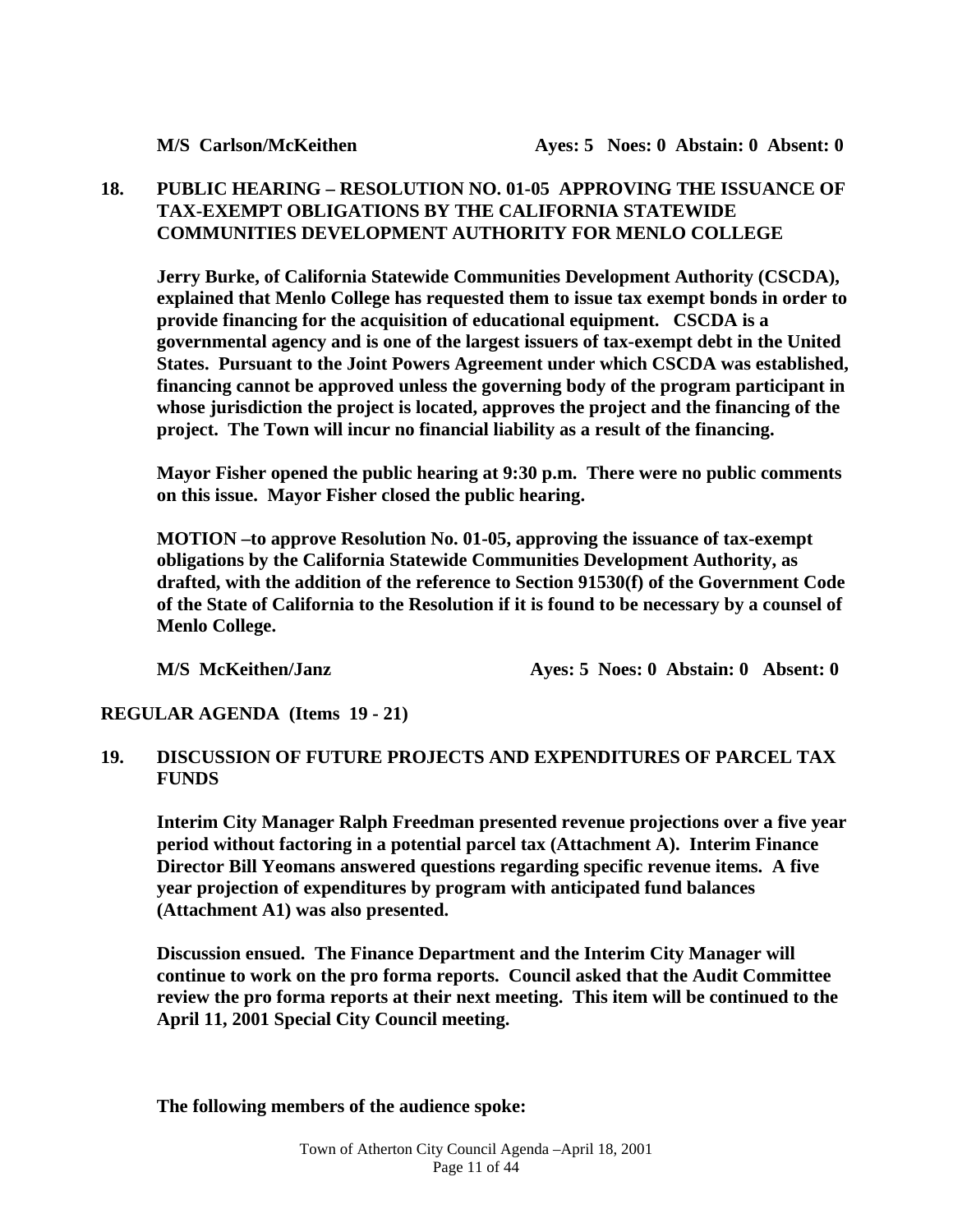**Jerry Carlson, 95 Mount Vernon Lane, commented that he would like to see a combined statement of revenues and expenditures to include capital project expenditures. Charles Marsala, 33 Emilie Avenue John Ruggeiro, 10 Stockbridge Avenue Sandy Crittenden, 117 Heather Drive Philip Lively, 24 Hawthorne** 

## **20. INTRODUCTION OF ORDINANCE NO. 522, AMENDING ATHERTON MUNICIPAL CODE RELATING TO THE REMOVAL OF AND DAMAGE TO HERITAGE TREES WITHIN THE TOWN OF ATHERTON**

**Town Planner Neal Martin stated that the General Plan Committee had proposed this ordinance and recommended adoption by the City Council. It would require a permit to remove any native heritage tree in the buildable area of a lot. It would also require when native heritage oaks are allowed to be removed from within the buildable area, they shall be replaced with a 48 inch box native oak. Discussion ensued regarding the amendment to Section 3 which refers to fees charged for causing damage to a heritage tree. The Planner stated that the General Plan Committee plans to review the entire Heritage Tree Ordinance.** 

**Mayor Fisher asked for public comments. Gloria Berry, 230 Oak Grove Avenue spoke.** 

**MOTION – find that the proposed amendment is consistent with the Atherton General Plan. Further move to introduce Ordinance No. 522, amending various sections of the Atherton Municipal Code regulating the removal of heritage trees within the Town of Atherton, removing the words "or damaged" from Section 8.10.060 of Section 3 of the proposed ordinance, and waive further reading.** 

**M/S Janz/Carlson Ayes: 5 Noes: 0 Abstain: 0 Absent: 0** 

## **21. INTRODUCTION OF AN ORDINANCE AMENDING ATHERTON MUNICIPAL CODE REGULATING THE PLACEMENT OF CARGO CONTAINERS ON PRIVATE PROPERTY WITHIN THE TOWN OF ATHERTON**

 **Town Planner Neal Martin stated that the General Plan Committee had recommended this ordinance. Discussion ensued regarding the definition of "cargo container".** 

 **The following members of the audience spoke: Philip Lively, 24 Hawthorne Smith McKeithen, 11 Maple Leaf Way** 

**MOTION – to send the proposed ordinance back to the General Plan Committee for further review.**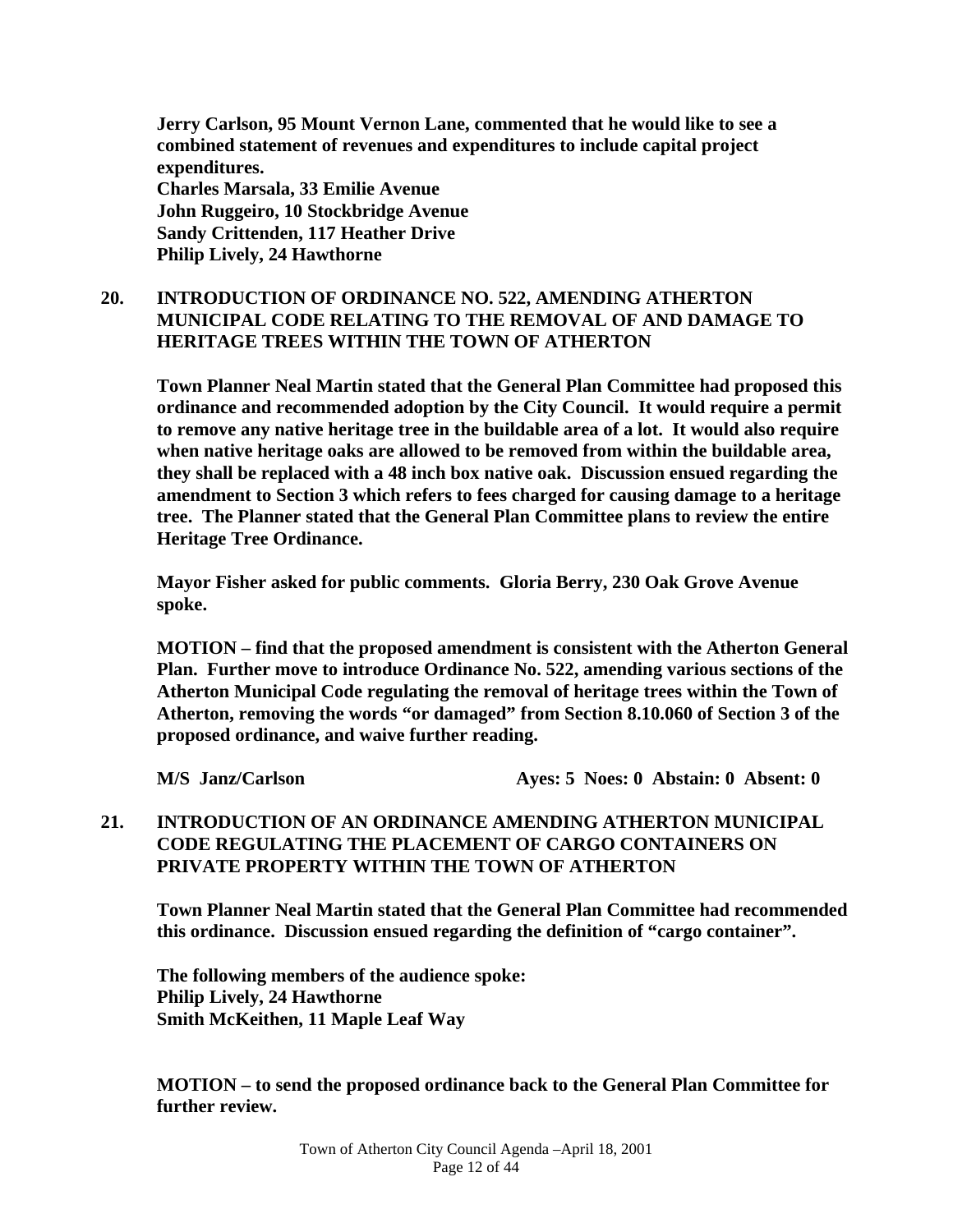**The following items were removed from the Consent Agenda and placed at the end of the Regular Agenda.** 

### **9. MINUTES OF FEB. 8, 2001 AND MARCH 6, 2001**

 **Council Member McKeithen asked for corrections to the minutes of the February 8, 2001 Special Meeting as follows:** 

- **1. Under the consent calendar, change the corrections to Item 15 of the January 17, 2001 minutes to reflect the changes made.**
- **2. Under City Council reports, remove the word "minimal" in the last sentence of Council Member McKeithen's report.**
- **3. Item 10 correct motion to adopt Subsection 4 of Section 2 of Ordinance No. 520 to add that the amounts on Line No. 4 of Maximum Tax in Given Year be changed to \$285.00.**
- **4. Item 10 correct motion to adopt Subsection 5 of Section 2 of Ordinance No. 520 change noticing provision to require posting in at least three public places within the Town of Atherton.**
- **5. Item 14 correct motion to read "to pursue the idea of videotaping and broadcasting of City Council meetings.**
- **6. Item 15 correct motion to read "to proceed with needed plumbing and heating repairs to the house.**

 **Council Member McKeithen asked for corrections to the minutes of the March 6, 2001 Special Meeting as follows:** 

- **1. Item 8 correct motion to read "to approve the proposed agreement with changes including increasing the professional negligence insurance to \$1,000,000, providing for a \$5,000 cap on any sub-consultants to be paid out of grant funds, no substitution of the project manager, and several minor corrections to the language of the agreement."**
- **2. Item 9 refer to the Lease "Sub"-committee, which consisted of Council Members Janz and McKeithen.**
- **3. Item 10 The Council asked Staff to work on developing a four year set of proforma financial statements.**

## **11. ADOPTED RESOLUTION NO. 01-02, AUTHORIZING THE ISSUANCE OF TAX AND REVENUE ANTICIPATION NOTES BY THE TOWN OF UP TO \$2,000,000 FOR FISCAL YEAR 2000-02**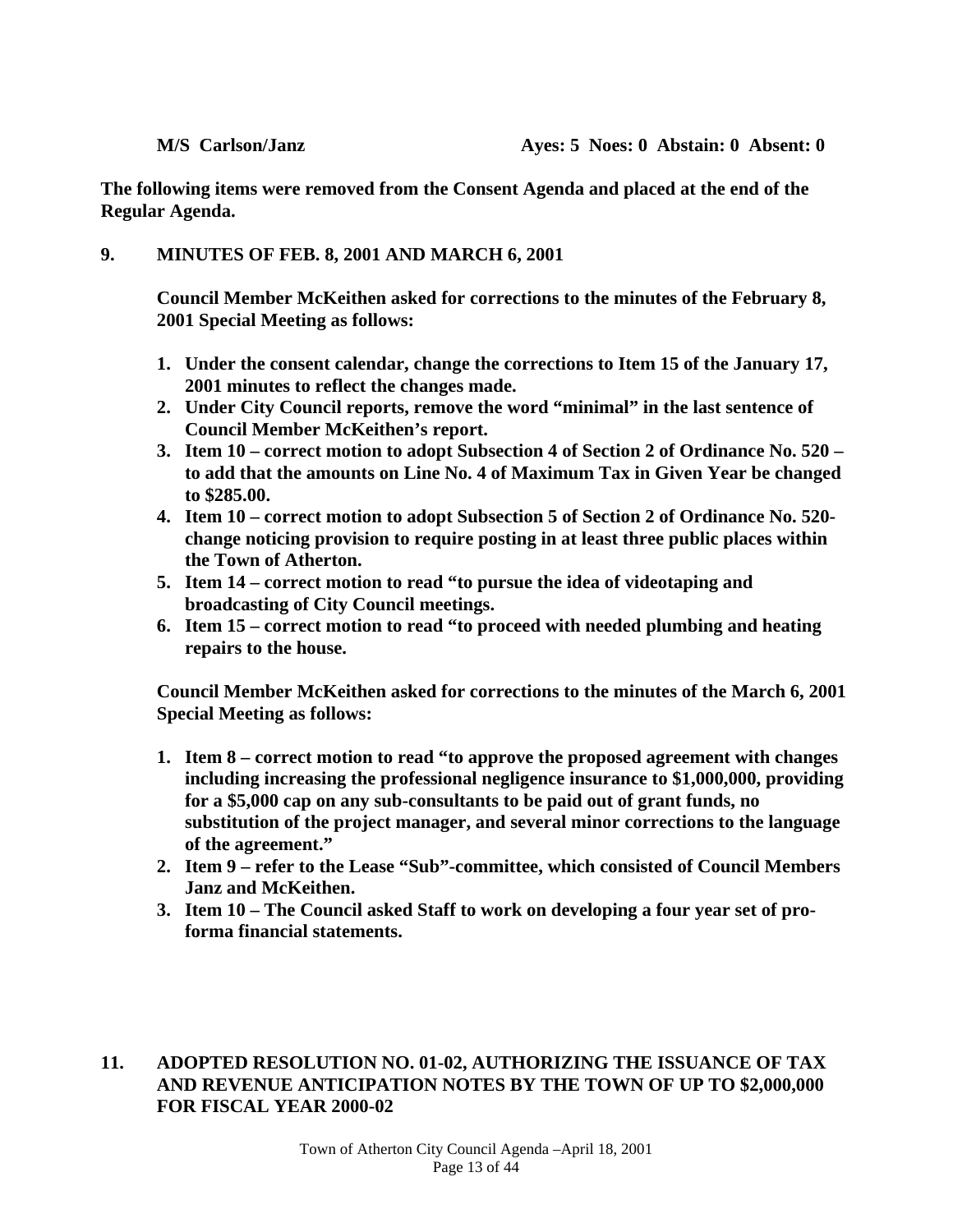**Interim City Manager Ralph Freedman stated that this is basically the same procedure the Town followed last year in borrowing temporary funds to cover cash shortfalls. He stated the Town actually accrues interest earnings on the TRANs.** 

**MOTION – to adopt Resolution No. 01-02, authorizing the Town to join the California Statewide Communities Development Authority, and authorizing the issuance and sale of a Fiscal Year 2001-02 Tax and Revenue Anticipation Note.** 

**M/S Carlson/Janz Ayes: 5 Noes: 0 Abstain: 0 Absent: 0** 

## **13. AUTHORIZED ONE SWORN MEMBER OF THE POLICE DEPARTMENT TO REPRESENT THE TOWN ON THE REGIONAL CRITICAL INCIDENT TEAM**

**Police Chief Brennan stated that the Town would absorb much of the cost of the program since participation would be in lieu of regular duty. Discussion ensued regarding the liability incurred by the agencies involved. Police Chief Brennan answered questions regarding the program and its benefits to the Town.** 

**MOTION – to adopt the MOU subject to the correction of a typo in Paragraph 3, Page 3, and conditioned upon the acceptance and approval of the City Councils of the other jurisdictions involved (Redwood City, San Carlos, and Menlo Park).** 

 **M/S Carlson/Janz Ayes: 5 Noes: 0 Abstain: 0 Absent: 0** 

### **15. APPROVAL OF A PROPOSAL FOR A FIXED ASSETS INVENTORY**

**The Audit Committee recommended that a Fixed Asset Inventory be undertaken by the Town. Interim Finance Director Bill Yeomans stated the need to obtain a good fixed asset inventory which will be auditable, and provide a base for the new requirements of GASB 34. The proposed approach has been approved by the Town auditor. Staff recommended accepting the proposal of The Valuation Advisory Group, Inc.** 

**MOTION – to accept the recommendation of Staff to award the contract for fixed asset inventory to The Valuation Advisory Group, Inc. in the amount of \$4,150.** 

 **M/S** Janz/Conwell **Ayes: 5 Noes: 0 Abstain: 0 Absent: 0** 

- **22. PUBLIC COMMENTS None**
- **23. ADJOURN**

 **The meeting adjourned at 12:37 a.m.**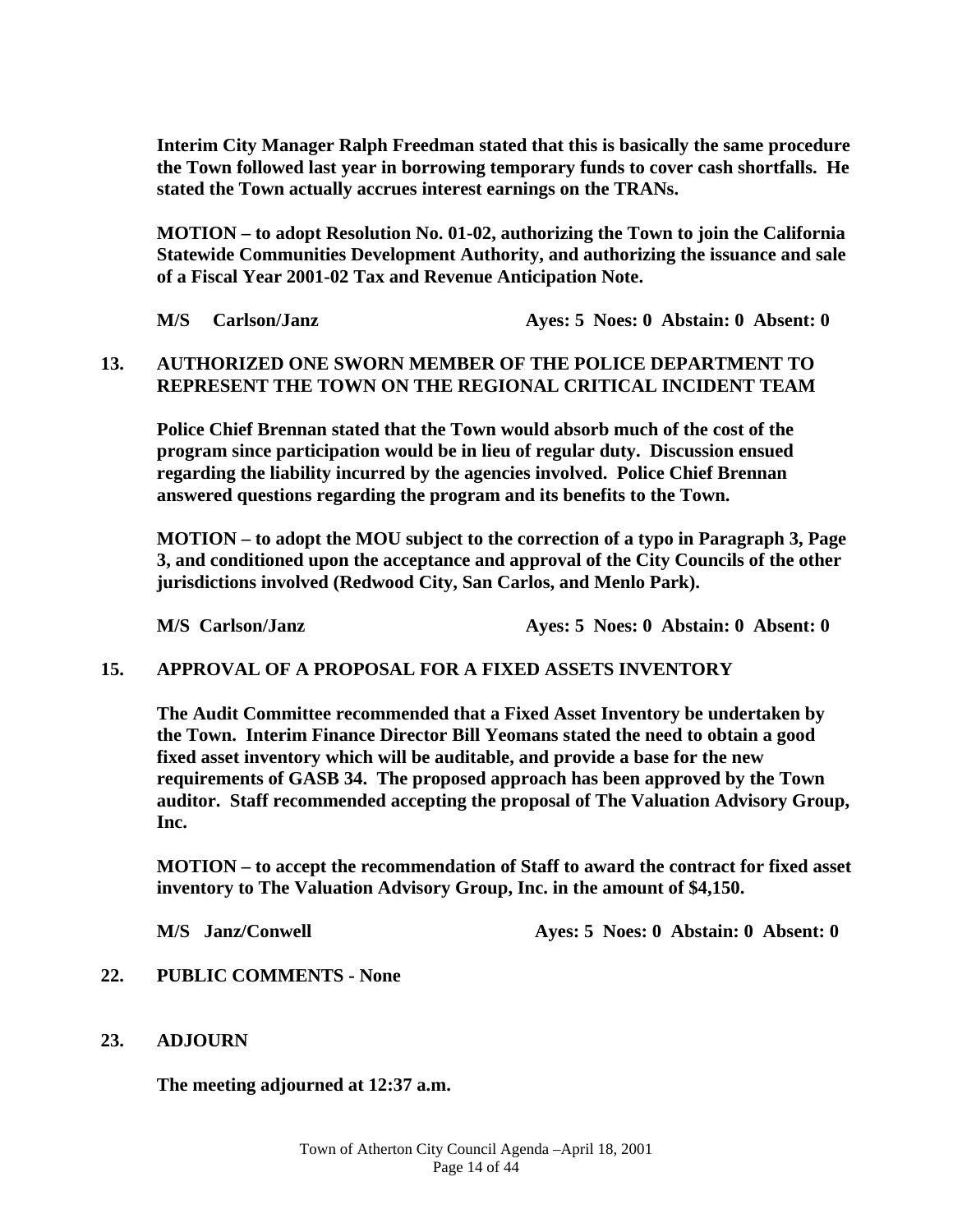**Respectfully submitted,** 

**\_\_\_\_\_\_\_\_\_\_\_\_\_\_\_\_\_\_\_\_\_\_\_\_\_\_\_\_\_ Sharon Barker, City Clerk**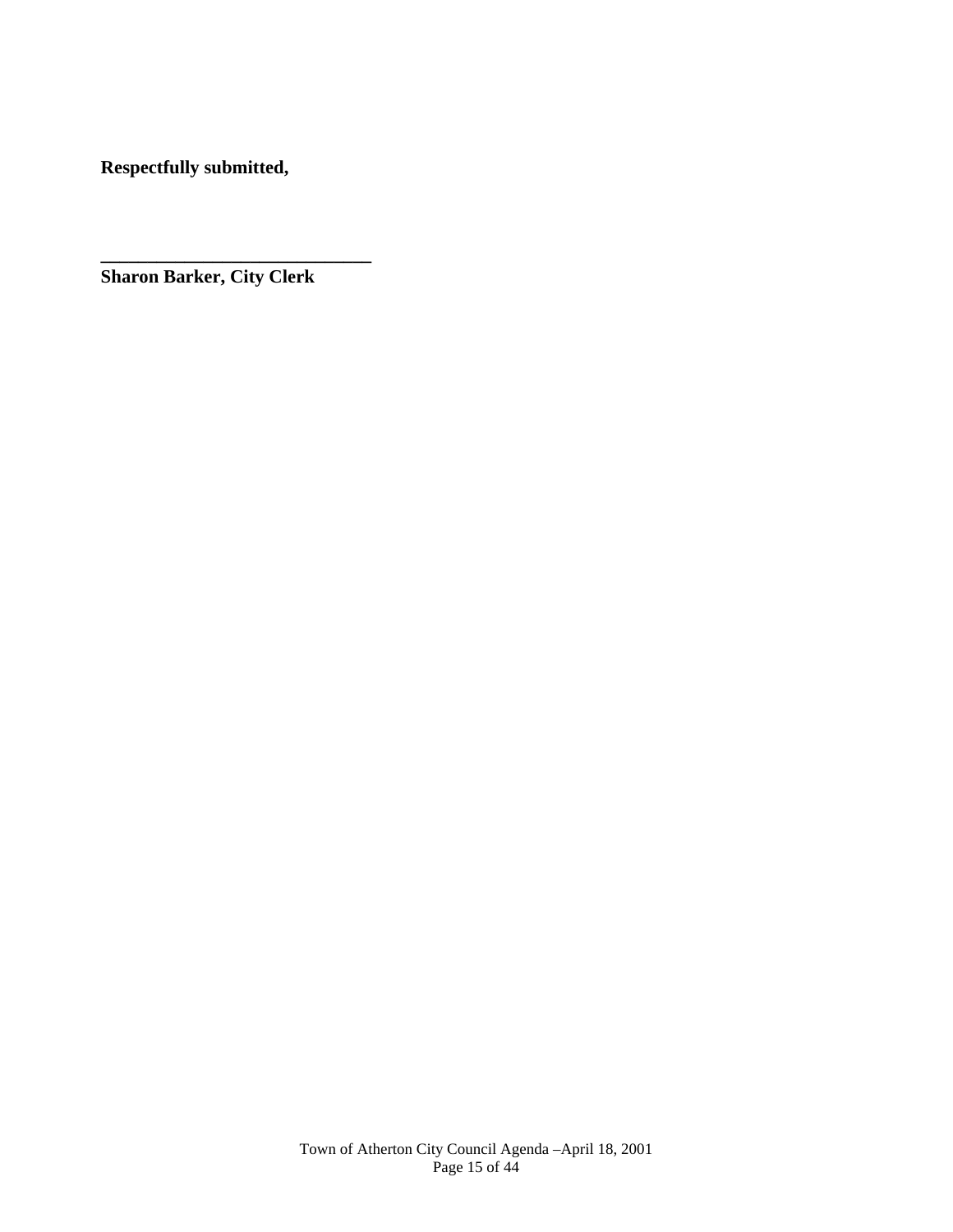

 **Minutes CITY COUNCIL MEETING Thursday, March 29, 2001 8:00 A.M. TOWN COUNCIL CHAMBERS** 94 Ashfield Road Atherton, California

# **SPECIAL MEETING**

**Mayor Fisher called the meeting to order at 8:00 a.m.** 

**1. ROLL CALL** 

| <b>PRESENT:</b> | <b>Kathy McKeithen</b>                |
|-----------------|---------------------------------------|
|                 | Alan B. Carlson                       |
|                 | Dianne M. Fisher                      |
|                 | William R. Conwell (by speaker phone) |
|                 |                                       |

 **ABSENT: James R. Janz** 

**Interim City Manager Ralph Freedman was also present.** 

- **2. PUBLIC COMMENTS There were no public comments.**
- **3. DISCUSSION AND POSSIBLE ACTION Review and approval of City Council rebuttal argument for Measure F.**

 **The City Council reviewed the rebuttal argument for Measure F which was written by Council Member McKeithen and Town resident Sandy Crittenden. Several minor changes were agreed upon.** 

 **MOTION – to approve the rebuttal argument as written with the modifications made by the Council.** 

**M/S** Carlson/Fisher **Ayes: 4 Noes: 0 Abstain: 0 Absent: 1 (Janz)** 

**4. DISCUSSION AND POSSIBLE ACTION - Set tentative schedule for City Manager recruitment.** 

 **The following members of the audience spoke on this issue: Sam Goodman, Atherton resident John Ruggeiro, 10 Stockbridge Avenue**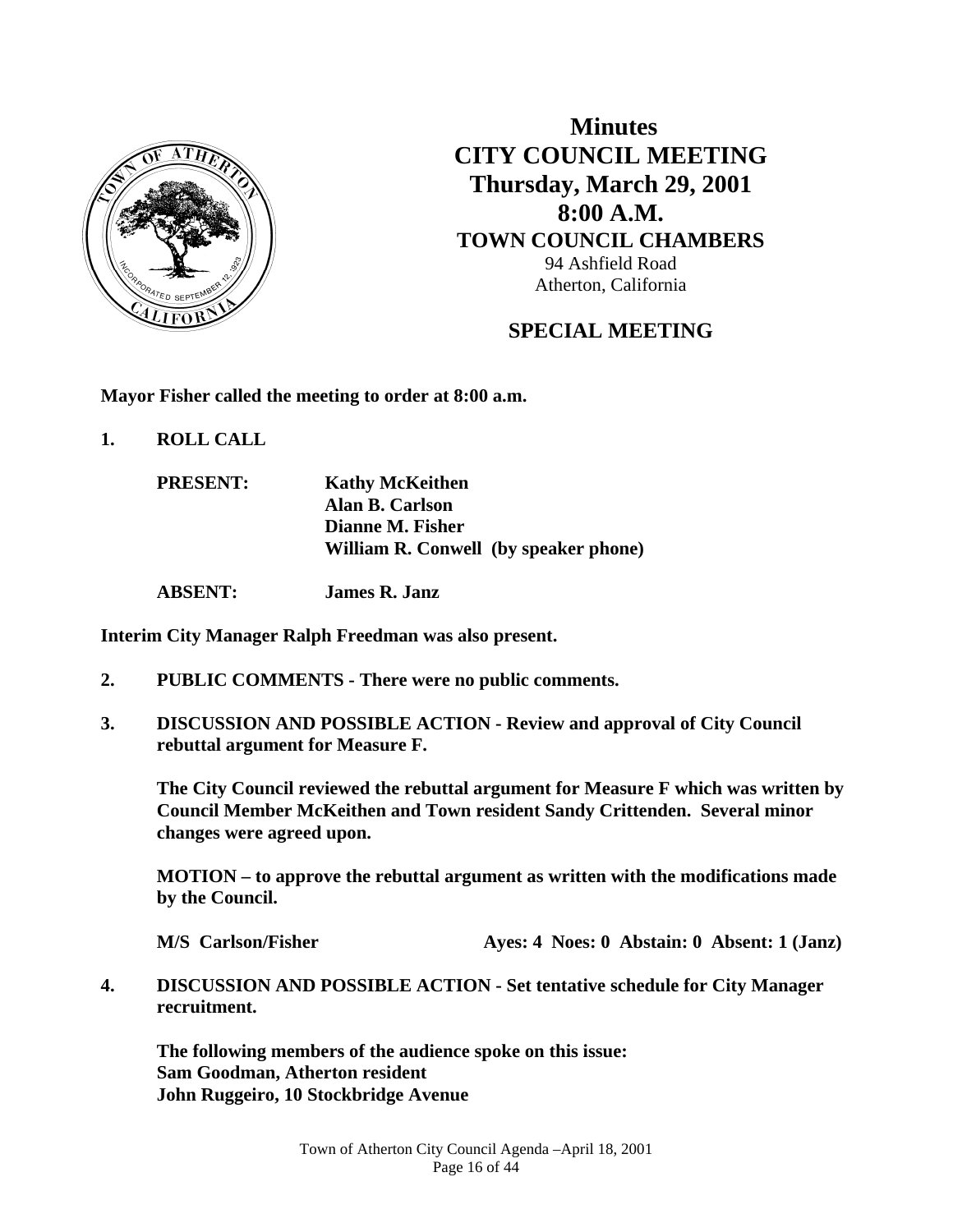**The Council agreed on a tentative schedule for the City Manager recruitment.** 

**5. ADJOURN** 

 **The meeting adjourned at 9:05 a.m.** 

**Respectfully submitted,** 

**Sharon Barker, City Clerk** 

**\_\_\_\_\_\_\_\_\_\_\_\_\_\_\_\_\_\_\_\_\_\_\_\_\_\_\_**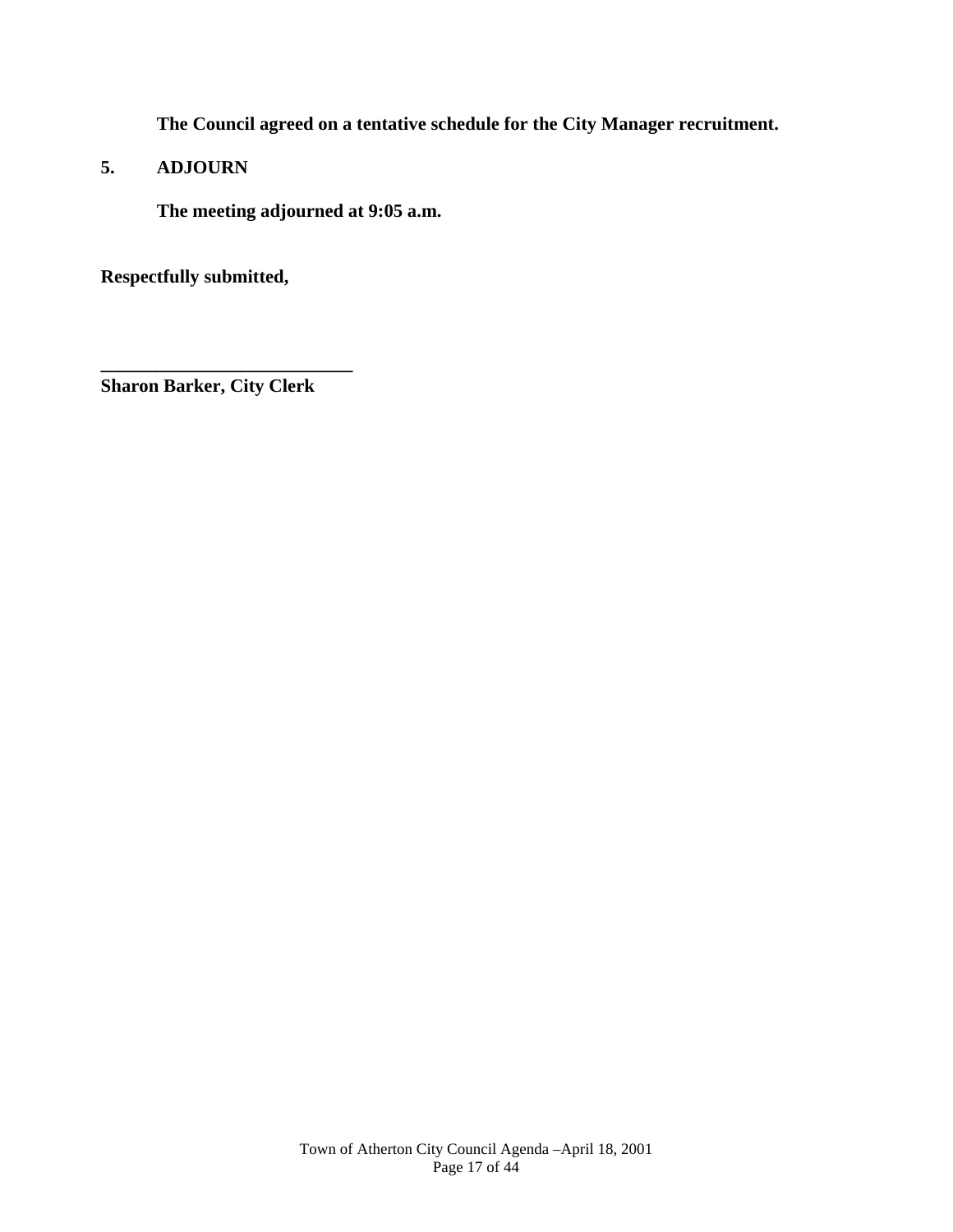

**Minutes CITY COUNCIL MEETING February 8, 2001 7:00 p.m. TOWN COUNCIL CHAMBERS** 94 Ashfield Road Atherton, California

# **SPECIAL MEETING**

**Mayor Fisher called the meeting to order at 7:00 p.m.** 

- **1. ROLL CALL McKeithen, Janz, Carlson, Fisher, Conwell** 
	- **PRESENT: Kathy McKeithen James R. Janz Alan B. Carlson Dianne M. Fisher William R. Conwell**

**Interim City Manager Ralph Freedman and City Attorney Marc Hynes were also present. Item 2 was removed from the agenda. Item 15 was added to the agenda – Improvements to the City Manager's house.** 

- **2. PRESENTATIONS Sheryl Snyder of Koff & Associates presentation canceled.**
- **3. COUNCIL REPORTS** 
	- **Council Member Conwell reported on the Airport Roundtable meeting.**
	- **Vice Mayor Carlson reported on the General Plan Committee meeting. A subcommittee has been formed to consider changes to the Heritage Tree ordinance. The Audit Committee met and has recommended that the Town hire a person proficient in the accounting software to assist the Finance Director in the reconciliation of bank statements. The next meeting of the Audit Committee will be March 13, 2001. Vice Mayor Carlson asked for information on advertising for the various Park programs.**
	- **Council Member Janz gave an update on the ABAG Power Pool.**
	- **Council Member McKeithen reported on the January Emergency Services meeting. April is Earthquake Preparedness Month. The City Manager recruitment process is on schedule. The City Manager's house has been appraised by a professional appraiser at \$5,500 per month before utilities and maintenance.**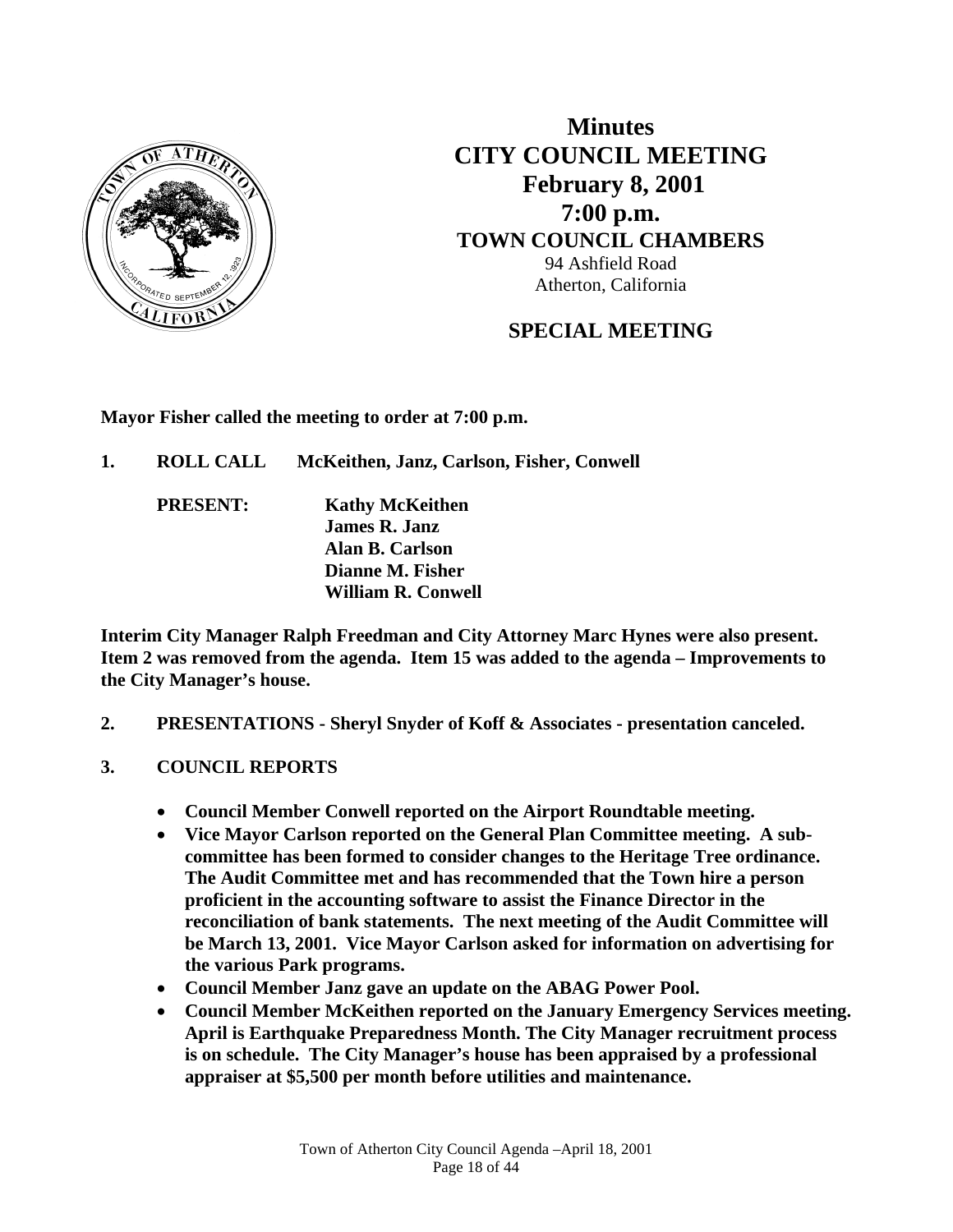**Mayor Fisher reported that the Town will host the Council of Cities dinner meeting on April 27th. She reported on the Library Joint Powers meeting. A follow-up meeting on airport noise issues will be held in Palo Alto next week.** 

### **4. PUBLIC COMMENTS**

**The following members of the audience spoke:** 

**Marion Oster, Heritage Committee Henry Ilg, 86 Leon Way Henry Titzler, 68 Walnut Avenue** 

### **5. CITY MANAGER REPORT**

**A. Tennis Key Fee Schedule – The Park and Recreation Commission recommended reducing the fees for Tennis keys to \$150 for residents and \$200 for non-residents. Council Member Carlson asked for information on fees charged by other cities for Tennis Court use.** 

 **MOTION – to follow the recommendation of the Park and Recreation Commission to reduce the fees for Tennis keys to \$150 and \$200 for residents and non-residents respectively.** 

 **M/S Conwell/McKeithen Ayes: 5 Noes: 0 Absent: 0 Abstain: 0** 

**B. Position for Building Department and Post Office - Requested that the part-time position budgeted for the Building Department be increased to a full time position to cover the Building Department front counter and the Post Office. This would free the current Public Services Assistant to work in the Finance Department half time.** 

 **MOTION – to approve increasing the part-time position budgeted in the Building Department to a full time position which will provide backup for the front counter of the Building Department and the Post Office.** 

 **M/S Carlson/McKeithen Ayes: 5 Noes: 0 Absent: 0 Abstain: 0** 

#### **C. Other Items**

- **Explained various payments from the bills and claims listing.**
- **Public Works Department has filled the Public Works Superintendent position. The new employee will start March 5, 2001.**
- **The Menlo School Working Group Committee, made up of neighbors adjacent to Menlo School, has been formed. The committee will work with representatives from Menlo School on the School's Master Plan.**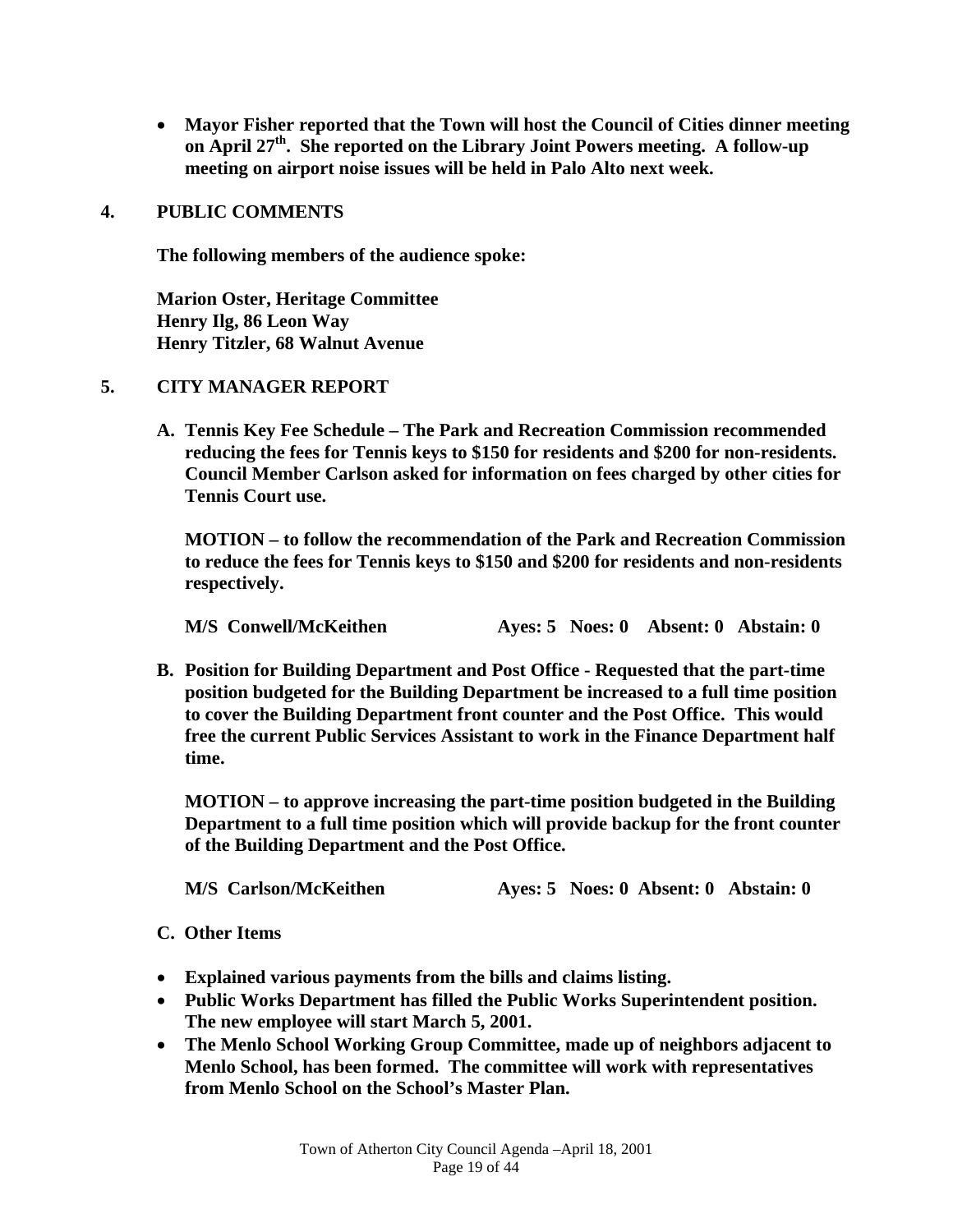- **P. G. & E. is only able to give short notice to the Town before rolling power blackouts.**
- **A goal setting session with the City Manager, City Council, and Staff is planned in March.**
- **The Park and Recreation Commission met and held a discussion on the Holbrook-Palmer Park Study. The Commission will return to the Council in March.**
- **Opening Day for the Little League field is planned for March 24, 2001. Additional landscaping is planned for the Pavilion side of the field. The temporary fencing will be up until March.**
- **The Tennis Committee will do some volunteer labor on the shelter at the Tennis Courts.**
- **The Playground project was presented at the Park Foundation meeting earlier in the week. An agreement with MIG, Inc. to develop plans and specifications, and construction documents will be presented to the Council at the March 6 meeting.**
- **New legislation has been adopted putting financial obligation back on cities and local agencies for LAFCO.**
- **Town's share for Animal Control for 2000/2001 will be \$63,000. Staff is looking at alternatives.**

 **Council Member McKeithen asked the City Manager to report back to the City Council on the collection of revenues from businesses which may be operating within the Town. She expressed concerns that the Town may not be collecting all of the appropriate fees and revenues from businesses operating within the Town limits.** 

## **CONSENT CALENDAR**

 **MOTION – to approve the items on the Consent Agenda, with the exception of the minutes of the January 17, 2001 regular City Council meeting.** 

 **M/S Carlson/Janz Ayes: 5 Noes: 0 Absent: 0 Abstain: 0** 

**Council Member McKeithen asked for corrections to the minutes of the January 17, 2001 regular City Council meeting as follows:** 

## **Item Number 5 - City Manager Reports**

- **1.) Council Member McKeithen requested information on sales tax generated by auctions at Menlo College, not Menlo School.**
- **2.) Council Member McKeithen requested that the information on the selection of Mayor and Vice Mayor, and television and/or radio broadcasting of Council meetings be placed on the March agenda.**

**Item Number 11 – Public Hearing**

**1.) Correct Item 2 in the motion to read "No change (except remove the words – "Condition two (2) and" in the second sentence)"**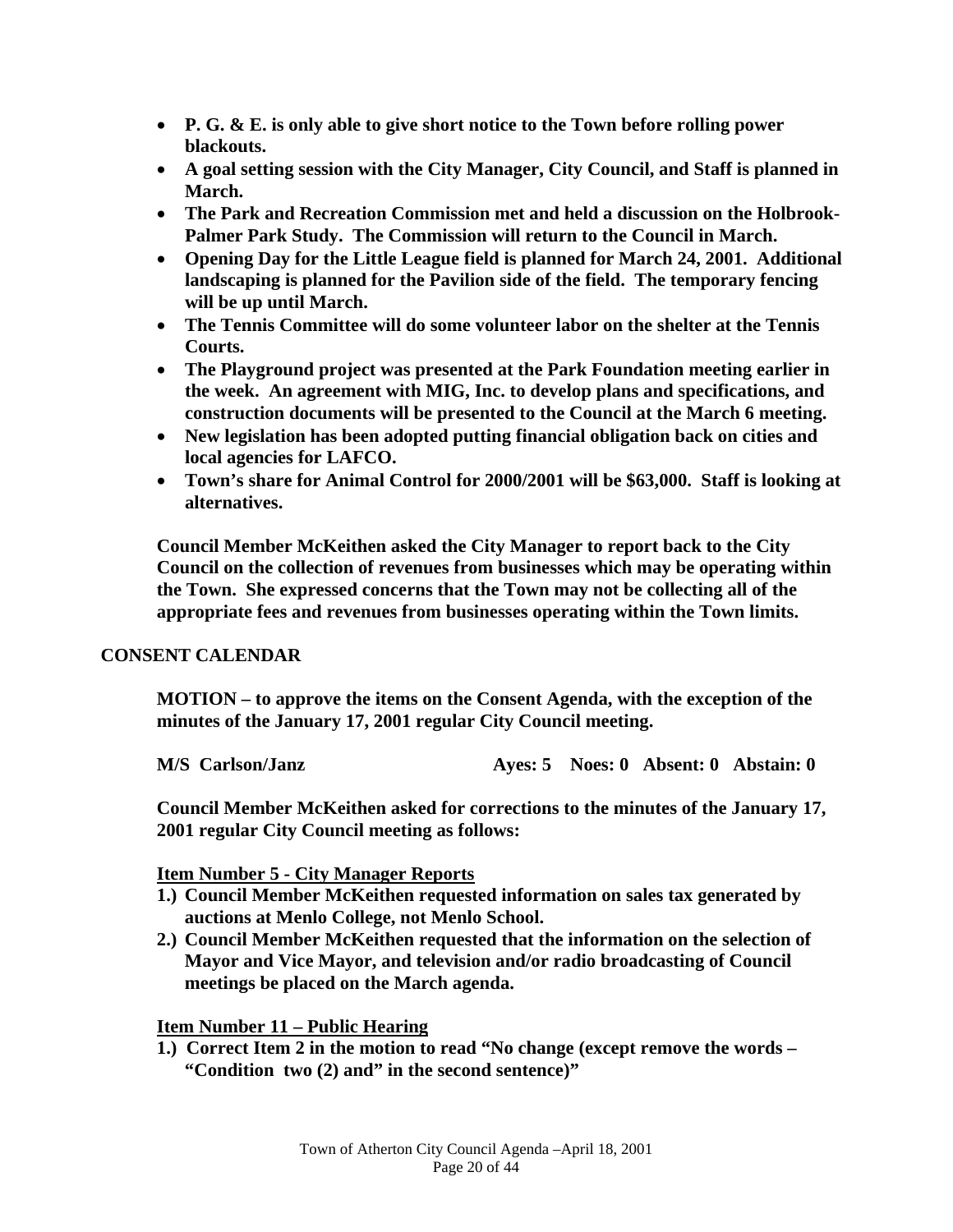**Item Number 12 – Playground Equipment at Holbrook-Palmer Park**

**1.) Change the word "by" to "when" in the sentence– "The Council requested that the Playground Committee obtain input from the Atherton Dames and the Park Foundation when making presentations of the project at their respective meetings."** 

 **Item Number 15 – Hiring of New Staff at the 70th percentile**

**1.) Correct the first motion under this item to read "to pay up to the 70th percentile for the positions of Assistant to the City Manager and Public Works Superintendent, as stated in the Koff and Associates Classification and Compensation Study, and to advertise above the 70th percentile for the Assistant Finance Director position."** 

**Item Number 16 – Discussion and Possible Action on the Parcel Tax**

 **1.) Correct the motion to read – "to begin the process to place the Parcel Tax measure on the June 5, 2001 ballot."** 

- **6. APPROVED MINUTES OF SPECIAL MEETINGS OF JANUARY 10, 2001 AND JANUARY 17, 2001.**
- **7. APPROVED BILLS AND CLAIMS FOR JANUARY 9, 2001 THROUGH FEBRUARY 2, 2001, IN THE AMOUNT OF \$500,867.22**
- **8. ACCEPTED THE INVESTMENT REPORT FOR THE QUARTER ENDING DECEMBER 31, 2000**

## **REGULAR AGENDA**

## **9. CONSIDERATION OF LEASE AGREEMENT WITH KNOX PLAYSCHOOL**

 **Interim City Manager Ralph Freedman stated that the expansion of the Knox Playschool has been endorsed by the Park and Recreation Commission, and the Planning Commission has approved a conditional use permit with certain conditions. The current three year Lease Agreement expires June 30, 2001. The proposed lease would be for a period of five years, with an option for two (2) additional five-year terms.** 

 **Council Member Carlson stated his concern that the Council had not been given the opportunity to consider the addition of the new Playschool building in Holbrook-Palmer Park. Council Member Conwell agreed that the Council should be able to review the appropriateness of the project. Planning Commission Member Philip Lively stated that the item had come before the Planning Commission as a matter of land use only. The issue passed four to zero (4 to 0) at the Planning Commission meeting. Council Member Janz stated that this issue should have come before the City Council before it went to the Planning Commission.** 

 **Mayor Fisher invited Playschool owner Susan Knox to speak. Ms Knox gave the Council an overview of the Playschool's operations and plans for expansion. She**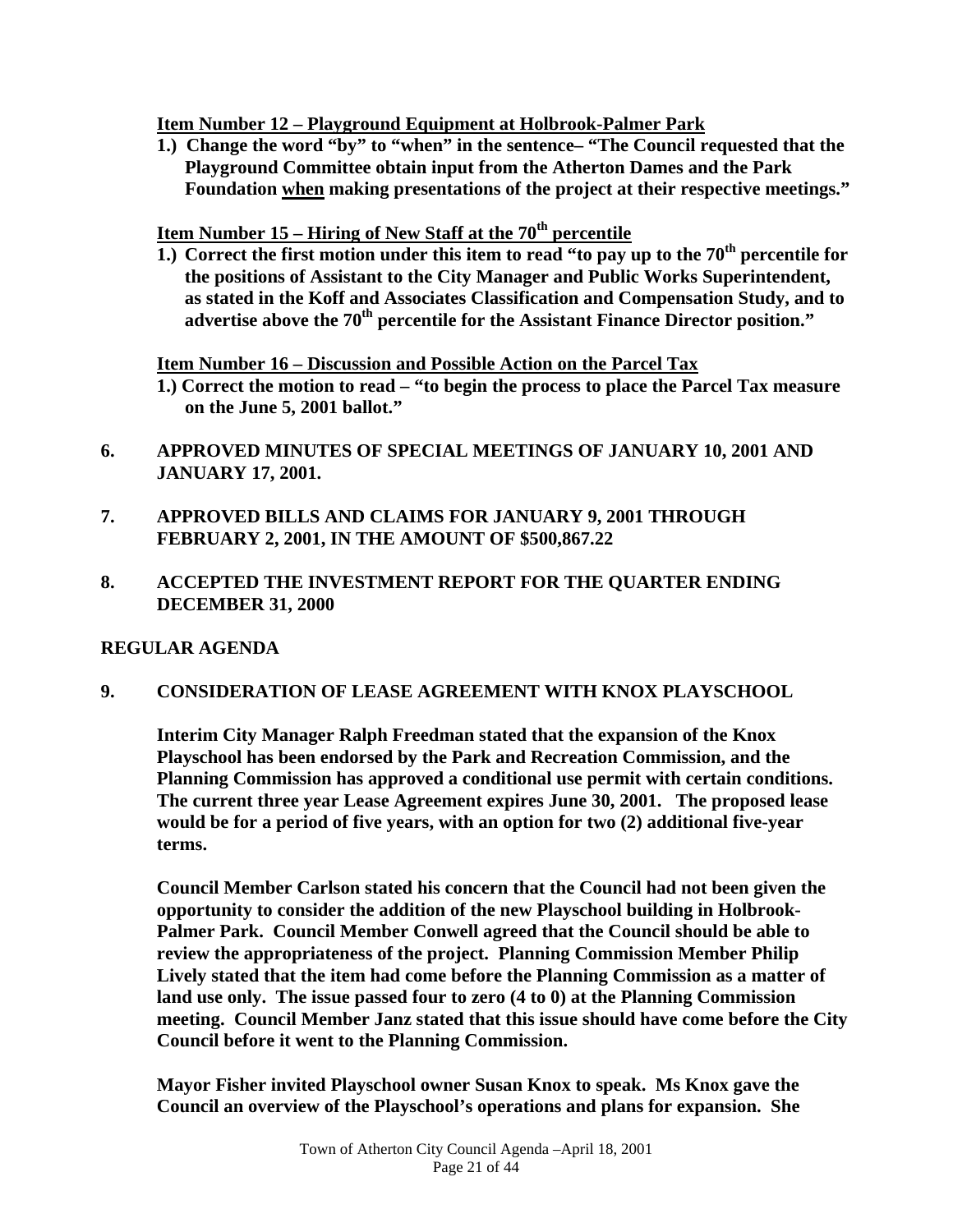**stated that Atherton families are given first choice of openings in the School, and that there is a waiting list of over 250 students. With the expansion, the onsite capacity of the School will be doubled, but no more than sixty-four children will be at the School at any one time. The owner proposes to pay all costs involved in the expansion.** 

 **Discussion ensued regarding the issues of the lease of the ground, liability insurance coverage, traffic generated by the Playschool, and the use of sound barriers. The Council also discussed requiring financial information from the Playschool to determine if the rental value placed on the property is appropriate. Interim City Manager Ralph will meet with Susan Knox regarding these issues prior to the next meeting.** 

 **MOTION – 1) to continue this item to the next Council meeting in order to allow Council Members an opportunity to review the terms of the lease with the City Attorney, 2) ask the Planning Commission give a report to the Council on the conditions that were imposed on the project, 3) ask the Park and Recreation Commission report to the Council on what they considered in recommending this project, and 4) have Staff report back regarding the financial statements of the Playschool.** 

 **M/S Carlson/Janz** 

 **AMENDED MOTION – as stated, with a subcommittee to be appointed consisting of Council Members McKeithen and Janz to meet with the City Attorney to review the terms of the lease.** 

 **M/S Carlson/Janz Ayes: 5 Noes: 0 Absent: 0 Abstain: 0** 

 **The following members of the audience spoke: Henry Ilg, 86 Leon Way Charles Marsala, Park and Recreation Commission Henry Titzler, 68 Walnut Avenue John Benedict, Felton Gables resident Mike McPherson, 123 Watkins Avenue** 

## **PUBLIC HEARING**

**10. PUBLIC HEARING – ADOPTION OF ORDINANCE NO. 520, AN ORDINANCE OF THE CITY COUNCIL OF THE TOWN OF ATHERTON CALLING AN ELECTION TO SUBMIT TO THE VOTERS AN ORDINANCE AUTHORIZING THE LEVY OF A SPECIAL TAX FOR MUNICIPAL SERVICES AND FOR THE EXPENDITURE OF FUNDS DERIVED FROM SUCH TAX** 

 **Interim City Manager Ralph Freedman presented the proposed ordinance calling for an election of the voters for a Special Parcel Tax. The proposed ordinance would levy**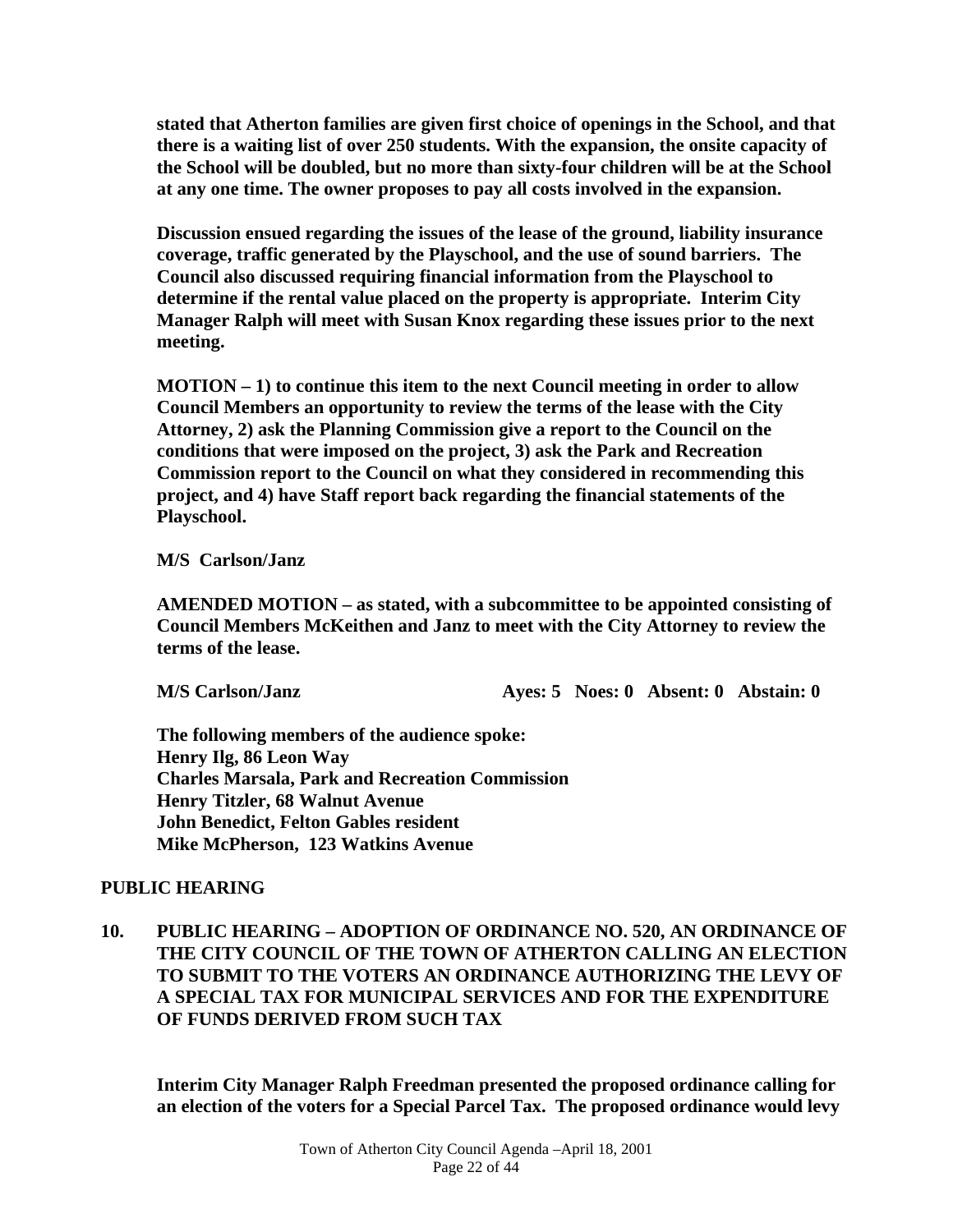**the same assessments as in prior Parcel Tax levies, except for an increase to private clubs, and a levy of \$285 per parcel of ¼ to ½ acre in size without improvements. The tax would generate approximately \$1.6 million at the levies that were utilized in the past.** 

 **Mayor Fisher opened the public hearing. The following individuals provided comments on this issue:** 

 **Henry Ilg, 86 Leon Way Gloria Berry, 230 Oak Grove Avenue David Hooper, 211 Stockbridge Avenue John Sisson, 26 Belleau Ave. Bob Jenkins, 36 Irving Avenue Charles Marsala, 33 Emilie Avenue Henry Titzler, 68 Walnut Avenue Gene Berry, 230 Oak Grove Avenue** 

 **Mayor Fisher closed the public hearing.** 

 **MOTION – to adopt Section 1 of Ordinance No. 520, an Ordinance of the City Council of the Town of Atherton calling an election to submit to the voters an Ordinance authorizing the levy of a Special Tax for municipal services and for the expenditure of funds derived from such Tax.** 

| <b>M/S Carlson/McKeithen</b> | Aves: 5 Noes: 0 Abstain: 0 Absent: 0 |
|------------------------------|--------------------------------------|
|------------------------------|--------------------------------------|

 **MOTION – to adopt Sub-Section 2 of Section 2 of Ordinance No. 520, modified as follows: remove "building regulation and park maintenance" from the first sentence.** 

 **M/S Carlson/Janz Ayes: 5 Noes: 0 Abstain: 0 Absent: 0** 

 **MOTION – to adopt Sub-Section 3 of Section 2 of Ordinance No. 520 as submitted.** 

 **M/S Carlson/McKeithen Ayes: 5 Noes: 0 Abstain: 0 Absent: 0** 

 **MOTION – to adopt Sub-Section 4 of Section 2 of Ordinance No. 520, modified as follows: change maximum tax under No. 4 from \$570.00 to \$285.00, and No. 9 from \$3,825.00 to \$10,000 for each year.** 

 **MOTION – to adopt Sub-Section 5 of Section 2 of Ordinance No. 520 with a change to the noticing provision to require posting in at least three public places within the Town of Atherton.** 

 **M/S** Carlson/Fisher **Ayes: 5 Noes: 0 Abstain: 0 Absent: 0**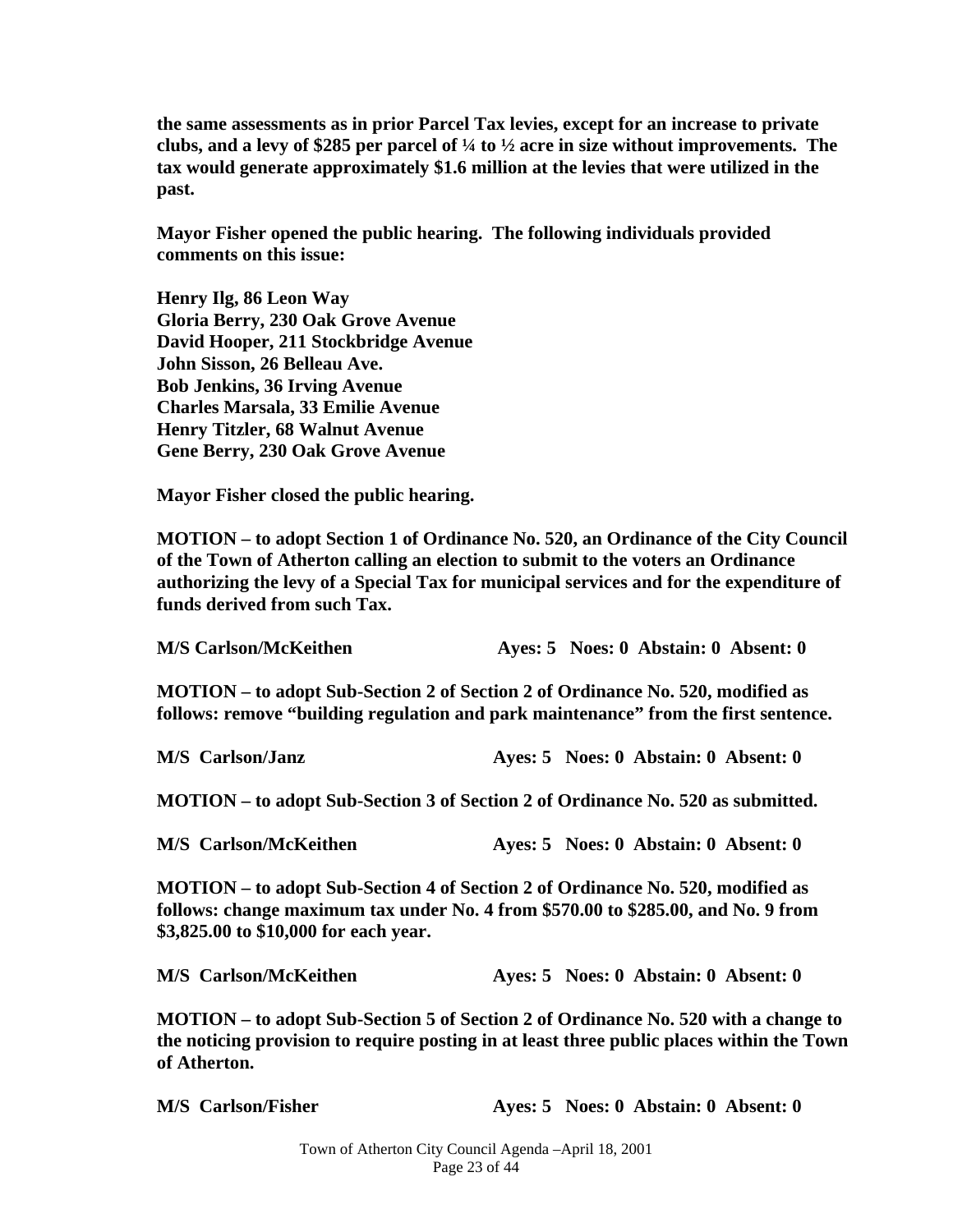**MOTION – to adopt Sub-Section 6, of Section 2, of Ordinance No. 520, as submitted.** 

 **M/S Carlson/Janz Ayes: 5 Noes: 0 Abstain: 0 Absent: 0** 

 **MOTION – to adopt Sub-Section 7 through Section 10, of Ordinance No. 520, as submitted.** 

 **M/S Carlson/Janz Ayes: 5 Noes: 0 Abstain: 0 Absent: 0** 

 **MOTION - to adopt Sub-Section 11, of Section 2, of Ordinance No. 520 with changes as follows: add "and shall continue through and including June 30, 2005" to the end of the first sentence.** 

 **M/S Carlson/Janz Ayes: 5 Noes: 0 Abstain: 0 Absent: 0** 

 **MOTION – to adopt the remaining Sections 3 through 7, of Ordinance 520, as submitted.** 

 **M/S Carlson/Janz Ayes: 5 Noes: 0 Abstain: 0 Absent: 0** 

### **REGULAR AGENDA**

### **11. ADOPTION OF RESOLUTION NO. 01-01, A RESOLUTION OF THE CITY COUNCIL OF THE TOWN OF ATHERTON CALLING FOR AN ELECTION TO APPROVE THE SPECIAL MUNICIPAL TAX**

 **MOTION – to adopt Resolution No. 01-01, calling for an election to approve the Special Municipal Tax and authorizing the Interim City Manager to execute an agreement with the County of San Mateo for election services.** 

 **M/S Carlson/McKeithen Ayes: 5 Noes: 0 Abstain: 0 Absent: 0** 

 **Mayor Fisher called for a break at 11:00 p.m. The Council reconvened at 11:15 p.m.** 

### **12. MID-YEAR BUDGET REVIEW**

 **Interim City Manager Ralph Freedman presented the mid-year Budget Review showing actual revenues and expenditures for July 1, 2000 through December 31, 2000, and projected fund balances for the Fiscal Year ending June 30, 2001. He stated that savings had been realized in this year's budget in part because the Town had been unable to fill some of the vacant positions. Information was provided on staffing levels for the current year and the status of the capital improvement program at mid-year. The Interim Finance Director, Building Official, Public Works Director, and Police Lieutenant presented information on their respective budgets.**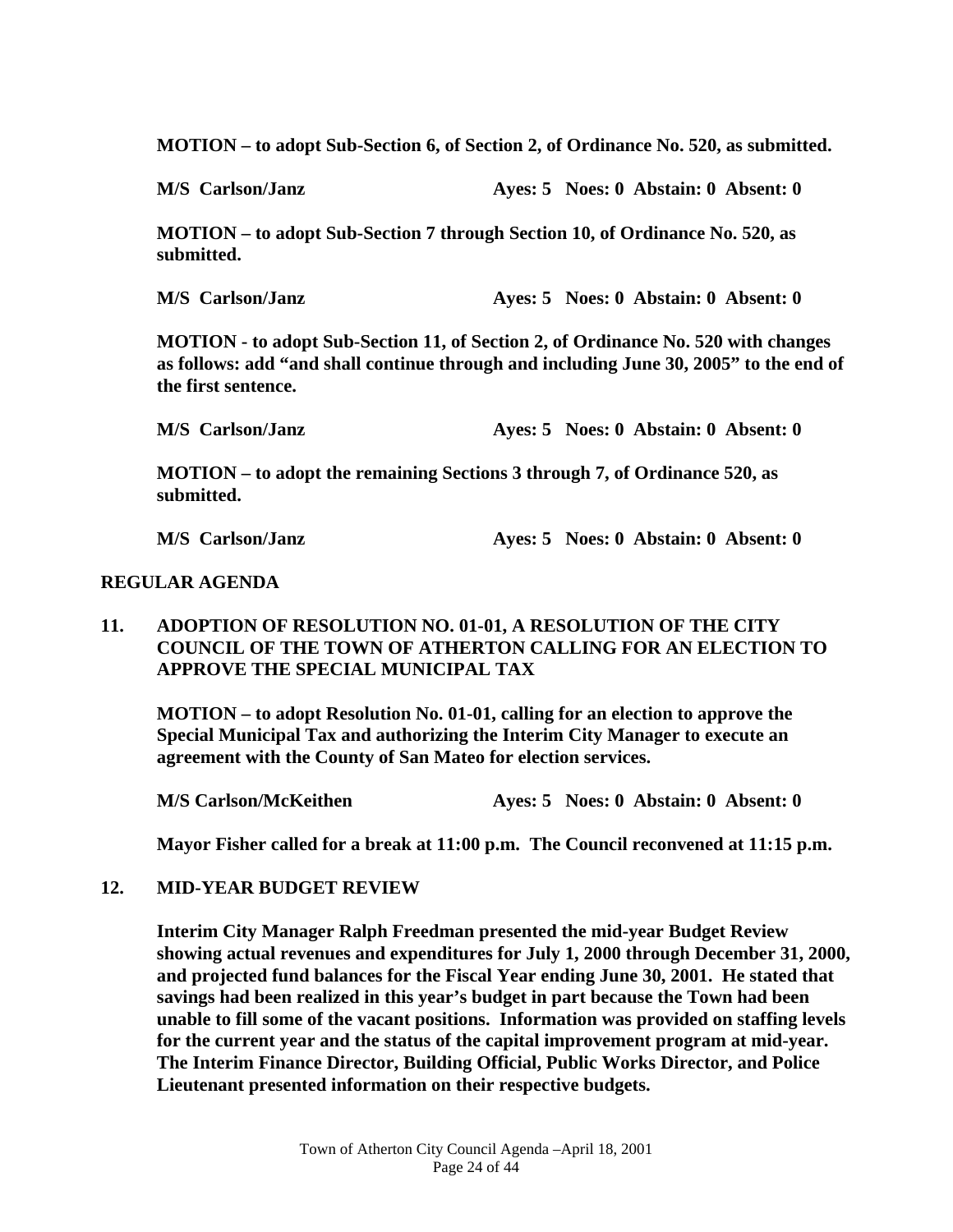### **13. DISCUSSION OF SELECTION PROCESS FOR MAYOR AND VICE MAYOR**

 **Council Member McKeithen asked the Council to consider a proposal that the Town adopt a selection process for Mayor and Vice Mayor similar to the process used by several other cities.** 

 **The following members of the audience spoke:** 

 **Charles Marsala, 33 Emilie Avenue Gloria Berry, 230 Oak Grove Smith McKeithen, 11 Maple Leaf Way** 

 **Discussion ensued. Council Member Carlson stated that he wants to retain his right to vote for Mayor and Vice Mayor. It was the rest of the Council's consensus to retain the current system of selecting the Mayor and Vice Mayor.** 

## **14. DISCUSSION OF BROADCASTING OF CITY COUNCIL MEETINGS ON TV AND/OR RADIO**

 **Council Member McKeithen did some research on the cost and feasibility of broadcasting City Council meetings. Maureen Dickey, representative from the Mid-Peninsula Access Corporation, stated that a representative from MPAC would be available to assist the Council in the process.** 

 **MOTION – to pursue the idea of videotaping and broadcasting City Council meetings.** 

**M/S** Conwell/Carlson **Ayes: 5 Noes: 0 Abstain: 0 Absent: 0** 

### **15. IMPROVEMENTS TO CITY MANAGER'S HOME**

**Building Official Mike Hood stated that he had obtained bids for repairs to the plumbing and heating unit in the City Manager's home.** 

**MOTION – to proceed with needed plumbing and heating repairs to the house.** 

**M/S Conwell/Carlson Ayes: 5 Noes: 0 Abstain: 0 Absent: 0** 

### **16. ADJOURN**

 **The meeting adjourned at 1:15 a.m.** 

### **Respectfully submitted,**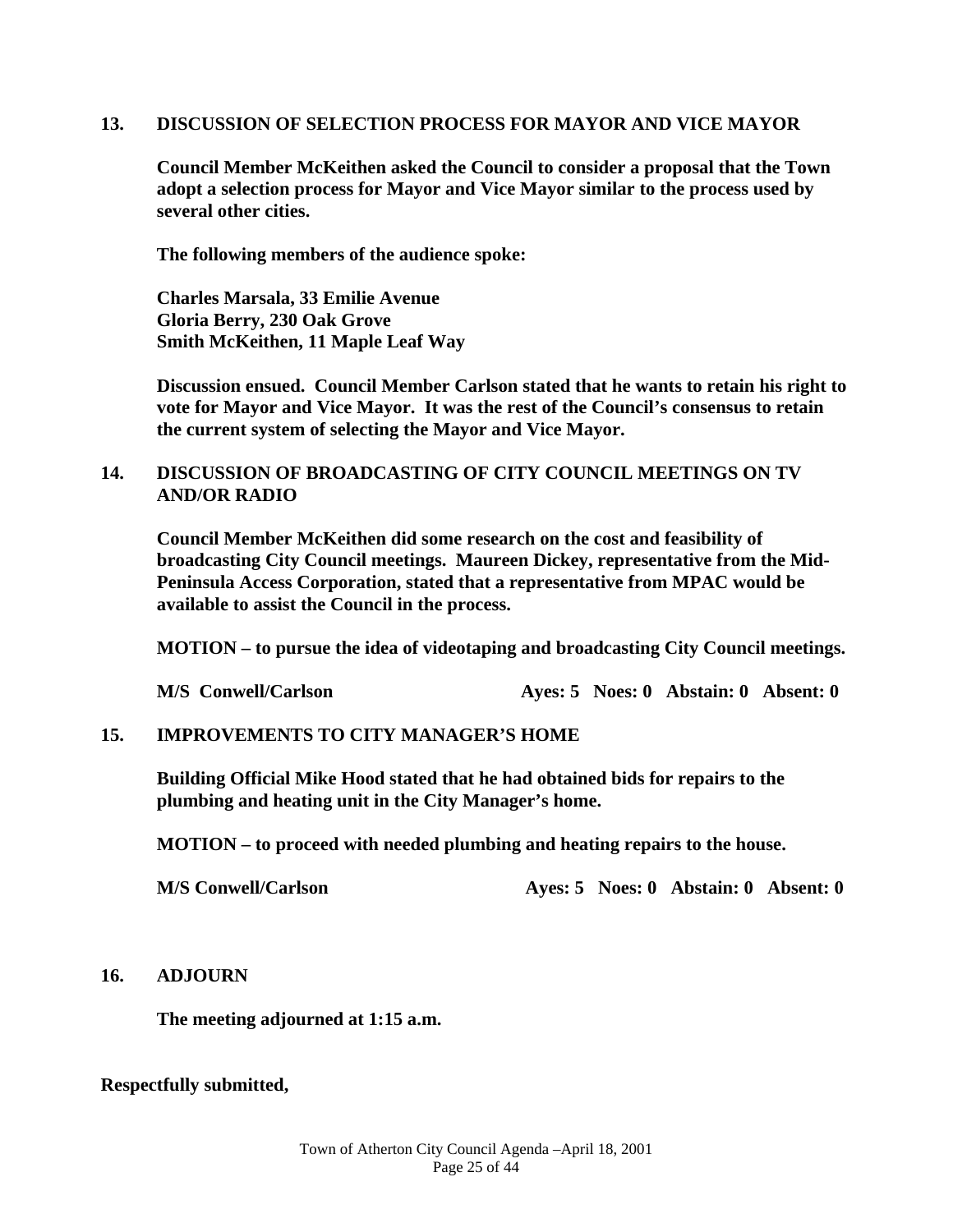**Lori Bradshaw Acting City Clerk April 9, 2001** 

**\_\_\_\_\_\_\_\_\_\_\_\_\_\_\_\_\_\_\_\_\_\_\_\_\_**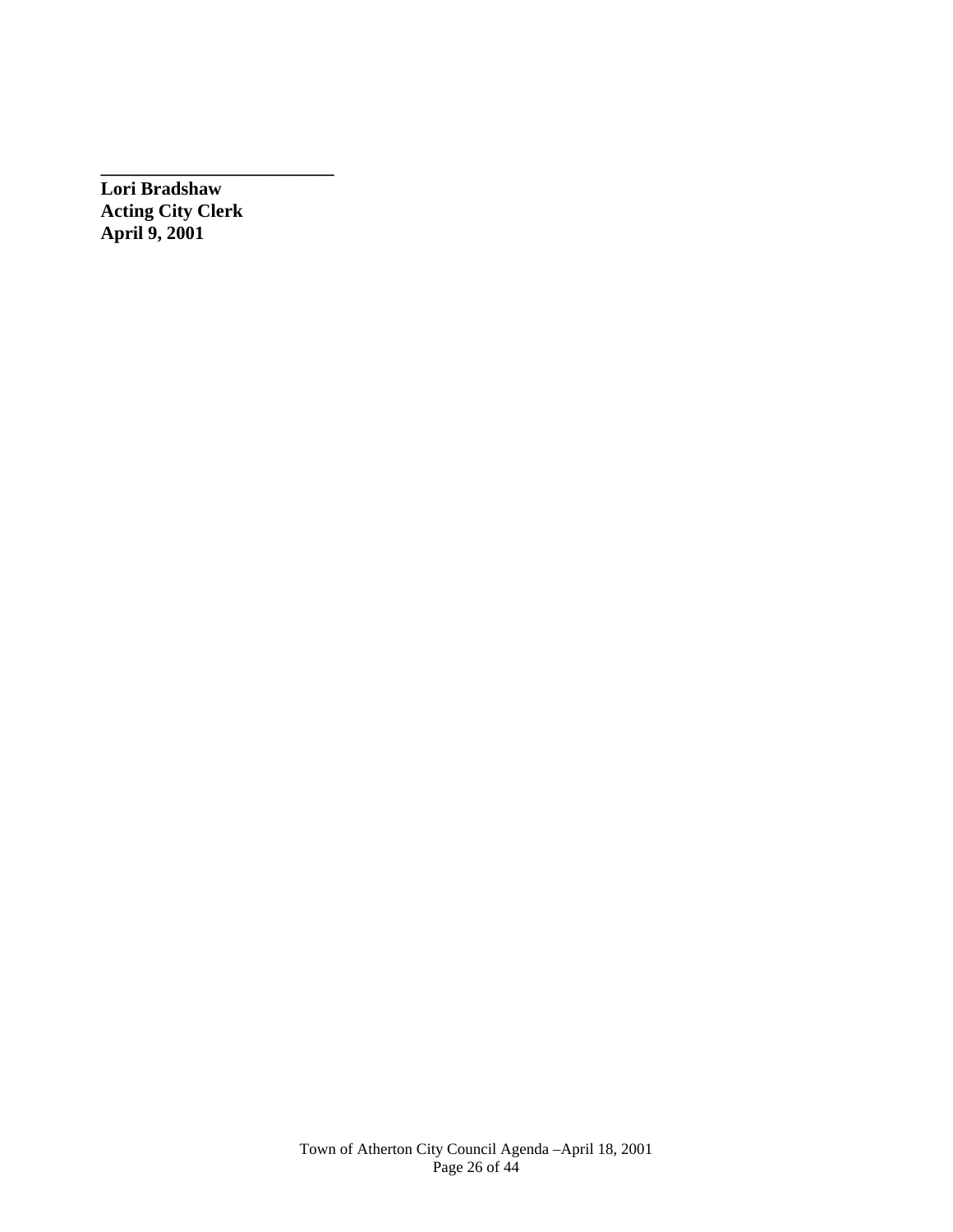

**Minutes CITY COUNCIL MEETING Tuesday March 6, 2001 7:00 p.m. TOWN COUNCIL CHAMBERS** 94 Ashfield Road Atherton, California

# **SPECIAL MEETING**

**Mayor Fisher called the meeting to order at 7:00 p.m.** 

**1. ROLL CALL** 

 **PRESENT: Kathy McKeithen James R. Janz Alan B. Carlson Dianne M. Fisher William R. Conwell** 

**Interim City Manager Ralph Freedman and City Attorney Marc Hynes were also present.** 

**2. PRESENTATIONS There were no presentations.** 

**Mayor Fisher announced that the following items would be moved to the end of the agenda: Council Reports and City Manager Report.** 

**4. PUBLIC COMMENTS** 

 **Jerry Carlson, 95 Mount Vernon Lane John Sisson, 26 Belleau Avenue John Ruggeiro, 10 Stockbridge Avenue** 

### **5. CITY MANAGER REPORT**

**The Interim City Manager introduced the following new employees: John Iaquinto, Public Works Superintendent, and Linda Kelly, Assistant to the City Manager. He announced that Interim Finance Director Hector Lwin will be leaving March 9th. Bill Yeomans has been appointed to serve as Interim Finance Director.** 

 **Other items were moved to the end of the agenda.**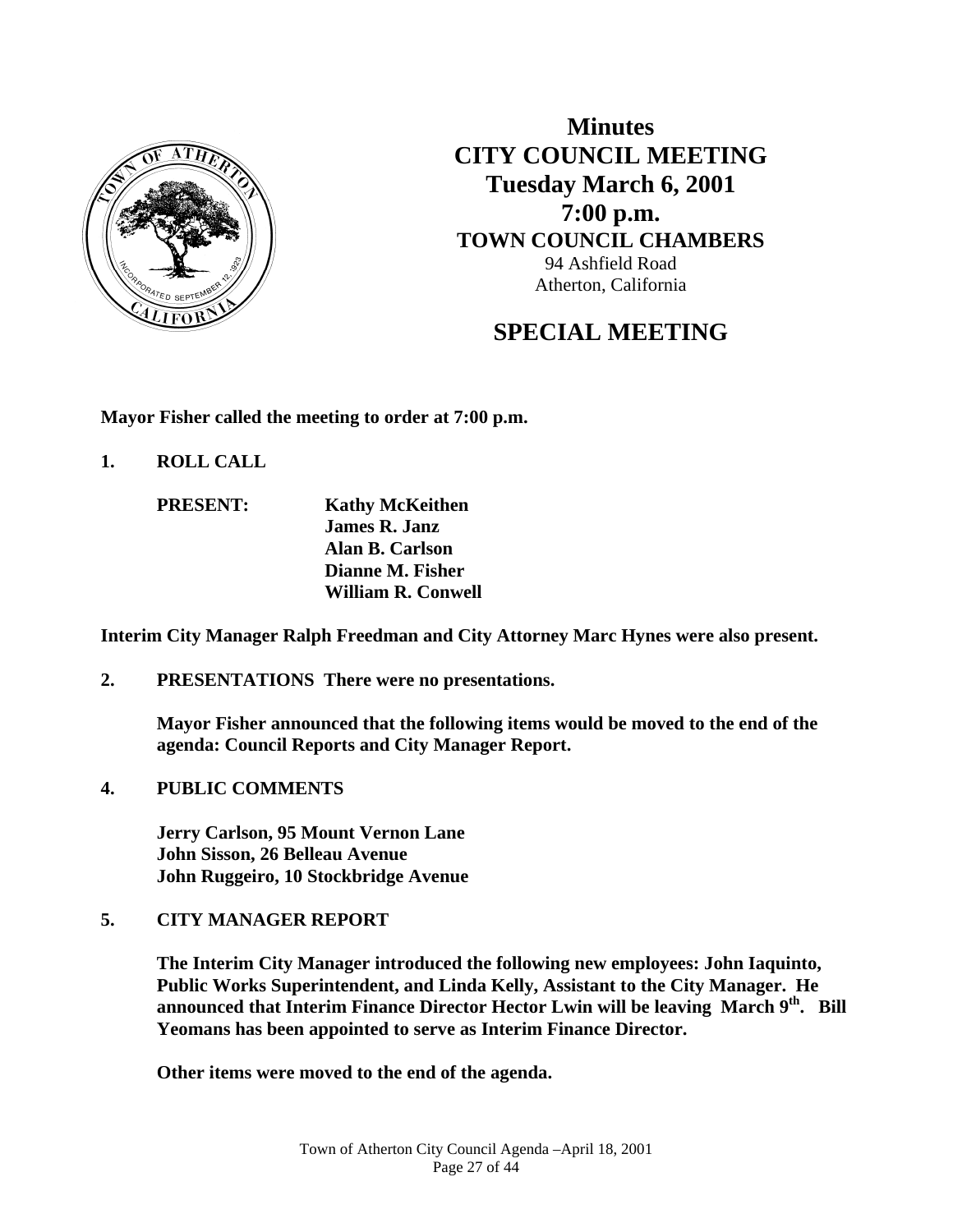### **CONSENT CALENDAR**

 **MOTION to approve the consent agenda with the exception of Item 8, which will be placed on the regular agenda.** 

 **M/S Carlson/Conwell Ayes: 5 Noes: 0 Abstain: 0 Absent: 0** 

## **6. ADOPTED RESOLUTION 01-01A (AMENDING RESOLUTION 01-01) CHANGING THE DATES THAT ARGUMENTS AND REBUTTAL ARGUMENTS FOR AND AGAINST THE SPECIAL TAX MEASURE ARE DUE**

 **Resolution 01-01A changes the date that arguments for and against the Special Parcel Tax Measure are due in the City Clerk's office to March 19, 2001, and the date that rebuttal arguments are due to March 29, 2001.** 

## **7. APPROVED AGREEMENT WITH MIG, INC. FOR THE HOLBROOK-PALMER PARK PLAY AREA REPLACEMENT AND EXPANSION**

 **The Interim City Manager is authorized to execute a Professional Services Agreement with MIG, Inc. for design, planning, and construction oversight services for the new Playground Project in Holbrook-Palmer Park.** 

## **REGULAR AGENDA**

## **8. APPROVAL OF SELECTION OF A PROJECT CONSULTANT FOR THE POLICE DISPATCH CENTER UPGRADE PROJECT**

 **Interim City Manager Ralph Freedman discussed the proposed project which will upgrade the Police Dispatch Center using State grant funds the Town received for technology related purposes that enhance law enforcement.** 

**Council Members Conwell and McKeithen expressed concerns that the City Council had not had an opportunity to consider the proposed improvements to the Dispatch Center.** 

**Dan White from Specialized Communication Services, was present to answer the Council's questions regarding ergonomic solutions and technological improvements for the Police Dispatch Center.** 

 **MOTION – to approve the proposed agreement with changes including increasing the professional negligence insurance to \$1,000,000, providing for a \$5,000 cap on any subconsultants, to be paid out of grant funds, no substitution of the project manager, and several minor corrections to the language of the agreement.** 

 **M/S McKeithen/Janz Ayes: 5 Noes: 0 Abstain: 0 Absent: 0**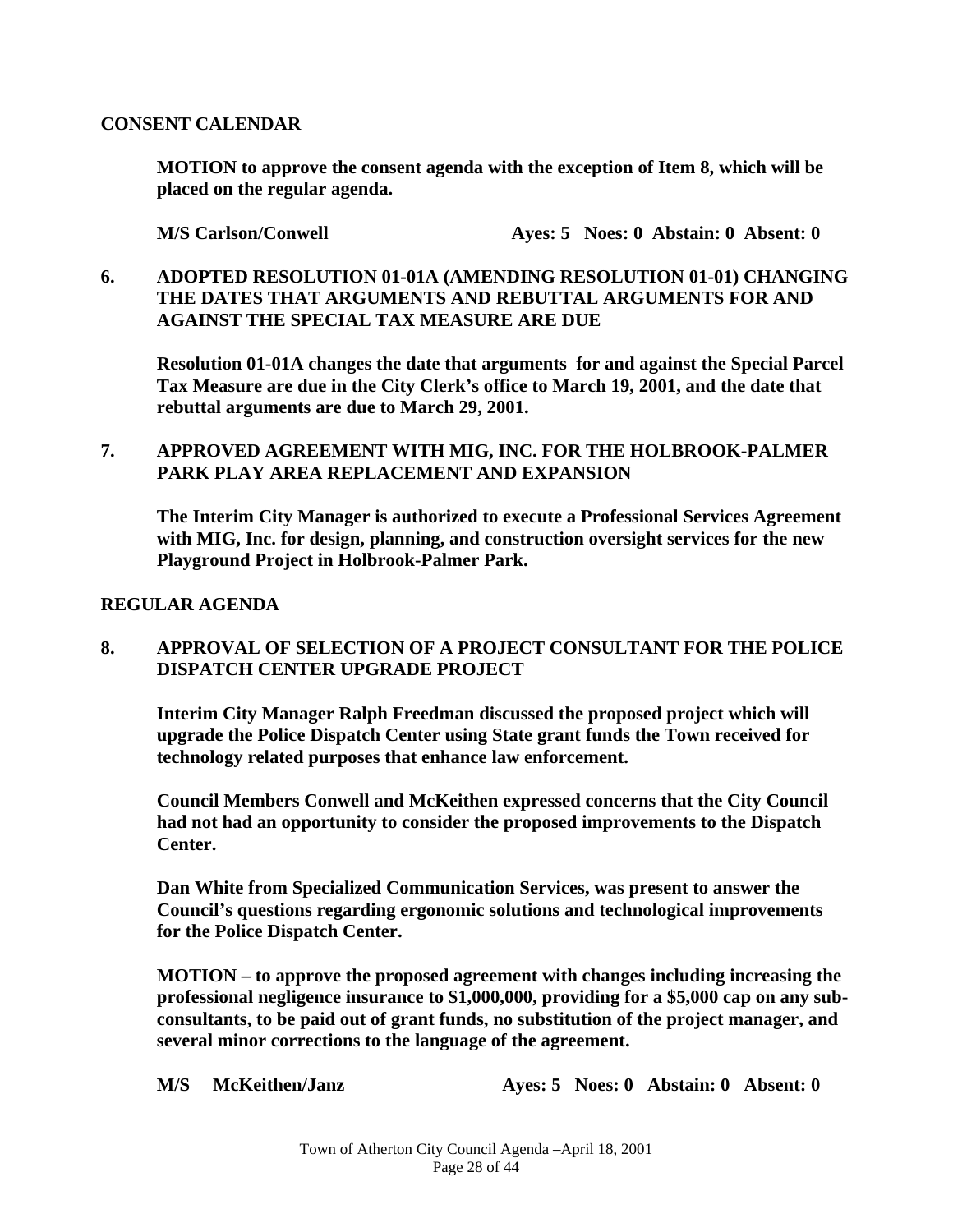### **9. CONSIDERATION OF LEASE AGREEMENT FOR THE CONTINUATION AND THE EXPANSION OF THE KNOX PLAYSCHOOL**

 **Interim City Manager Ralph Freedman stated that he originally proposed a five year Lease Agreement with Knox Playschool with two (2) five year options. He discussed the changes made to the proposed Lease Agreement as a result of the last Council meeting.** 

 **Susan Knox gave a presentation on the Playschool's background. She gave an outline of the Playschool's operational expenditures, and the added expenditures the Playschool will incur with the new addition.** 

 **Interim City Manager Ralph Freedman stated that he had met with Susan Knox and reviewed the Playschool's financials statements. He discussed the operational costs of the Playschool and stated that the financials appeared to be in good order. Council Member Carlson stated that he views the Playschool as more of a Park program, and that it provides a needed service in the community. Council Member Janz stated that the Sub-Lease Committee. consisting of Council Members McKeithen and Janz, felt that a five year lease with a five year option was more realistic. Council Member McKeithen stated concerns with how the expansion fits in with the Park Master Plan, and what long term impacts the Playschool's expansion may have.** 

 **Council Member Conwell asked if residents in Felton Gables have been contacted. Mike McPherson, of the Park and Recreation Commission, stated that all neighbors in Felton Gables received notice of the meeting addressing the Playschool expansion. He said the Commission recommended approval of the expansion because it will increase utilization of the Park. The primary time usage for the Playschool is weekday mornings when Park usage is usually at its lowest. He said the Commission looked at the expansion as an extension of the current use. He also said that the Lease terms were not addressed by the Commission.** 

 **Mayor Fisher opened the public hearing. The following individuals made comments on this issue:** 

 **Randi Desnoes, 77 Serrano Drive Jack Mills, 44 Holbrook Gail Tomeri, 65 Wilburn Avenue Lisa Stone, Menlo Park Wendy Barman, 62 Selby Lane Renee Baker, Menlo Park Charles Marsala, 33 Emilie, Park and Recreation Commission Mark Balestra, 97 Larch Drive Debby Barnum, 59 Leon Way Martha McCaine, 217 Atherton Avenue Shirley Carlson, 95 Mount Vernon Lane**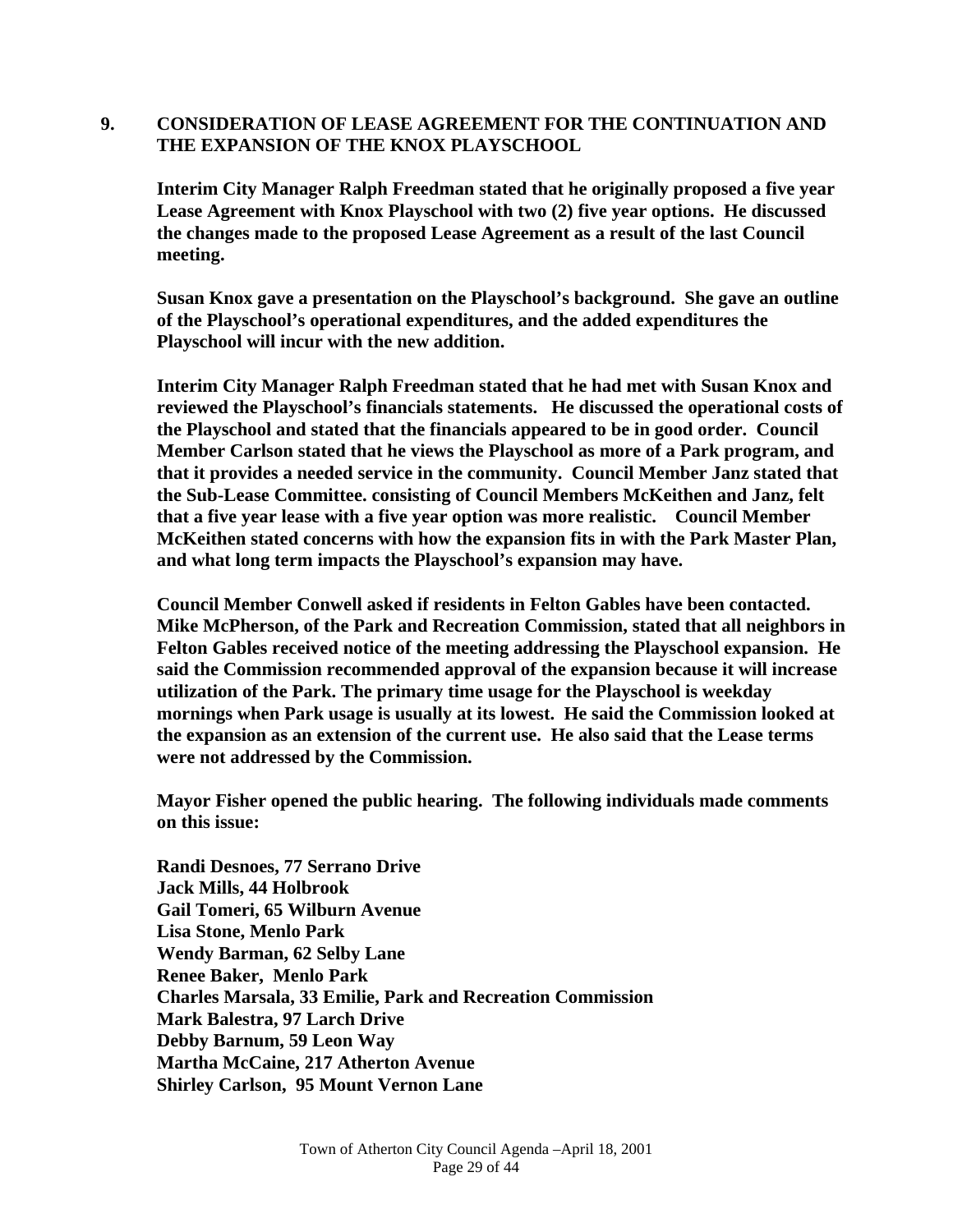**MOTION - to support the expansion, and to approve the lease for a five year term with an option for an additional five years, with changes to the lease including: raise insurance to ABAG standards of \$2,000,000, increase the rent to \$3000 per month for the new modular and the same amount for the existing modular beginning July 1, 2006, and other minor corrections to the language of the Lease Agreement.** 

**M/S McKeithen/Conwell Ayes: 5 Noes: 0 Abstain: 0 Absent: 0** 

### **PUBLIC HEARING**

#### **10. SPECIAL MUNICIPAL PARCEL TAX**

 **Interim City Manager Ralph Freedman presented information in answer to issues brought up at the last Parcel Tax public hearing. He provided information on the assessed valuation of the Town, a General Fund budget summary for 2000/2001, and revised recommendations for the use of revenues generated from the proposed parcel tax.** 

 **Council Member Janz asked for more information on compensation adjustments. He also asked that the capital improvements be identified as much as possible. Vice Mayor Carlson stated that the Town had reduced staff and capital improvements when the parcel tax last failed, and that in order to balance the operating budget in the future, the parcel tax is needed.** 

 **Discussion ensued regarding proposed uses of the parcel tax and how the Council should get the message to the voters that the Town cannot operate without a parcel tax.** 

 **In response to Mayor Fisher's request for public comments, the following individuals spoke:** 

 **John Ruggeiro, 10 Stockbridge Avenue Jerry Carlson, 95 Mount Vernon Lane John Sisson, 26 Belleau Avenue Charles Marsala, 33 Emilie Avenue Sandy Crittenden, 117 Heather Drive Jean Schaaf, 29 Stockbridge Avenue** 

 **The Council asked that Staff work on developing a four-year set of pro forma financial statements reflecting the revenues and expenditures of the Town with and without the special parcel tax.** 

 **Agenda Items 3 and 5 were addressed at this time.** 

### **3. COUNCIL REPORTS**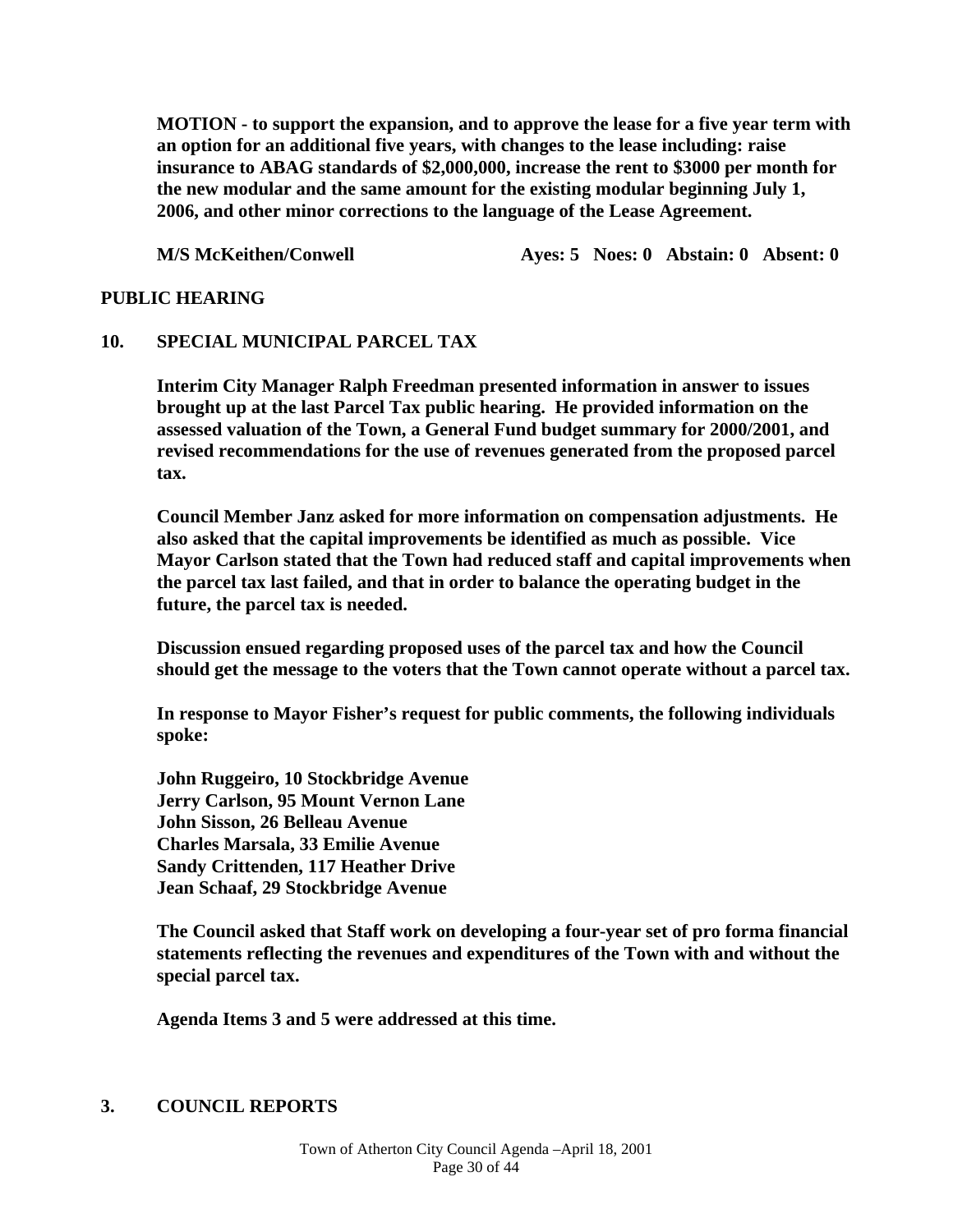- **Vice Mayor Carlson asked the Interim City Manager to return to the Council to address the points made by Jerry Carlson regarding the Mid-Year Budget Review.**
- **Council Member McKeithen discussed the City Manager recruitment process and stated that a timeline for the process has been given to the Council.**
- **Mayor Fisher reported that the Library Board is encouraging the State to return the ERAF monies to Special Districts.**

## **5. CITY MANAGER REPORT**

**The Interim City Manager reported on the following:** 

- **The first meeting of the month in April will be set aside for a goal setting session to set some priorities for staff and to reflect the goals in next year's budget.**
- **Watkins-Cartan House update owners have filed an appeal of the Planning Commission. Building Official Mike Hood and the Interim City Manager have been in contact with the owners.**
- **Staff changes Interim Finance Director Hector Lwin is leaving officially on**  March 9<sup>th</sup>, but may return for a meeting with the new Interim Finance Director, **Bill Yeomans.**
- The Audit committee meeting on March 13<sup>th</sup> will be rescheduled in order to give **the new Interim Finance Director a chance to come on board.**
- **Police Chief Bob Brennan handed out a six month report on the changes in the Police Department. The report will be addressed at the next meeting.**
- **11. PUBLIC COMMENTS None**
- **12. ADJOURN**

**The meeting adjourned at 11:05 p.m.** 

**Respectfully submitted,** 

**Sharon Barker, City Clerk April 9, 2001** 

**\_\_\_\_\_\_\_\_\_\_\_\_\_\_\_\_\_\_\_\_\_\_\_\_\_\_\_\_\_\_** 

## **TOWN OF ATHERTON**  CLAIMS LIST

Town of Atherton City Council Agenda –April 18, 2001 Page 31 of 44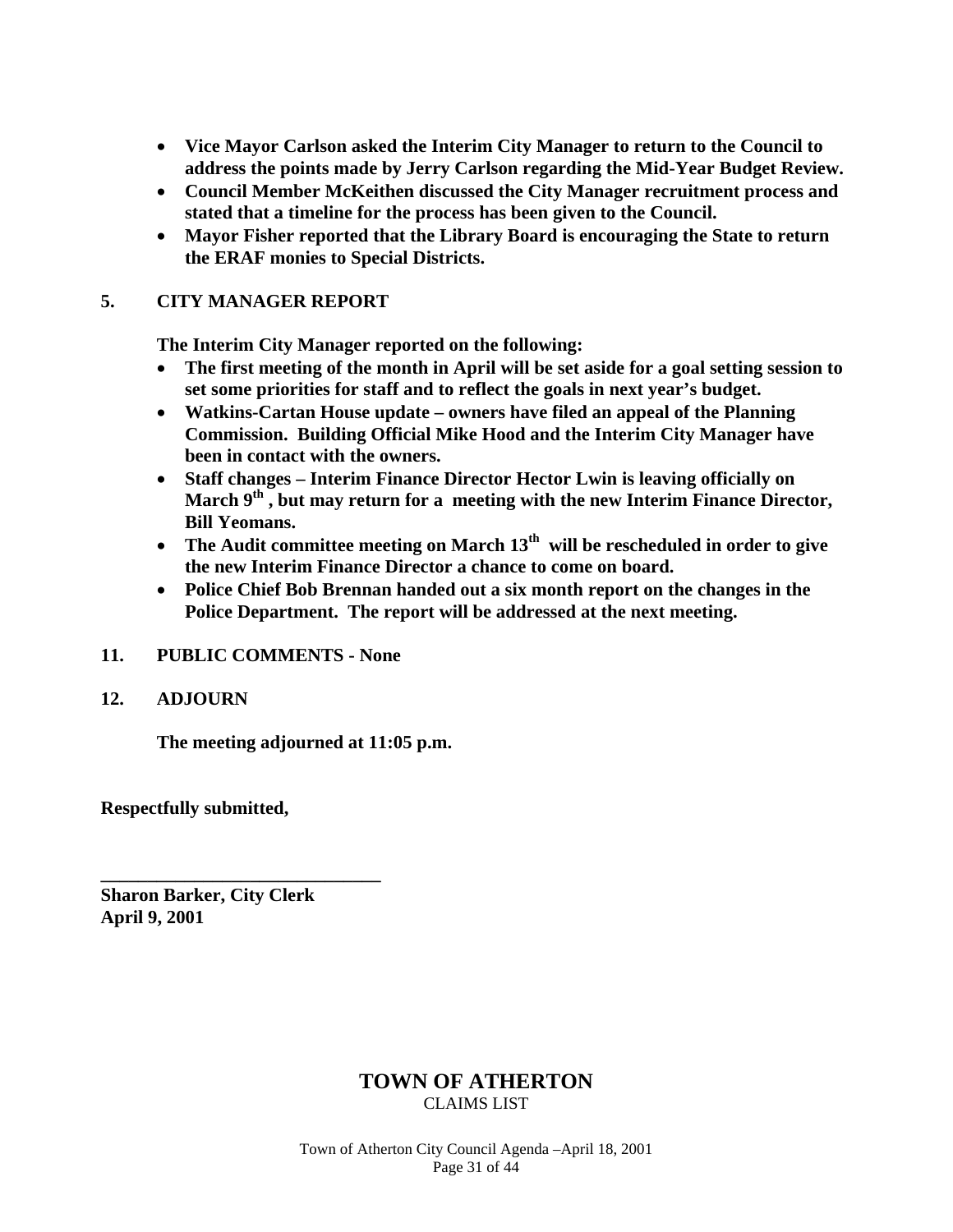#### March 10 through April 10, 2001

| Payroll Checks       | 500479-500594 |              | \$212,362.02 |
|----------------------|---------------|--------------|--------------|
| Electronic Transfers |               |              | 58.706.73    |
| $A/P$ Checks         | 10002-10177   |              | 330,487.51   |
|                      |               | <b>TOTAL</b> | \$601,556.26 |

I, Ralph Freedman, Interim City Manager of the Town of Atherton, do hereby certify under penalty of perjury that the demands listed above, check numbers 500479 – 500594 (Payroll) and 10002- 10177 (Accounts Payable), and Electronic Transfers for Employees Federal Payroll Taxes and fees, inclusive, amount to \$601,556.26 are true and correct, and that there are funds for payment.

> Ralph Freedman Interim City Manager

The above claims, Payroll check numbers 500479 – 500594, Accounts Payable check numbers 10002 - 10177 and Electronic Transfers for employees federal payroll taxes and fees, amount to \$601,556.26; and are hereby approved for payment.

Mayor, Town of Atherton

\_\_\_\_\_\_\_\_\_\_\_\_\_\_\_\_\_\_\_\_\_\_\_\_\_\_\_\_\_\_\_

SOURCE OF FUNDS

| 101 | General Fund                          |       | \$<br>536,209.18  |
|-----|---------------------------------------|-------|-------------------|
| 105 | Tennis Fund                           |       | 0                 |
| 202 | <b>Transportation Fund</b>            |       | 42,685.00         |
| 203 | Gas Tax Fund                          |       |                   |
| 206 | <b>SLESF</b>                          |       | 0                 |
| 401 | <b>GF</b> Projects                    |       | $\Omega$          |
| 402 | <b>Storm Drainage</b>                 |       | 0                 |
| 403 | <b>Atherton Channel Drainage</b>      |       | 0                 |
| 611 | Computer Maint & Replacem't           |       | 3,541.49          |
| 612 | <b>Administrative Services</b>        |       | 2,533.30          |
| 614 | <b>Workers Compensation Insurance</b> |       | $\mathbf{\Omega}$ |
| 715 | Evans Estate                          |       | 130.41            |
| 731 | M-A Little League                     |       |                   |
| 730 | H-P Park Improvement                  |       | 351.38            |
| 731 | <b>Tree Committee</b>                 |       | 16,105.50         |
|     |                                       | TOTAL | \$<br>601,556.26  |

### **INVESTMENT ACCOUNT WITH SMCIP AND LAIF**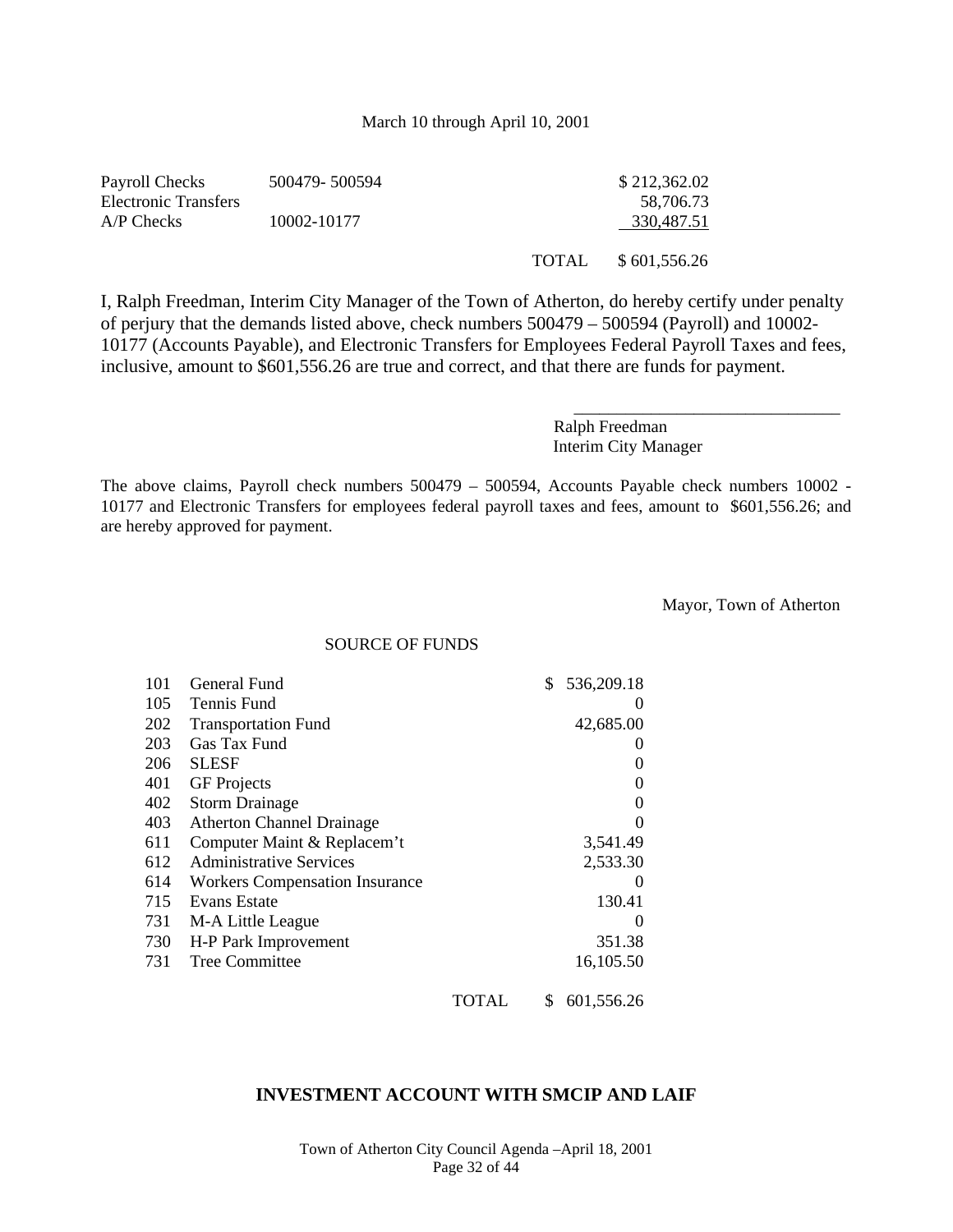# **FISCAL YEAR 2000/2001**

| <b>Date</b>          | <b>Transaction</b>            | <b>SMCIP</b> | <b>Balance</b>               | <b>LAIF</b>  | <b>Balance</b>               |
|----------------------|-------------------------------|--------------|------------------------------|--------------|------------------------------|
| 07/01/00             | <b>Opening Balance</b>        | 4,694,982.95 | 4,694,982.95                 | 1,727,468.08 | 1,727,468.08                 |
| 07/06/00             | Withdrawal to Checking        | (100,000.00) | 4,594,982.95                 |              | 1,727,468.08                 |
| 07/07/00             | Deposit to LAIF               |              | 4,594,982.95                 | 100,000.00   | 1,827,468.08                 |
| 07/14/00             | <b>Interest Deposit</b>       |              | 4,594,982.95                 | 26,088.24    | 1,853,556.32                 |
| 07/25/00             | <b>MA Sales Tax Deposit</b>   | 12,084.76    | 4,607,067.71                 |              | 1,853,556.32                 |
| 07/24/00             | Withdrawal to Checking        | (80,000.00)  | 4,527,067.71                 |              | 1,853,556.32                 |
| 07/25/00             | PS Sales Tax Deposit          | 6,881.17     | 4,533,948.88                 |              | 1,853,556.32                 |
| 07/31/00             | <b>MA Sales Tax Deposit</b>   | 2,935.71     | 4,536,884.59                 |              | 1,853,556.32                 |
| 08/07/00             | Withdrawal to Checking        | (100,000.00) | 4,436,884.59                 |              | 1,853,556.32                 |
| 08/09/00             | Deposit to LAIF               |              | 4,436,884.59                 | 100,000.00   | 1,953,556.32                 |
| 08/17/00             | <b>MA Sales Tax Deposit</b>   | 20,027.30    | 4,456,911.89                 |              | 1,953,556.32                 |
| 08/17/00             | Withdrawal to Checking        | (150,000.00) | 4,306,911.89                 |              | 1,953,556.32                 |
| 08/18/00             | Supplemental Prop Tax         | 6,856.78     | 4,313,768.67                 |              | 1,953,556.32                 |
| 08/19/00             | Supplemental Prop Tax         | 99.98        | 4,313,868.65                 |              | 1,953,556.32                 |
| 08/25/00             | PS Sales Tax Deposit          | 5,580.41     | 4,319,449.06                 |              | 1,953,556.32                 |
| 09/01/00             | Withdrawal to Checking        |              | 4,319,449.06                 | (100,000.00) | 1,853,556.32                 |
| 09/02/00             | Withdrawal to Checking        | (50,000.00)  | 4,269,449.06                 |              | 1,853,556.32                 |
| 09/13/00             | Deposit to LAIF               |              | 4,269,449.06                 | 350,000.00   | 2,203,556.32                 |
| 09/13/00             | Withdrawal to Checking        | (50,000.00)  | 4,219,449.06                 |              | 2,203,556.32                 |
| 09/15/00             | Withdrawal to Checking        | (50,000.00)  | 4,169,449.06                 |              | 2,203,556.32                 |
| 09/18/00             | Withdrawal to Checking        | (100,000.00) | 4,069,449.06                 |              | 2,203,556.32                 |
| 09/20/00             | Supplemental Prop Tax         | 2,241.12     | 4,071,690.18                 |              | 2,203,556.32                 |
| 09/29/00             | Deposit to LAIF               |              | 4,071,690.18                 | 100,000.00   | 2,303,556.32                 |
| 09/29/00             | PS Sales Tax Deposit          | 5,766.27     | 4,077,456.45                 |              | 2,303,556.32                 |
| 09/29/00             | <b>MA Sales Tax Deposit</b>   | 29,697.52    | 4,107,153.97                 |              | 2,303,556.32                 |
| 09/30/00             | Interest Adjust by            | (397.92)     | 4,106,756.05                 |              | 2,303,556.32                 |
|                      | County                        |              |                              |              |                              |
| 09/30/00             | <b>Opening Balance</b>        | (397.92)     | 4,106,756.05                 |              | 2,303,556.32                 |
| 10/01/00             | <b>Interest Deposit</b>       | 64,629.23    | 4,171,385.28                 |              | 2,303,556.32                 |
| 10/02/00             | Withdrawal to Checking        | (150,000.00) | 4,021,385.28                 |              | 2,303,556.32                 |
| 10/06/00             | Withdrawal to Checking        | (50,000.00)  | 3,971,385.28                 |              | 2,303,556.32                 |
| 10/13/00             | Withdrawal to Checking        | (100,000.00) | 3,871,385.28                 |              | 2,303,556.32                 |
| 10/13/00             | Deposit to LAIF               |              | 3,871,385.28                 | 140,000.00   | 2,443,556.32                 |
| 10/13/00             | <b>Interest Deposit</b>       |              | 3,871,385.28                 | 31,622.07    | 2,475,178.39                 |
| 10/19/00             | MA Sales Tax Deposit          | 15,710.52    | 3,887,095.80                 |              | 2,475,178.39                 |
| 10/20/00             | Supplemental Prop Tax         | 1,493.94     | 3,888,589.74                 |              | 2,475,178.39                 |
| 10/31/00             | <b>Unsecured Property Tax</b> | 226,267.44   | 4,114,857.18                 |              | 2,475,178.39                 |
| 10/31/00             | PS Sales Tax Deposit          | 5,628.05     | 4,120,485.23                 |              | 2,475,178.39                 |
| 11/01/00             | Withdrawal to Checking        |              | 4,120,485.23                 | 80,000.00    | 2,555,178.39                 |
| 11/09/00             | Withdrawal to Checking        | (100,000.00) | 4,020,485.23                 |              | 2,555,178.39                 |
| 11/10/00             | Withdrawal to Checking        | (50,000.00)  | 3,970,485.23                 |              | 2,555,178.39                 |
| 11/13/00             | Withdrawal to Checking        |              | 3,970,485.23                 | (100,000.00) | 2,455,178.39                 |
| 11/16/00             | <b>Secured Property Tax</b>   | 97,182.00    | 4,067,667.23                 |              | 2,455,178.39                 |
| 11/16/00             | <b>Secured Property Tax</b>   | 1,395.00     | 4,069,062.23                 |              | 2,455,178.39                 |
| 11/20/00<br>11/20/00 | Supplemental Prop Tax         | 27.51        | 4,069,089.74<br>4,070,989.11 |              | 2,455,178.39<br>2,455,178.39 |
|                      | Supplemental Prop Tax         | 1,899.37     |                              |              |                              |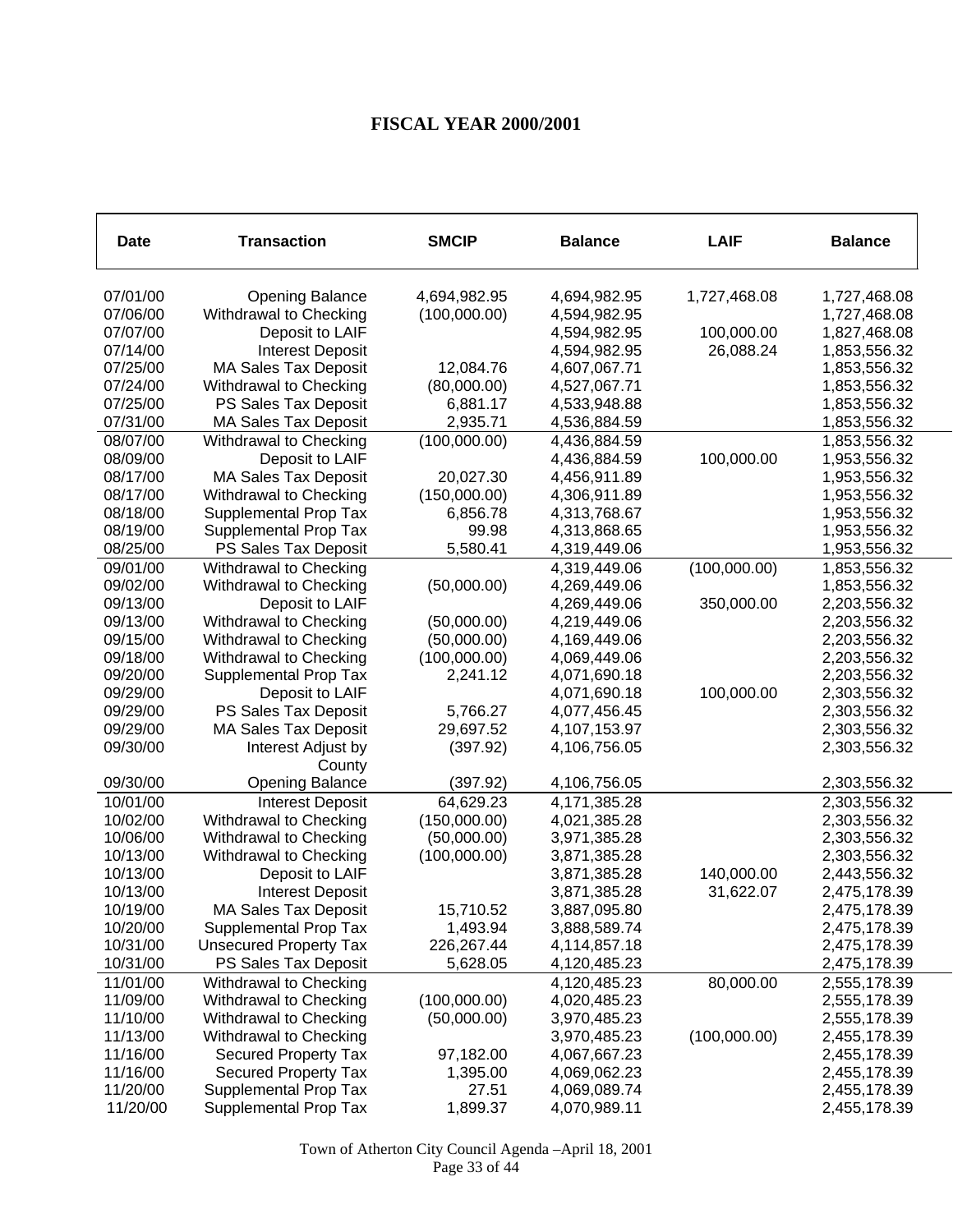| 11/22/00 | <b>MA Sales Tax Deposit</b>   | 20,947.11    | 4,091,936.22 |              | 2,455,178.39 |
|----------|-------------------------------|--------------|--------------|--------------|--------------|
| 11/22/00 | Withdrawal to Checking        | (50,000.00)  | 4,041,936.22 |              | 2,455,178.39 |
| 11/27/00 | Withdrawal to Checking        | (70,000.00)  | 3,971,936.22 |              | 2,455,178.39 |
| 11/29/00 | PS Sales Tax Deposit          | 7,178.87     | 3,979,115.09 |              | 2,455,178.39 |
| 11/29/00 | <b>MA Sales Tax Deposit</b>   | 49.07        | 3,979,164.16 |              | 2,455,178.39 |
| 12/08/00 | <b>HOPTR</b>                  | 4,200.69     | 3,983,364.85 |              | 2,455,178.39 |
| 12/15/00 | <b>Secured Property Tax</b>   | 885,672.95   | 4,869,037.80 |              | 2,455,178.39 |
| 12/19/00 | Deposit to LAIF               |              | 4,869,037.80 | 100,000.00   | 2,555,178.39 |
| 12/20/00 | Supplemental Prop Tax         | 2,530.85     | 4,871,568.65 |              | 2,555,178.39 |
| 12/22/00 | Withdrawal to Checking        | (50,000.00)  | 4,821,568.65 |              | 2,555,178.39 |
| 12/26/00 | Withdrawal to Checking        | (50,000.00)  | 4,771,568.65 |              | 2,555,178.39 |
| 12/28/00 | PS Sales Tax Deposit          | 5,592.27     | 4,777,160.92 |              | 2,555,178.39 |
| 12/28/00 | <b>MA Sales Tax Deposit</b>   | 32,757.30    | 4,809,918.22 |              | 2,555,178.39 |
| 12/28/00 | Withdrawal to Checking        | (50,000.00)  | 4,759,918.22 |              | 2,555,178.39 |
| 01/01/01 | <b>Interest Deposit</b>       | 61,514.14    | 4,821,432.36 |              | 2,555,178.39 |
| 01/05/01 | Withdrawal to Checking        | (80,000.00)  | 4,741,432.36 |              | 2,555,178.39 |
| 01/08/01 | <b>HOPTR</b>                  | 9,801.62     | 4,751,233.98 |              | 2,555,178.39 |
| 01/11/01 | Withdrawal to Checking        | (80,000.00)  | 4,671,233.98 |              | 2,555,178.39 |
| 01/12/01 | <b>ERAF Allocation</b>        | 12,240.00    | 4,683,473.98 |              | 2,555,178.39 |
| 01/12/01 | <b>Interest Deposit</b>       |              | 4,683,473.98 | 40,518.74    | 2,595,697.13 |
| 01/16/01 | Withdrawal to Checking        | (40,000.00)  | 4,643,473.98 |              | 2,595,697.13 |
| 01/17/01 | Deposit to LAIF               |              | 4,643,473.98 | 210,000.00   | 2,805,697.13 |
| 01/18/01 | <b>MA Sales Tax Deposit</b>   | 17,849.89    | 4,661,323.87 |              | 2,805,697.13 |
| 01/19/01 | Supplemental Prop Tax         | 9,142.68     | 4,670,466.55 |              | 2,805,697.13 |
| 01/25/01 | Withdrawal to Checking        | (150,000.00) | 4,520,466.55 |              | 2,805,697.13 |
| 01/31/01 | <b>Secured Property Tax</b>   | 129,756.40   | 4,650,222.95 |              | 2,805,697.13 |
| 01/31/01 | PS Sales Tax Deposit          | 5,277.38     | 4,655,500.33 |              | 2,805,697.13 |
| 02/01/01 | Deposit to LAIF               |              | 4,655,500.33 | 190,000.00   | 2,995,697.13 |
| 02/02/01 | Withdrawal to Checking        | (100,000.00) | 4,555,500.33 |              | 2,995,697.13 |
| 02/06/01 | Withdrawal to Checking        | (100,000.00) | 4,455,500.33 |              | 2,995,697.13 |
| 02/08/01 | Withdrawal to Checking        | (100,000.00) | 4,355,500.33 |              | 2,995,697.13 |
| 02/20/01 | Supplemental Prop Tax         | 2,679.39     | 4,358,179.72 |              | 2,995,697.13 |
| 02/20/01 | Withdrawal to Checking        | (50,000.00)  | 4,308,179.72 |              | 2,995,697.13 |
| 02/20/01 | Withdrawal to Checking        | (100,000.00) | 4,208,179.72 |              | 2,995,697.13 |
| 02/20/01 | Withdrawal to Checking        | (80,000.00)  | 4,128,179.72 |              | 2,995,697.13 |
| 02/23/01 | MA Sales Tax Deposit          | 23,800.11    | 4,151,979.83 |              | 2,995,697.13 |
| 02/26/01 | Deposit to LAIF               |              | 4,151,979.83 | 180,000.00   | 3,175,697.13 |
| 02/28/01 | PS Sales Tax Deposit          | 7,687.42     | 4,159,667.25 |              | 3,175,697.13 |
| 03/05/01 | Withdrawal to Checking        |              | 4,159,667.25 | (50,000.00)  | 3,125,697.13 |
| 03/05/01 | Deposit to LAIF               |              | 4,159,667.25 | 200,000.00   | 3,325,697.13 |
| 03/06/01 | Deposit to LAIF               |              | 4,159,667.25 | 200,000.00   | 3,525,697.13 |
| 03/07/01 | Withdrawal to Checking        |              | 4,159,667.25 | (200,000.00) | 3,325,697.13 |
| 03/07/01 | Withdrawal to Checking        | (100,000.00) | 4,059,667.25 |              | 3,325,697.13 |
| 03/08/01 | Withdrawal to Checking        | (100,000.00) | 3,959,667.25 |              | 3,325,697.13 |
| 03/09/01 | Withdrawal to Checking        | (80,000.00)  | 3,879,667.25 |              | 3,325,697.13 |
| 03/09/01 | Deposit to LAIF               |              | 3,879,667.25 | 100,000.00   | 3,425,697.13 |
| 03/14/01 | <b>Unsecured Property Tax</b> | 187.05       | 3,879,854.30 |              | 3,425,697.13 |
| 03/14/01 | <b>Unsecured Property Tax</b> | 13,031.17    | 3,892,885.47 |              | 3,425,697.13 |
| 03/14/01 | Deposit to LAIF               |              | 3,892,885.47 | 40,000.00    | 3,465,697.13 |
| 03/14/01 | Withdrawal to Checking        | (60,000.00)  | 3,832,885.47 |              | 3,465,697.13 |
| 03/15/01 | Withdrawal to Checking        |              | 3,832,885.47 | (50,000.00)  | 3,415,697.13 |
| 03/19/01 | Withdrawal to Checking        |              | 3,832,885.47 | (100,000.00) | 3,315,697.13 |
| 03/20/01 | Supplemental                  | 1,963.27     | 3,834,848.74 |              | 3,315,697.13 |
| 03/20/01 | Supplemental                  | 28.48        | 3,834,877.22 |              | 3,315,697.13 |
| 03/20/01 | Withdrawal to Checking        |              | 3,834,877.22 | (65,000.00)  | 3,250,697.13 |
| 03/22/01 | Deposit to LAIF               |              | 3,834,877.22 | 140,000.00   | 3,390,697.13 |
|          |                               |              |              |              |              |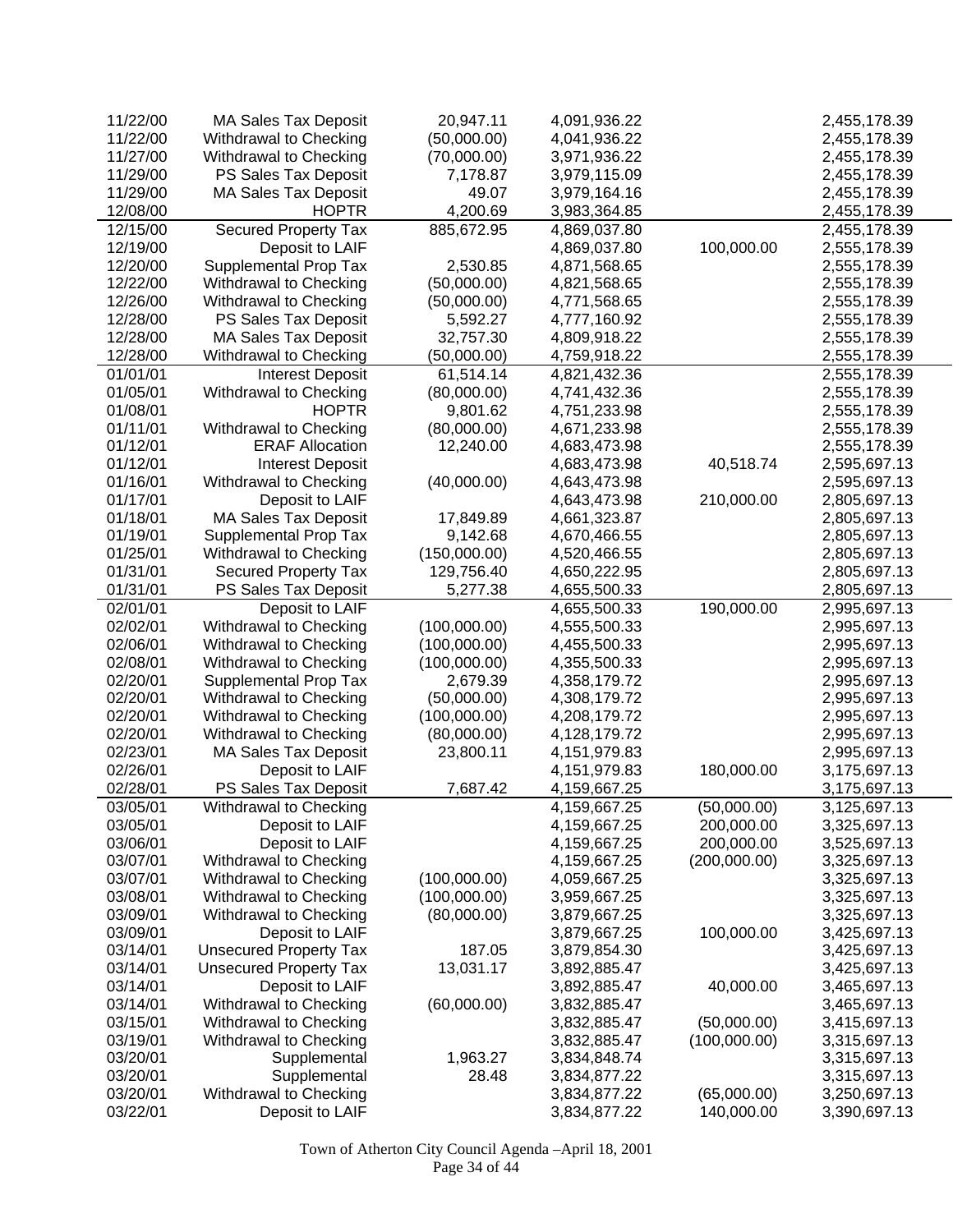| 03/22/01 | Withdrawal to Checking |           | 3.834.877.22 | (105,000.00) | 3.285.697.13 |
|----------|------------------------|-----------|--------------|--------------|--------------|
| 03/27/01 | Deposit to LAIF        |           | 3.834.877.22 | 40.000.00    | 3.325.697.13 |
| 03/27/01 | MA Sales Tax Deposit   | 25.835.42 | 3.860.712.64 |              | 3.325.697.13 |
| 03/28/01 | PS Sales Tax Deposit   | 5.990.38  | 3.866.703.02 |              | 3.325.697.13 |
| 03/29/01 | Secured Property Tax   | 99.613.00 | 3.966.316.02 |              | 3.325.697.13 |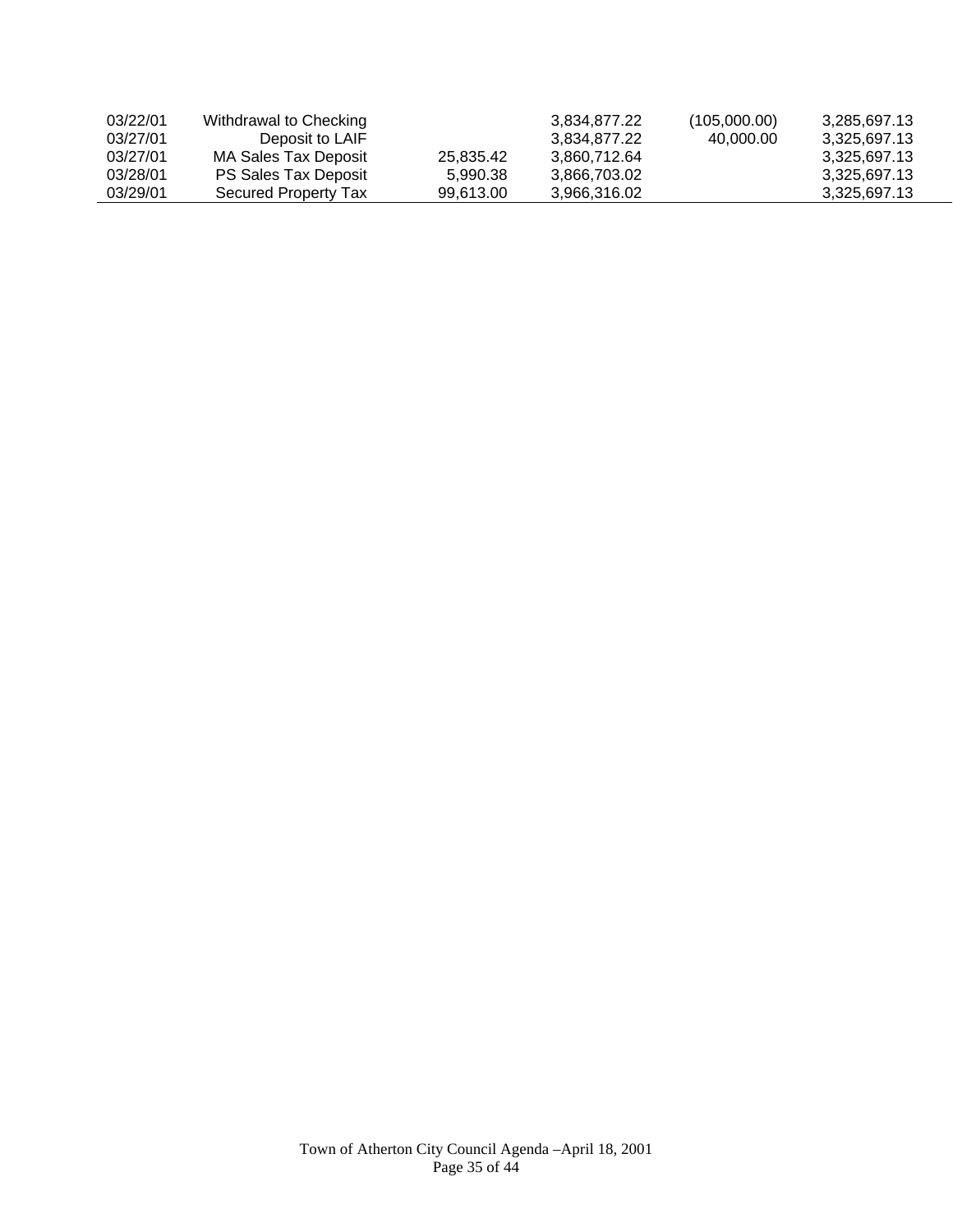**Item No. 12** 



Town of Atherton

# **CITY COUNCIL STAFF REPORT**

**TO: HONORABLE MAYOR AND CITY COUNCIL** 

**FROM: RALPH FREEDMAN, INTERIM CITY MANAGER** 

## **DATE: FOR THE CITY COUNCIL MEETING OF APRIL 18, 2001**

**SUBJECT: ADOPTION OF ORDINANCE 521, AMENDING THE ATHERTON MUNICIPAL CODE REGULATING THE HEIGHT OF FENCES ALONG RINGWOOD AVENUE WITHIN THE TOWN OF ATHERTON** 

## **RECOMMENDATION:**

Adopt Ordinance No. 521, amending the Atherton Municipal Code regulating the height of fences along Ringwood Avenue within the Town of Atherton.

## **DISCUSSION:**

This Ordinance was introduced, and first reading was held, at the regular City Council meeting on March 21, 2001. Further reading was waived. The attached Ordinance is presented for adoption by the City Council.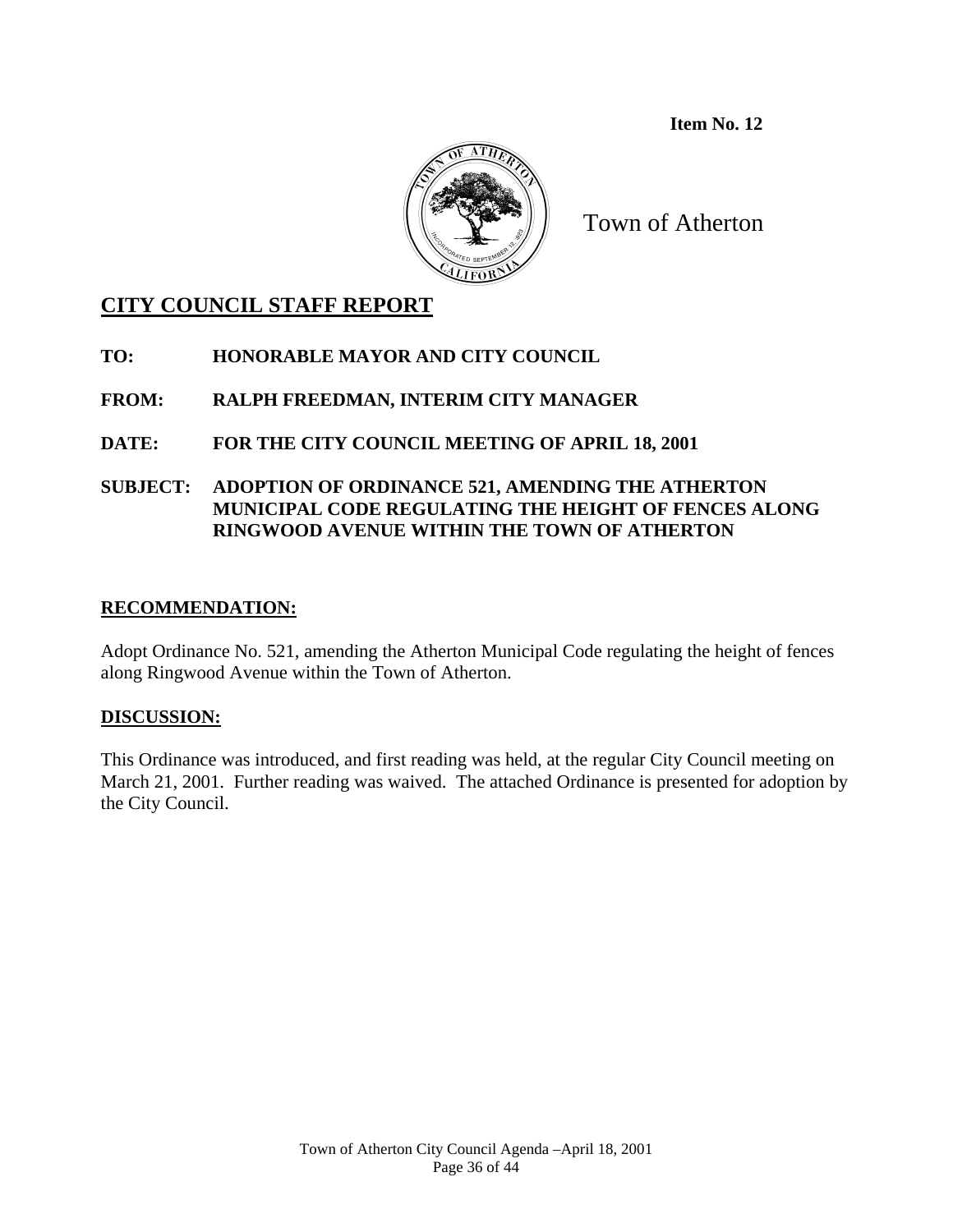### **ORDINANCE NO. 521**

#### **AN ORDINANCE OF THE CITY COUNCIL OF THE TOWN OF ATHERTON AMENDING THE ATHERTON MUNICIPAL CODE REGULATING HEIGHT OF FENCES ALONG RINGWOOD AVENUE WITHIN THE TOWN OF ATHERTON**

The City Council of the Town of Atherton does ordain as follows:

**SECTION 1:** Subsection B.1.g is hereby added to Section 17.36.150 on the Atherton Municipal Code as follows:

17.36.150 B.1.g Fence Requirements

g. Ringwood Avenue

**SECTION 2:** That the City Council hereby declares that it would have passed this Ordinance sentence by sentence, paragraph by paragraph, and section by section, and does hereby declare that any provisions on this Ordinance are severable and, if for any reason any sentence, paragraph or section of this Ordinance shall be held invalid, such decision shall not effect the validity of the remaining parts of this Ordinance.

**SECTION 3:** This Ordinance shall be posted in at least three public places according to law and shall take effect and be in force from and after 30 days after its passage and adoption.

\* \* \* \* \* \* \* \* \* \* \* \*

 $\overline{\phantom{a}}$  , and the contract of the contract of the contract of the contract of the contract of the contract of the contract of the contract of the contract of the contract of the contract of the contract of the contrac

 *I hereby certify that the foregoing ordinance was adopted at a regular meeting of the City Council of the Town of Atherton held on \_\_\_\_\_\_\_\_\_\_, 2001, by the following roll call vote:* 

| AYES:                  | Councilmembers: |
|------------------------|-----------------|
| NOES:                  | Councilmembers: |
| <i><b>ABSTAIN:</b></i> | Councilmembers: |
| <i><b>ABSENT:</b></i>  | Councilmembers: |
|                        |                 |

 Dianne M. Fisher, Mayor Town of Atherton

ATTEST:

Sharon Barker, City Clerk

\_\_\_\_\_\_\_\_\_\_\_\_\_\_\_\_\_\_\_\_\_\_\_\_\_\_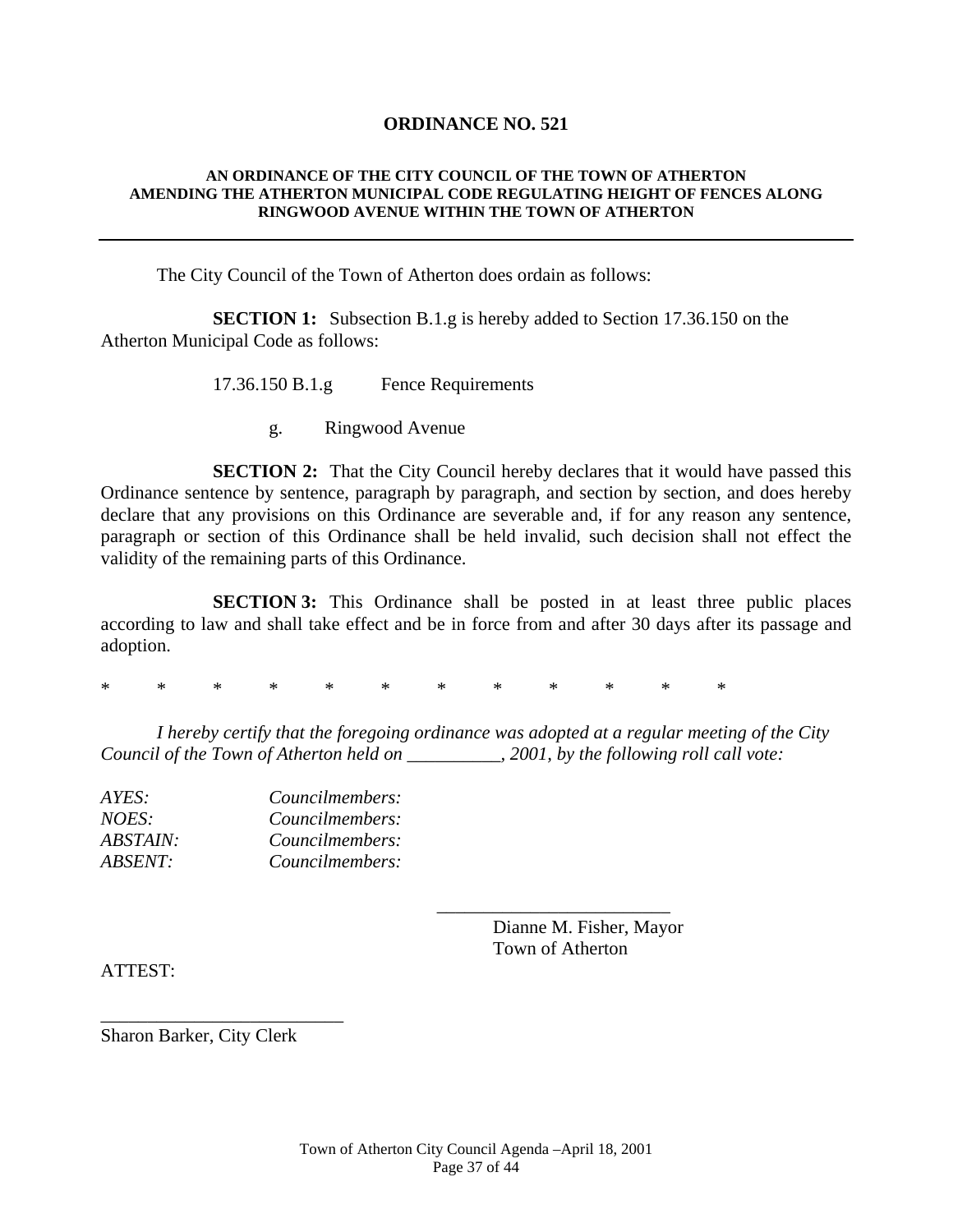**Item No. 13** 



Town of Atherton

# **CITY COUNCIL STAFF REPORT**

**TO: HONORABLE MAYOR AND CITY COUNCIL** 

# **FROM: RALPH FREEDMAN, INTERIM CITY MANAGER**

**DATE: FOR THE CITY COUNCIL MEETING OF APRIL 18, 2001** 

## **SUBJECT: ADOPTION OF ORDINANCE 522, AMENDING THE ATHERTON MUNICIPAL CODE RELATING TO THE REMOVAL OF HERITAGE TREES WITHIN THE TOWN OF ATHERTON**

## **RECOMMENDATION:**

Adopt Ordinance No. 522, amending the Atherton Municipal Code relating to the removal of Heritage trees within the Town of Atherton.

# **DISCUSSION:**

This Ordinance was introduced, and first reading was held, at the regular City Council meeting on March 21, 2001. Further reading was waived. The attached Ordinance is presented for adoption by the City Council.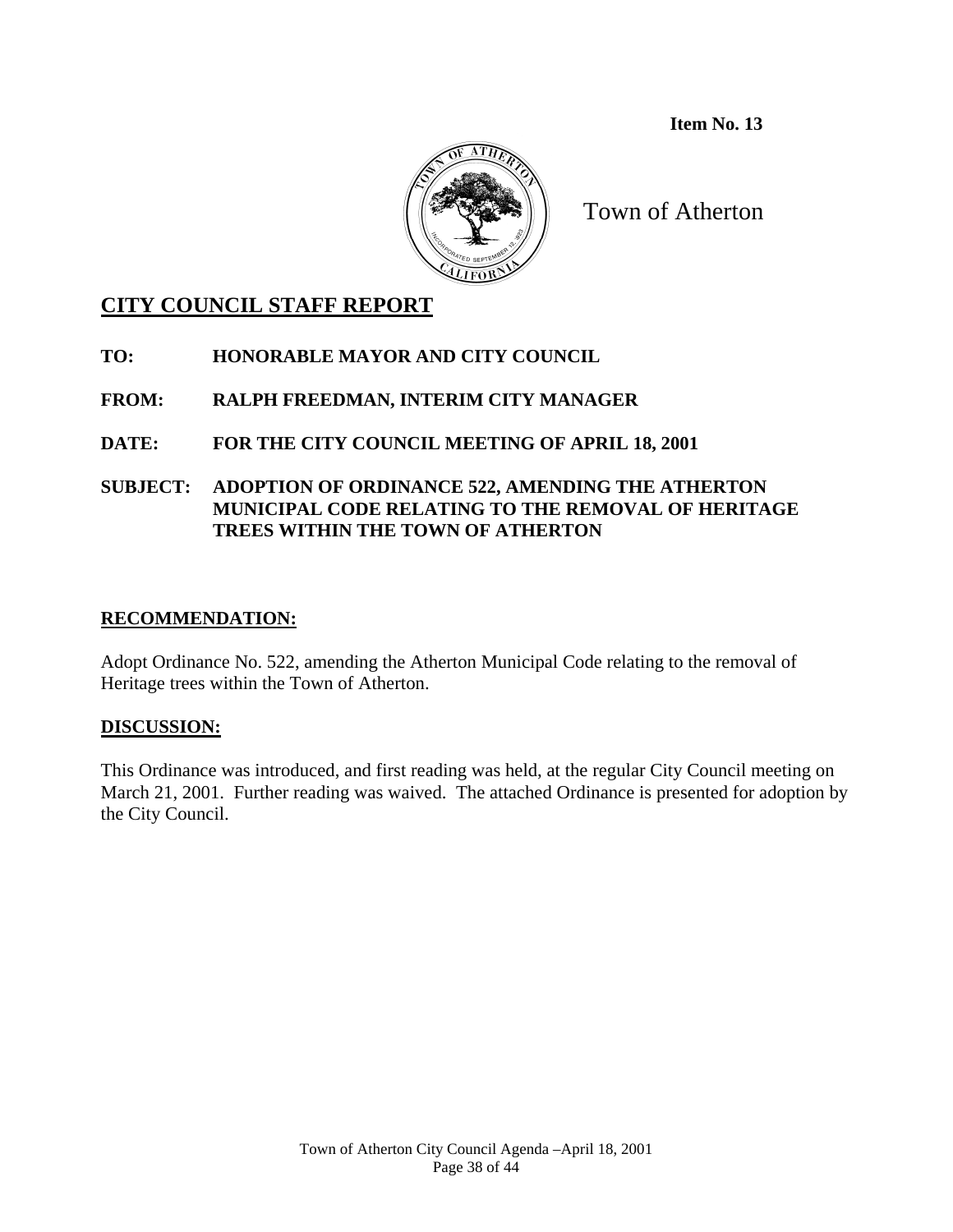### **ORDINANCE NO. 522**

## **AN ORDINANCE OF THE CITY COUNCIL OF THE TOWN OF ATHERTON AMENDING VARIOUS SECTIONS OF THE ATHERTON MUNICIPAL CODE REGULATING TO THE REMOVAL OF HERITAGE TREES WITHIN THE TOWN OF ATHERTON**

The City Council of the Town of Atherton does ordain as follows:

SECTION 1: Section 8.10.030A is hereby amended to read as follows:

8.10.030 Prohibitions and Protections

A. No person shall remove a heritage tree from within the tree preservation area from any parcel or a native heritage oak tree (Quercus lobata, Quercus agrifolia and Quercus douglasii) located within the buildable area of the lot unless a permit therefore has first been issued in accordance with Section 8.10.040.

SECTION 2: Section 8.10.040F is hereby amended to read as follows:

8.10.40 Permit Process

- F. At the discretion of the Planning Commission, for each tree permitted to be removed the permittee may be required to plant three trees of fifteen gallon container size, or two trees of twenty-four inch box container size, or one tree of fifteen gallon container size and one tree of thirty-six inch container size, in the tree preservation area, Where native heritage oak trees are allowed to be removed from within the buildable area they shall be replaced with one tree of 48" container size native oak tree.
- G.

SECTION 3: That the City Council hereby declares that it would have passed this Ordinance sentence by sentence, paragraph by paragraph, and section by section, and does hereby declare that any provisions on this Ordinance are severable and, if for any reason any sentence, paragraph or section of this Ordinance shall be held invalid, such decision shall not effect the validity of the remaining parts of this Ordinance.

SECTION 4: This Ordinance shall be posted in at least three public places according to law and shall take effect and be in force from and after 30 days after its passage and adoption.

\* \* \* \* \* \* \* \* \* \* \* \*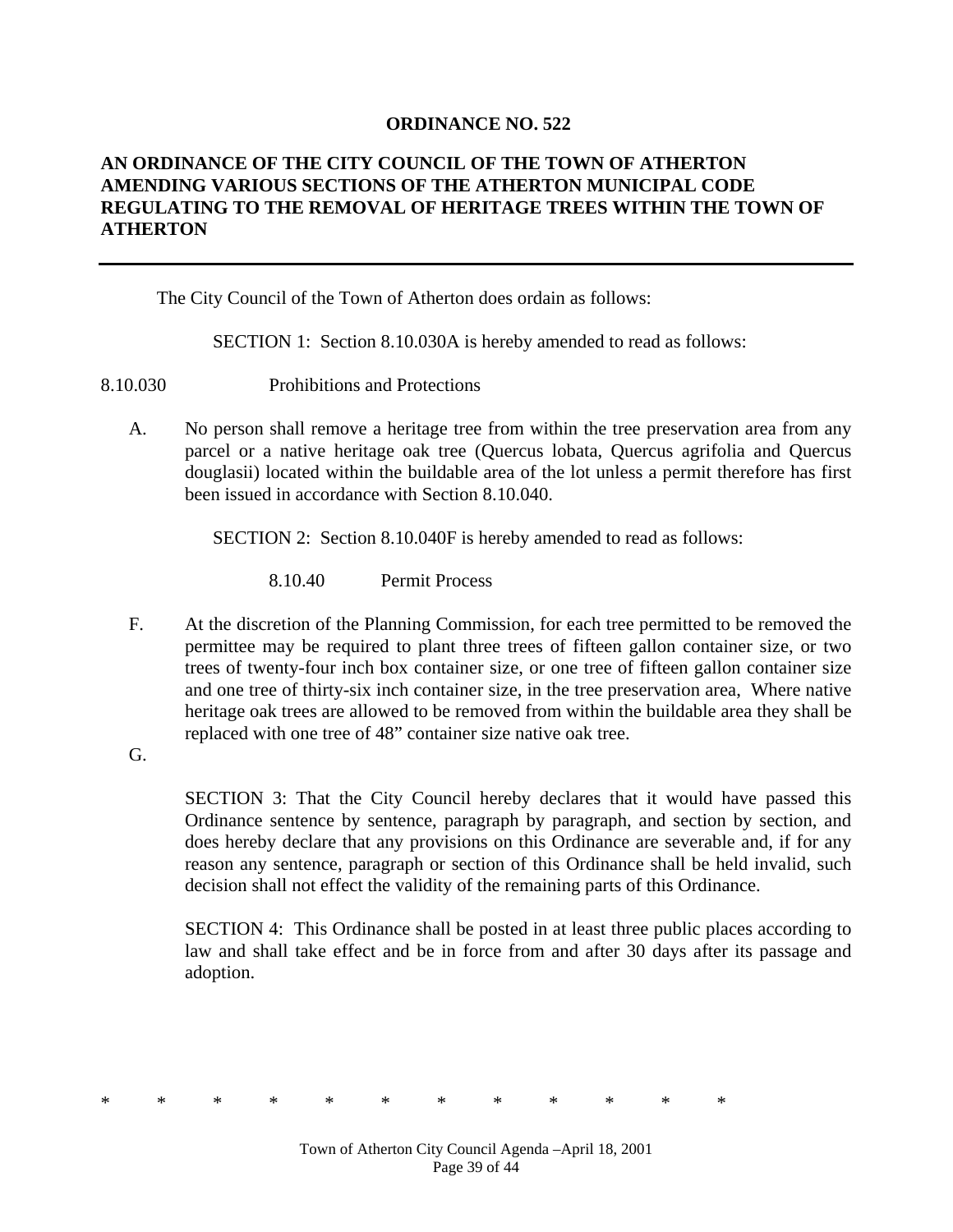*I hereby certify that the foregoing ordinance was adopted at a regular meeting of the City Council of the Town of Atherton held on \_\_\_\_\_\_\_\_\_\_, 2001, by the following roll call vote:* 

 $\overline{\phantom{a}}$  , and the contract of the contract of the contract of the contract of the contract of the contract of the contract of the contract of the contract of the contract of the contract of the contract of the contrac

*AYES: Councilmembers: NOES: Councilmembers: ABSTAIN: Councilmembers: ABSENT: Councilmembers:* 

> Dianne M. Fisher, Mayor Town of Atherton

ATTEST:

Sharon Barker, City Clerk

\_\_\_\_\_\_\_\_\_\_\_\_\_\_\_\_\_\_\_\_\_\_\_\_\_\_\_

**Item No. 14**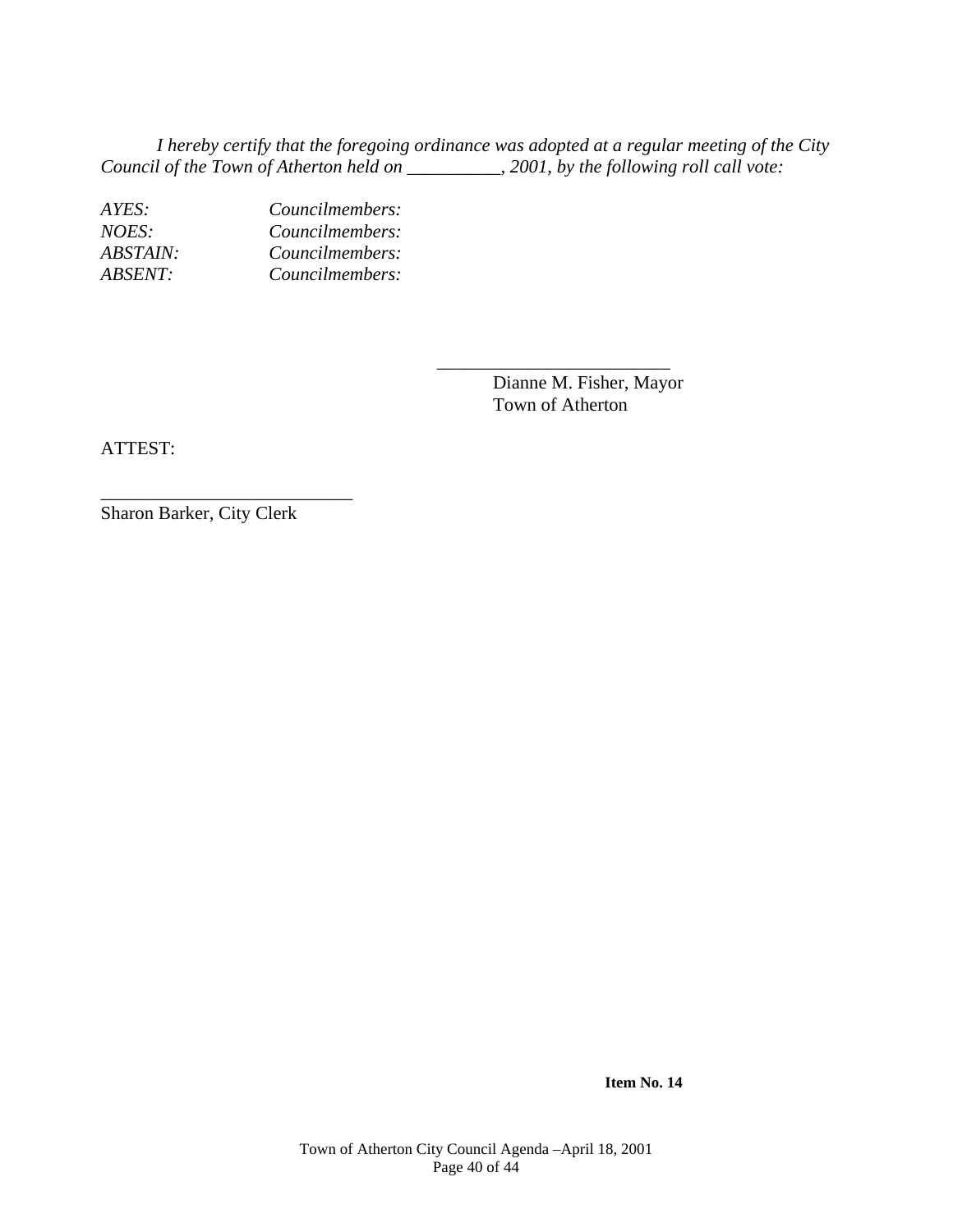

# **Town of Atherton**

# **CITY COUNCIL STAFF REPORT**

| TO:             | <b>HONORABLE MAYOR AND CITY COUNCIL</b>                                          |
|-----------------|----------------------------------------------------------------------------------|
| <b>FROM:</b>    | <b>NEAL MARTIN, CITY PLANNER</b>                                                 |
| <b>DATE:</b>    | FOR THE CITY COUNCIL MEETING OF MAY 18, 2001                                     |
| <b>SUBJECT:</b> | <b>PROHIBITION ON THE PLACEMENT OR MAINTENANCE OF</b><br><b>CARGO CONTAINERS</b> |

# **RECOMMENDATION:**

It is recommended that the City Council adopt the attached Ordinance prohibiting the placement or maintenance of cargo containers on private property.

# **INTRODUCTION:**

At the December 7, 2000 General Plan Committee meeting, the topic of the use of cargo containers for permanent or temporary storage was discussed. The Committee directed staff to prepare an Ordinance, which would amend the Nuisance Abatement Ordinance by adding a section prohibiting the placement or maintenance of cargo containers on private property. The City Council considered the Ordinance and recommendation at its March 21, 2001 meeting and after discussion referred the matter back to the General Plan Committee for a definition of cargo containers. The General Plan Committee at its April 5, 2001 meeting recommended that the following definition be included in the Ordinance: Cargo Container – a large metal compartment, usually sealed in which freight is packaged for ready movement to or from a railroad flatcar, truck, ship or the like. From: The Scribner Bantam English Dictionary

## **ANALYSIS:**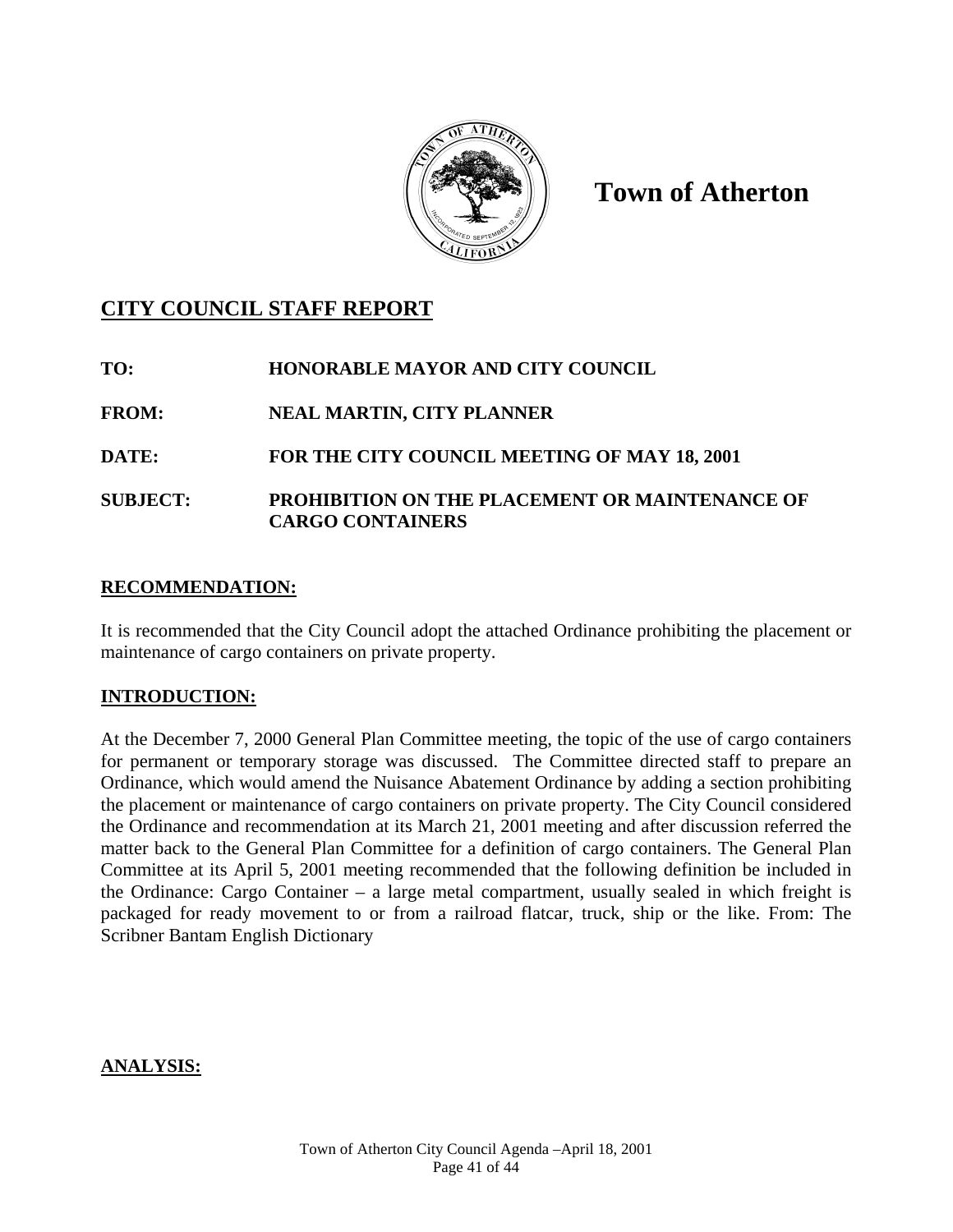The attached Ordinance would add a category to the Nuisance Abatement Section which would prohibit the placement or maintenance of cargo containers on private property.

## **CONCLUSION:**

It is Planning staff's professional opinion that the Ordinance prohibiting placement or maintenance of cargo containers would not be contrary to the purpose and intent of the General Plan and the Zoning Ordinance.

## **ENVIRONMENTAL IMPACT:**

The proposed Ordinance Amendment is categorically exempt from the California Environmental Quality Act pursuant to Section 15305 (Minor Alterations in Land Use Limitations) of the CEQA Guidelines.

## **FORMAL MOTION:**

I move that the City Council find that proposed Ordinance Amendment would not be contrary to the purpose and intent of the General Plan and the Zoning Ordinance, waive further reading and introduce the Ordinance entitled, "An Ordinance of the City Council of the Town of Atherton Amending the Atherton Municipal Code Regulating the Placement of Cargo Containers on Private Property Within the Town of Atherton."

*/s/Neal J. Martin*  Neal J. Martin, City Planner

Attachments:

- 1. Draft Ordinance
- 2. Municipal Code Chapter 8.20
- 3. General Plan Committee Minutes dated December 7, 2000
- 4. General Plan Committee Draft Minutes Dated April 5, 2001

# **ORDINANCE NO. \_\_\_\_\_**

# **AN ORDINANCE OF THE CITY COUNCIL OF THE TOWN OF ATHERTON**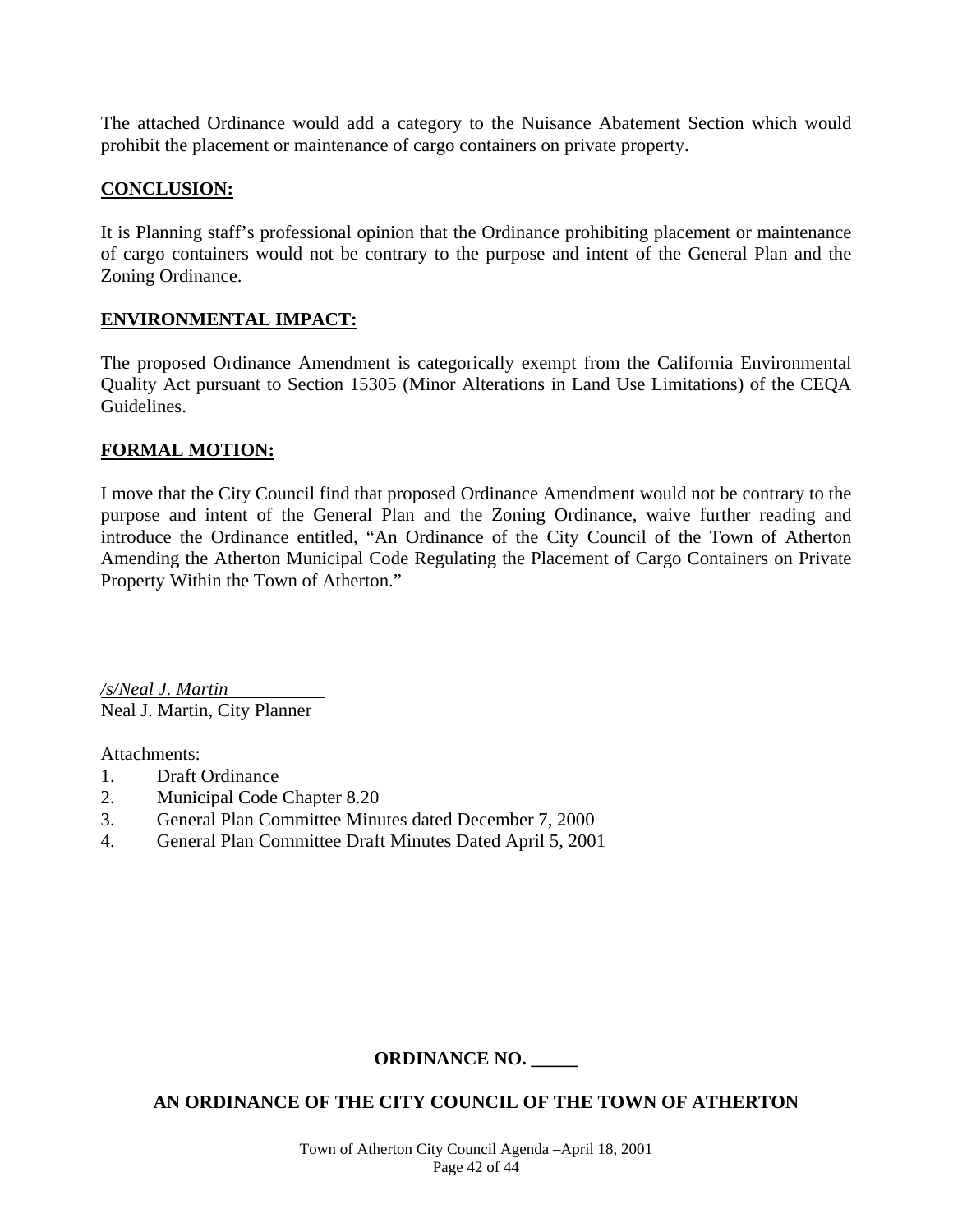## **AMENDING THE ATHERTON MUNICIPAL CODE REGULATING THE PLACEMENT OF CARGO CONTAINERS ON PRIVATE PROPERTY WITHIN THE TOWN OF ATHERTON**

The City Council of the Town of Atherton does ordain as follows:

SECTION 1: Subsection Y is hereby added to Section 8.20.050 of the Atherton Municipal Code as follows:

8.20.50 Unlawful materials, conditions and activities (nuisances per se)

Y. Cargo containers placed or maintained on private property whether used for storage or other purposes.

 SECTION 2: Subsection L. is hereby added to Section 8.20.030 OR the Atherton Municipal Code as follows:

L. "Cargo Container" means a large metal compartment, usually sealed in which freight is packaged for ready movement to or from a railroad flatcar, truck, ship or the like.

SECTION 3: That the City Council hereby declares that it would have passed this Ordinance sentence by sentence, paragraph by paragraph, and section by section, and does hereby declare that any provisions on this Ordinance are severable and, if for any reason any sentence, paragraph or section of this Ordinance shall be held invalid, such decision shall not effect the validity of the remaining parts of this Ordinance.

SECTION 4: This Ordinance shall be posted in at least three public places according to law and shall take effect and be in force from and after 30 days after its passage and adoption.

\* \* \* \* \* \* \* \* \* \* \* \*